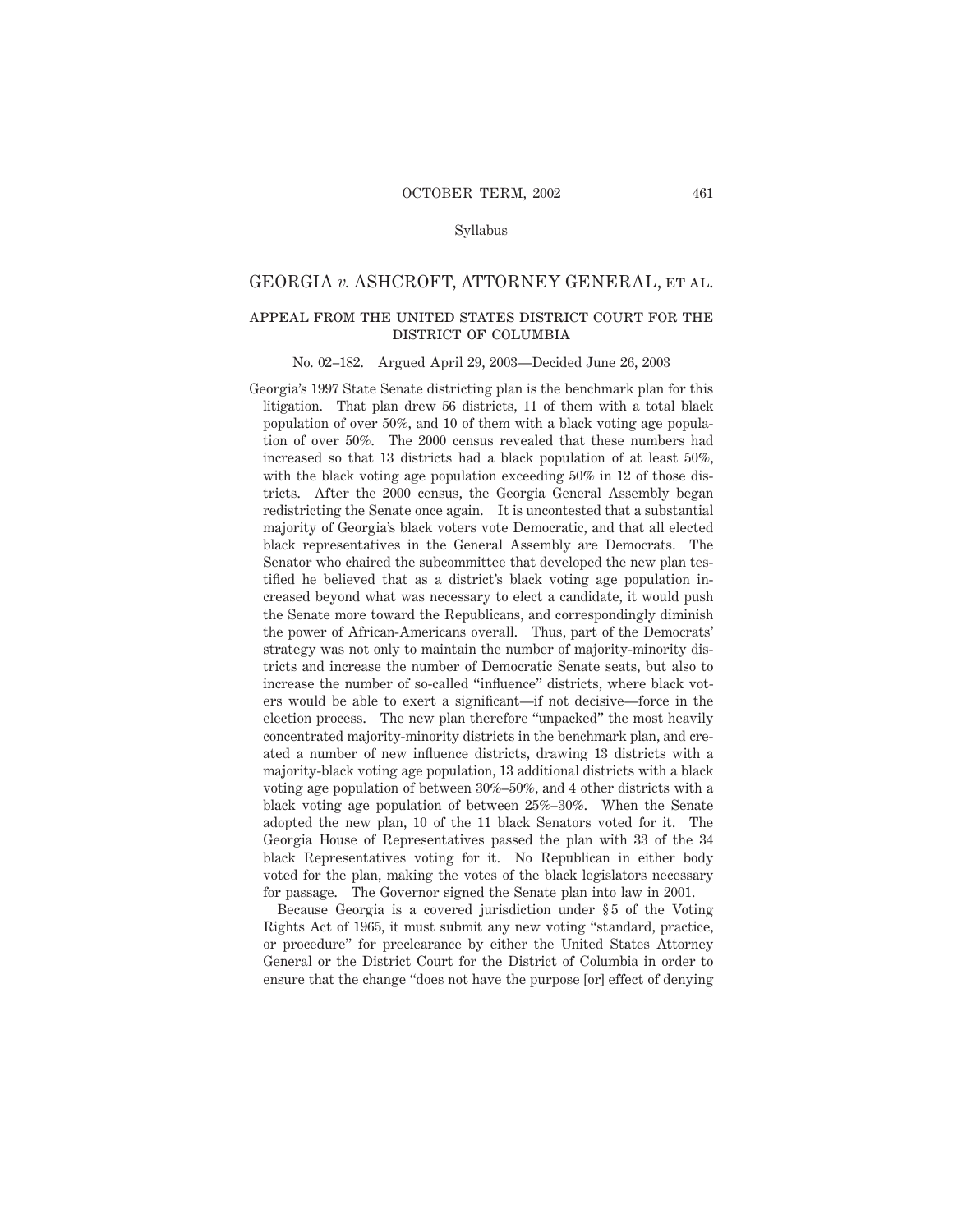or abridging the right to vote on account of race or color," 42 U. S. C. § 1973c. No change should be precleared if it "would lead to a retrogression in the position of racial minorities with respect to their effective exercise of the electoral franchise." *Beer* v. *United States,* 425 U. S. 130, 141. In order to preclear its 2001 plan, Georgia filed suit in the District Court seeking a declaratory judgment that the plan does not violate § 5. To satisfy its burden of proving nonretrogression, Georgia submitted detailed evidence documenting, among other things, the total population, total black population, black voting age population, percentage of black registered voters, and the overall percentage of Democratic votes in each district; evidence about how each of these statistics compared to the benchmark districts; testimony from numerous participants in the plan's enactment that it was designed to increase black voting strength throughout the State as well as to help ensure a continued Democratic majority in the Senate; expert testimony that black and nonblack voters have equal chances of electing their preferred candidate when the black voting age population of a district is at 44.3%; and, in response to the United States' objections, more detailed statistical evidence with respect to three proposed Senate districts that the United States found objectionable—Districts 2, 12, and 26—and two districts challenged by the intervenors—Districts 15 and 22. The United States argued that the plan should not be precleared because the changes to the boundaries of Districts 2, 12, and 26 unlawfully reduced black voters' ability to elect candidates of their choice. The United States' evidence focused only on those three districts and was not designed to permit the court to assess the plan's overall impact. The intervenors, four African-Americans, argued that retrogression had occurred in Districts 15 and 22, and presented proposed alternative plans and an expert report critiquing the State's expert report. A three-judge District Court panel held that the plan violated § 5, and was therefore not entitled to preclearance.

#### *Held:*

1. The District Court did not err in allowing the private litigants to intervene. That court found that the intervenors' analysis of the plan identifies interests not adequately represented by the existing parties. Private parties may intervene in § 5 actions assuming they meet the requirements of Federal Rule of Civil Procedure 24, *NAACP* v. *New York,* 413 U. S. 345, 365, and the District Court did not abuse its discretion in allowing intervention in this case, see *id.,* at 367. *Morris* v. *Gressette,* 432 U. S. 491, 504–505, in which the Court held that the decision to object belongs only to the Attorney General, is distinguished because it concerned the administrative, not the judicial, preclearance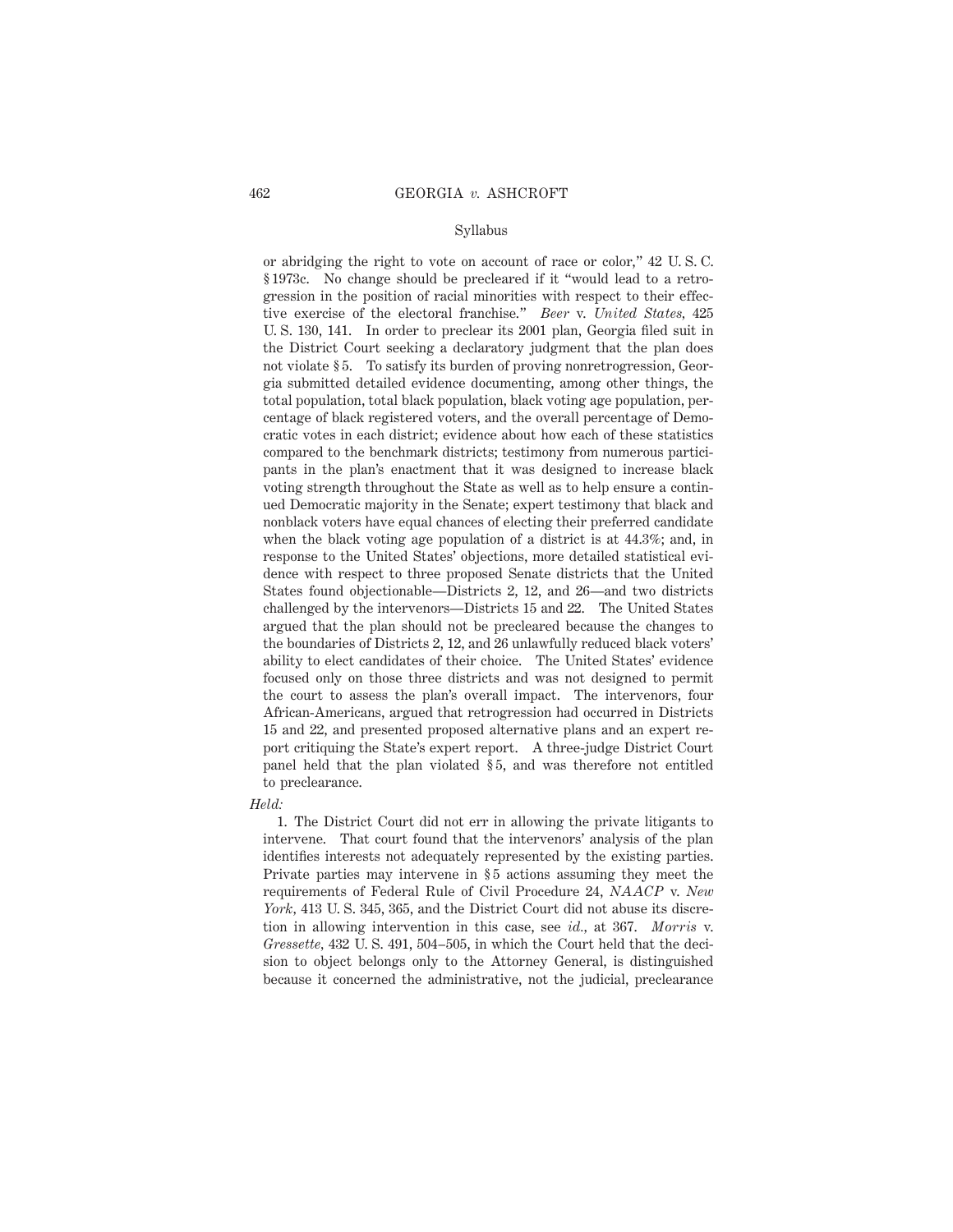process. *Morris* itself recognized the difference between the two. See *id.,* at 503–507. Pp. 476–477.

2. The District Court failed to consider all the relevant factors when it examined whether Georgia's Senate plan resulted in a retrogression of black voters' effective exercise of the electoral franchise. Pp. 477–491.

(a) Georgia's argument that a plan should be precleared under § 5 if it would satisfy  $\S 2$  of the Voting Rights Act, 42 U.S.C.  $\S 1973$ , is rejected. A  $\S 2$  vote dilution violation is not an independent reason to deny \$5 preclearance, because that would inevitably make \$5 compliance contingent on §2 compliance and thereby replace §5 retrogression standards with those for § 2. *Reno* v. *Bossier Parish School Bd.,* 520 U. S. 471, 477. Instead of showing that its plan is nondilutive under §2, Georgia must prove that it is nonretrogressive under §5. Pp. 477–479.

(b) To determine the meaning of "a retrogression in the position of racial minorities with respect to their effective exercise of the electoral franchise," *Beer, supra,* at 141, the statewide plan must first be examined as a whole: First, the diminution of a minority group's effective exercise of the electoral franchise violates  $\S 5$  only if the State cannot show that the gains in the plan as a whole offset the loss in a particular district. Second, all of the relevant circumstances must be examined, such as minority voters' ability to elect their candidate of choice, the extent of the minority group's opportunity to participate in the political process, and the feasibility of creating a nonretrogressive plan. See, *e. g., Johnson* v. *De Grandy,* 512 U. S. 997, 1011–1012, 1020–1021. In assessing the totality of the circumstances, a minority group's comparative ability to elect a candidate of its choice is an important factor, but it cannot be dispositive or exclusive. See, *e. g., Thornburg* v. *Gingles,* 478 U. S. 30, 47–50. To maximize such a group's electoral success, a State may choose to create either a certain number of "safe" districts in which it is highly likely that minority voters will be able to elect the candidate of their choice, see, *e. g., id.,* at 48–49, or a greater number of districts in which it is likely, although perhaps not quite as likely as under the benchmark plan, that minority voters will be able to elect their candidates, see, *e. g., id.,* at 88–89 (O'Connor, J., concurring in judgment). Section 5 does not dictate that a State must pick one of these redistricting methods over the other. *Id.,* at 89. In considering the other highly relevant factor in a retrogression inquiry—the extent to which a new plan changes the minority group's opportunity to participate in the political process—a court must examine whether the plan adds or subtracts "influence districts" where minority voters may not be able to elect a candidate of choice but can play a substantial, if not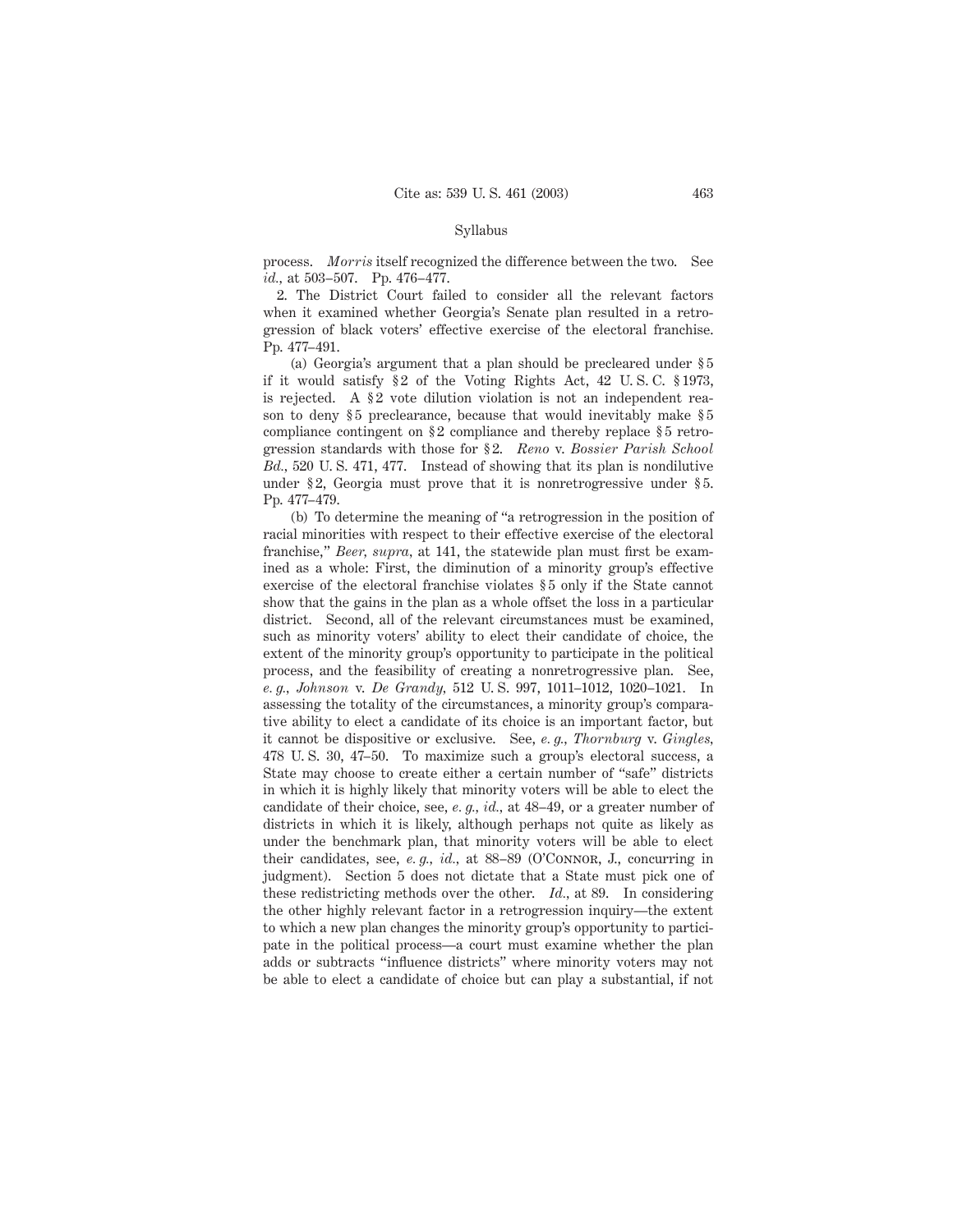decisive, role in the electoral process, cf., *e. g., Johnson, supra,* at 1007. In assessing these influence districts' comparative weight, it is important to consider "the likelihood that candidates elected without decisive minority support would be willing to take the minority's interests into account." *Thornburg,* 478 U. S., at 100 (O'Connor, J., concurring in judgment). Various studies suggest that the most effective way to maximize minority voting strength may be to create more influence or coalitional districts. Section 5 allows States to risk having fewer minority representatives in order to achieve greater overall representation of a minority group by increasing the number of representatives sympathetic to the interests of minority voters. See, *e. g., id.,* at 87–89, 99. Another method of assessing the group's opportunity to participate in the political process is to examine the comparative position of black representatives' legislative leadership, influence, and power. See *Johnson, supra,* at 1020. Maintaining or increasing legislative positions of power for minority voters' representatives of choice, while not dispositive by itself, can show the lack of retrogressive effect. And it is also significant, though not dispositive, whether the representatives elected from the very districts created and protected by the Voting Rights Act support the new plan. Pp. 479–485.

(c) The District Court failed to consider all the relevant factors. First, although acknowledging the importance of assessing the statewide plan as a whole, the court focused too narrowly on proposed Senate Districts 2, 12, and 26, without examining the increases in the black voting age population that occurred in many of the other districts. Second, the court did not consider any factor beyond black voters' comparative ability to elect a candidate of their choice. It improperly rejected other evidence that the legislators representing the benchmark majority-minority districts support the plan; that the plan maintains those representatives' legislative influence; and that Georgia affirmatively decided that the best way to maximize black voting strength was to adopt a plan that "unpacked" the high concentration of minority voters in the majority-minority districts. In the face of Georgia's evidence of nonretrogression, the United States' only evidence was that it would be more difficult for minority voters to elect their candidate of choice in Districts 2, 12, and 26. Given the evidence submitted in this case, Georgia likely met its burden of showing nonretrogression. Section 5 gives States the flexibility to implement the type of plan that Georgia has submitted for preclearance—a plan that increases the number of districts with a majority-black voting age population, even if it means that minority voters in some of those districts will face a somewhat reduced opportunity to elect a candidate of their choice. Cf. *Thornburg, supra,* at 89 (O'Connor, J., concurring in judgment). While courts and the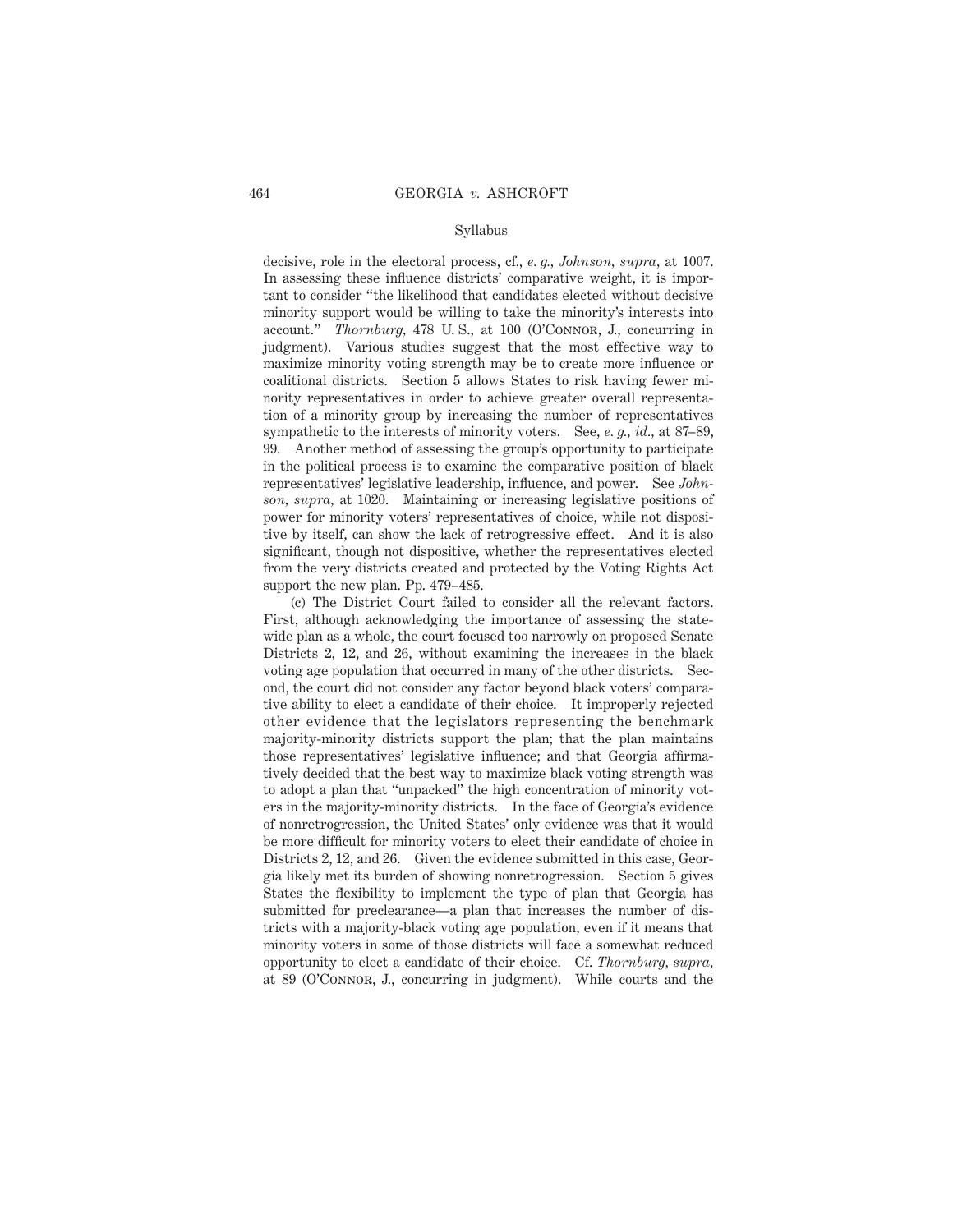Justice Department should be vigilant in ensuring that States neither reduce minority voters' effective exercise of the electoral franchise nor discriminate against them, the Voting Rights Act, as properly interpreted, should encourage the transition to a society where race no longer matters. Pp. 485–491.

(d) The District Court is in a better position to reweigh all the facts in the record in the first instance in light of this Court's explication of retrogression. P. 491.

195 F. Supp. 2d 25, vacated and remanded.

O'Connor, J., delivered the opinion of the Court, in which Rehnquist, C. J., and Scalia, Kennedy, and Thomas, JJ., joined. Kennedy, J., *post,* p. 491, and THOMAS, J., *post*, p. 492, filed concurring opinions. SOUTER, J., filed a dissenting opinion, in which STEVENS, GINSBURG, and BREYER, JJ., joined, *post,* p. 492.

*David F. Walbert* argued the cause for appellant. With him on the briefs were *Thurbert E. Baker,* Attorney General of Georgia, *Dennis R. Dunn,* Deputy Attorney General, and *Mark H. Cohen.*

*Malcolm L. Stewart* argued the cause for the federal appellees. With him on the brief were *Solicitor General Olson, Assistant Attorney General Boyd, Deputy Solicitor General Clement,* and *Mark L. Gross.*

*E. Marshall Braden* argued the cause for appellee intervenors. With him on the brief were *Amy M. Henson, Frank B. Strickland,* and *Anne W. Lewis.*\*

JUSTICE O'CONNOR delivered the opinion of the Court.

In this case, we decide whether Georgia's State Senate redistricting plan should have been precleared under § 5 of the Voting Rights Act of 1965, 79 Stat. 439, as renumbered and amended, 42 U. S. C. § 1973c. Section 5 requires that before a covered jurisdiction's new voting "standard, prac-

<sup>\*</sup>A brief of *amicus curiae* urging affirmance was filed for the Georgia Coalition for the Peoples' Agenda by *Laughlin McDonald, Neil Bradley, Barbara R. Arnwine, Thomas J. Henderson, Anita Hodgkiss, Elaine R. Jones, Norman J. Chachkin,* and *Todd A. Cox.*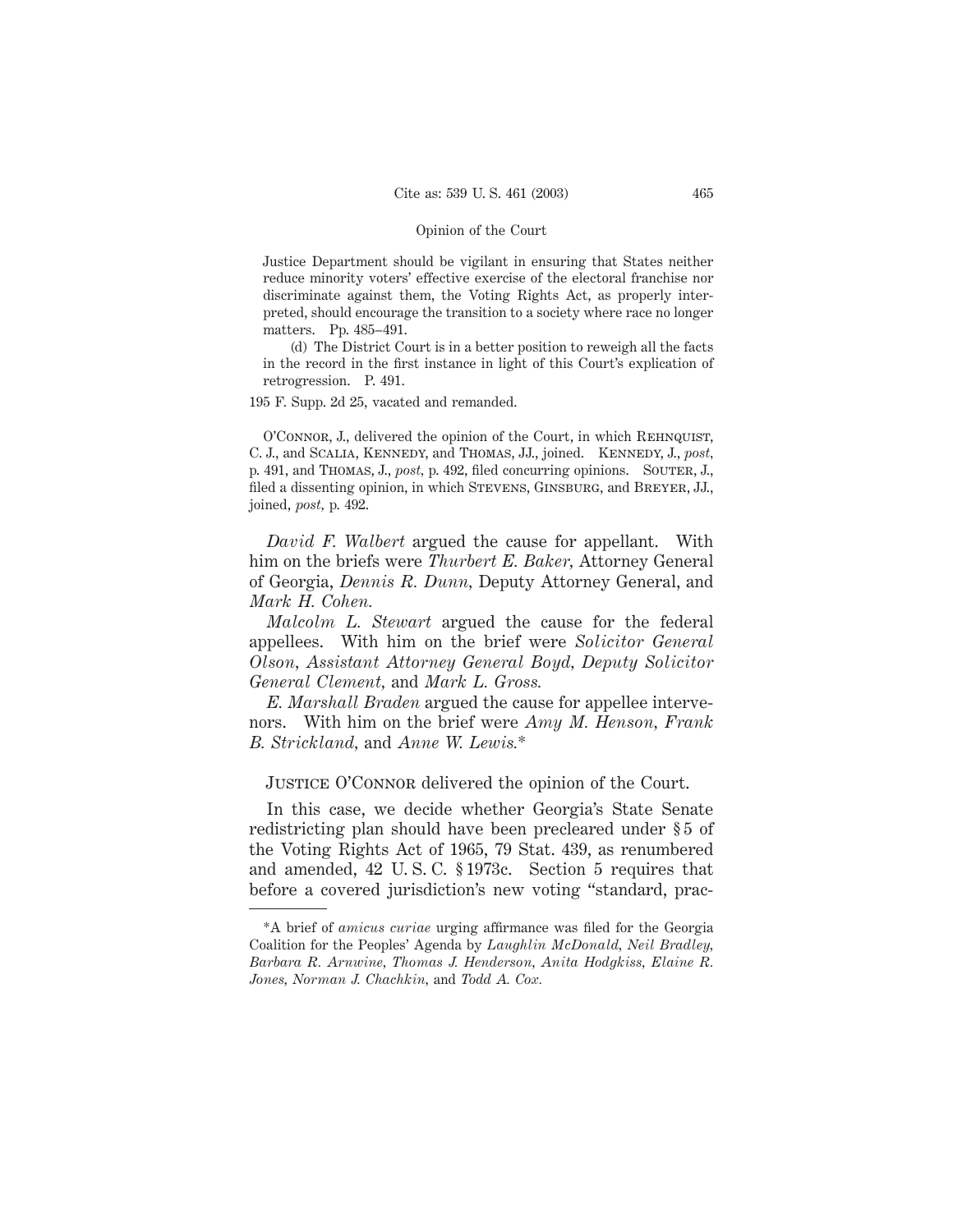tice, or procedure" goes into effect, it must be precleared by either the Attorney General of the United States or a federal court to ensure that the change "does not have the purpose and will not have the effect of denying or abridging the right to vote on account of race or color." 42 U. S. C. § 1973c. Whether a voting procedure change should be precleared depends on whether the change "would lead to a retrogression in the position of racial minorities with respect to their effective exercise of the electoral franchise." *Beer* v. *United States,* 425 U. S. 130, 141 (1976). We therefore must decide whether Georgia's State Senate redistricting plan is retrogressive as compared to its previous, benchmark districting plan.

I

# A

Over the past decade, the propriety of Georgia's state and congressional districts has been the subject of repeated litigation. In 1991, the Georgia General Assembly began the process of redistricting after the 1990 census. Because Georgia is a covered jurisdiction under §5 of the Voting Rights Act, see *Miller* v. *Johnson,* 515 U. S. 900, 905 (1995), Georgia submitted its revised State Senate plan to the United States Department of Justice for preclearance. The plan as enacted into law increased the number of majorityminority districts from the previous Senate plan. The Department of Justice nevertheless refused preclearance because of Georgia's failure to maximize the number of majority-minority districts. See *Johnson* v. *Miller,* 929 F. Supp. 1529, 1537, and n. 23 (SD Ga. 1996). After Georgia made changes to the Senate plan in an attempt to satisfy the United States' objections, the State again submitted it to the Department of Justice for preclearance. Again, the Department of Justice refused preclearance because the plan did not contain a sufficient number of majority-minority districts. See *id.,* at 1537, 1539. Finally, the United States precleared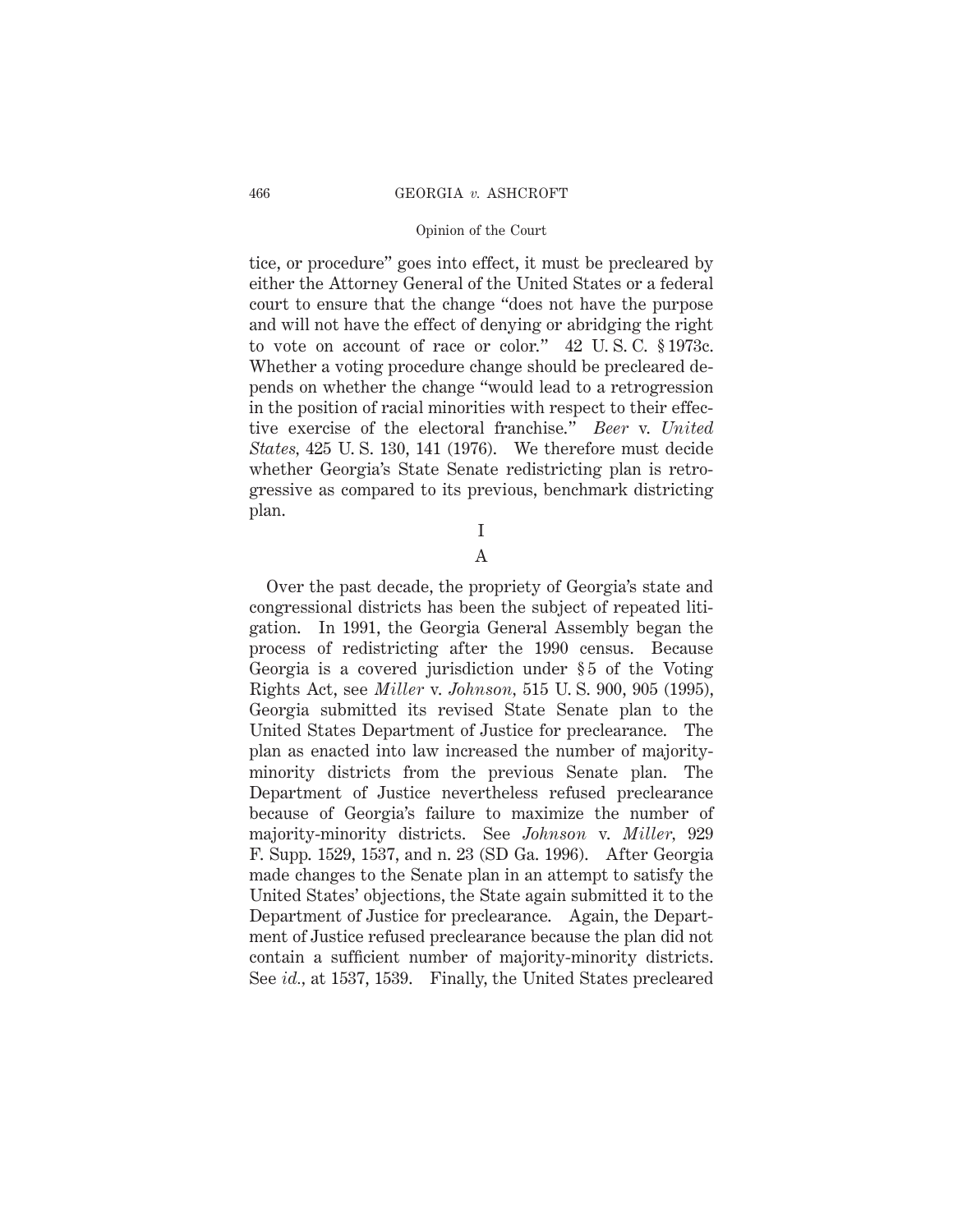Georgia's third redistricting plan, approving it in the spring of 1992. See *id.,* at 1537.

Georgia's 1992 Senate plan was not challenged in court. See *id.,* at 1533–1534. Its congressional districting plan, however, was challenged as unconstitutional under the Equal Protection Clause of the Fourteenth Amendment. See *Shaw* v. *Reno,* 509 U. S. 630 (1993). In 1995, we held in *Miller* v. *Johnson* that Georgia's congressional districting plan was unconstitutional because it engaged in "the very racial stereotyping the Fourteenth Amendment forbids" by making race the "predominant, overriding factor explaining" Georgia's congressional districting decisions. 515 U. S., at 928, 920. And even though it was "safe to say that the congressional plan enacted in the end was required in order to obtain preclearance," this justification did not permit Georgia to engage in racial gerrymandering. See *id.,* at 921. Georgia's State Senate districts served as "building blocks" to create the congressional districting plan found unconstitutional in *Miller* v. *Johnson. Johnson* v. *Miller,* 929 F. Supp., at 1533, n. 8 (internal quotation marks omitted); see also *id.,* at 1536.

Georgia recognized that after *Miller* v. *Johnson,* its legislative districts were unconstitutional under the Equal Protection Clause. See 929 F. Supp., at 1533, 1540. Accordingly, Georgia attempted to cure the perceived constitutional problems with the 1992 State Senate districting plan by passing another plan in 1995. The Department of Justice refused to preclear the 1995 plan, maintaining that it retrogressed from the 1992 plan and that *Miller* v. *Johnson* concerned only Georgia's congressional districts, not Georgia's State Senate districts. See 929 F. Supp., at 1540–1541.

Private litigants subsequently brought an action challenging the constitutionality of the 1995 Senate plan. See *id.,* at 1533. The three-judge panel of the District Court reviewing the 1995 Senate plan found that "[i]t is clear that a black maximization policy had become an integral part of the sec-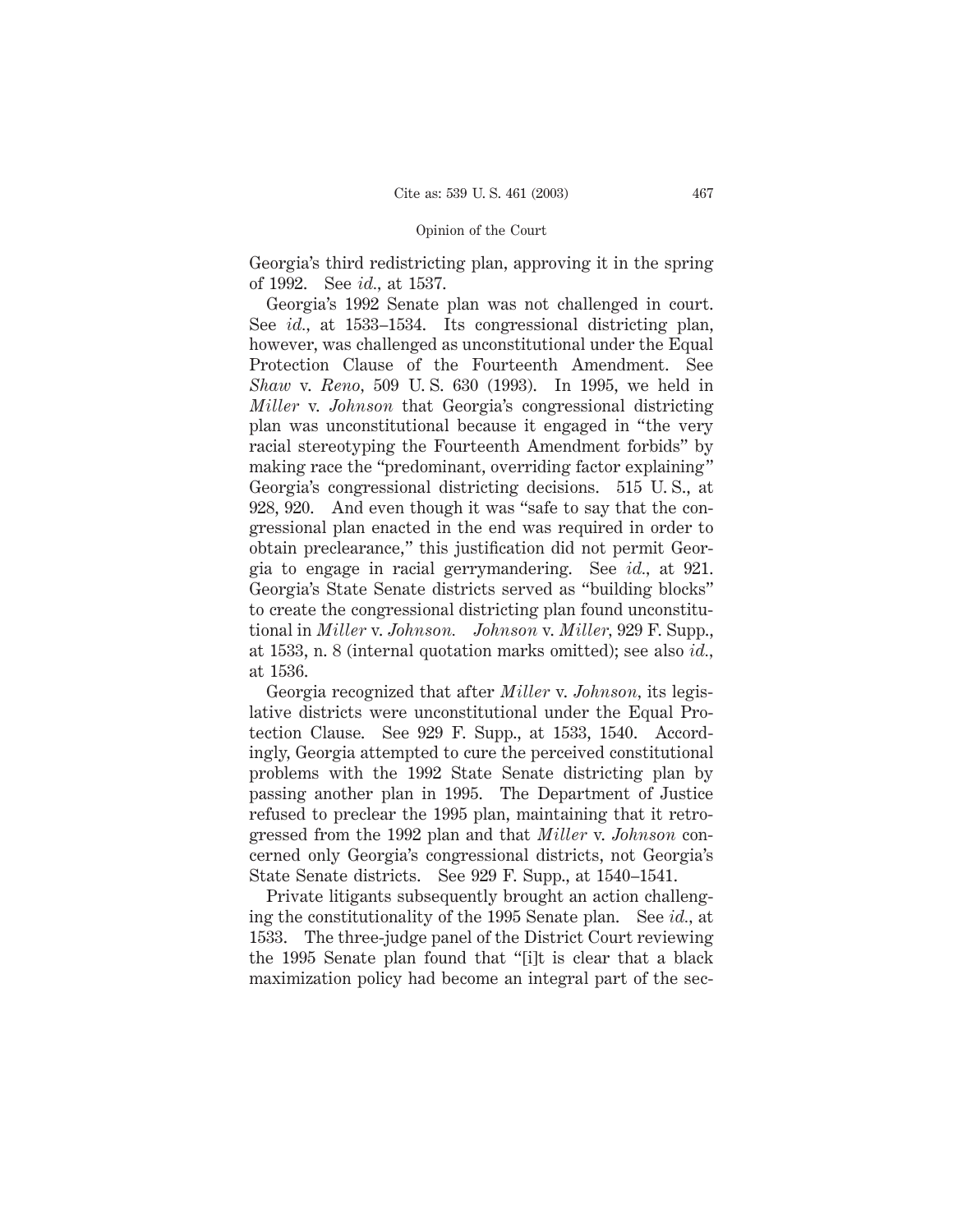tion 5 preclearance process . . . when the Georgia redistricting plans were under review. The net effect of the DOJ's preclearance objection[s] . . . was to require the State of Georgia to increase the number of majority black districts in its redistricting plans, which were already ameliorative plans, beyond any reasonable concept of non-retrogression." *Id.,* at 1539–1540. The court noted that in *Miller* v. *Johnson,* we specifically disapproved of the Department of Justice's policy that the maximization of black districts was a part of the § 5 retrogression analysis. See 929 F. Supp., at 1539. Indeed, in *Miller,* we found that the Department of Justice's objections to Georgia's redistricting plans were "driven by its policy of maximizing majority-black districts." 515 U. S., at 924. And "[i]n utilizing § 5 to require States to create majority-minority districts wherever possible, the Department of Justice expanded its authority under the statute beyond what Congress intended and we have upheld." *Id.,* at 925.

The District Court stated that the maximization of majority-minority districts in Georgia "artificially push[ed] the percentage of black voters within some majority black districts as high as possible." 929 F. Supp., at 1536. The plan that eventually received the Department of Justice's preclearance in 1992 "represented the General Assembly's surrender to the black maximization policy of the DOJ." *Id.,* at 1540. The court then found that the 1995 plan was an unconstitutional racial gerrymander. See *id.,* at 1543.

Under court direction, Georgia and the Department of Justice reached a mediated agreement on the constitutionality of the 1995 Senate plan. Georgia passed a new plan in 1997, and the Department of Justice quickly precleared it. The redrawn map resembled to a large degree the 1992 plan that eventually received preclearance from the Department of Justice, with some changes to accommodate the decision of this Court in *Miller* v. *Johnson,* and of the District Court in *Johnson* v. *Miller.*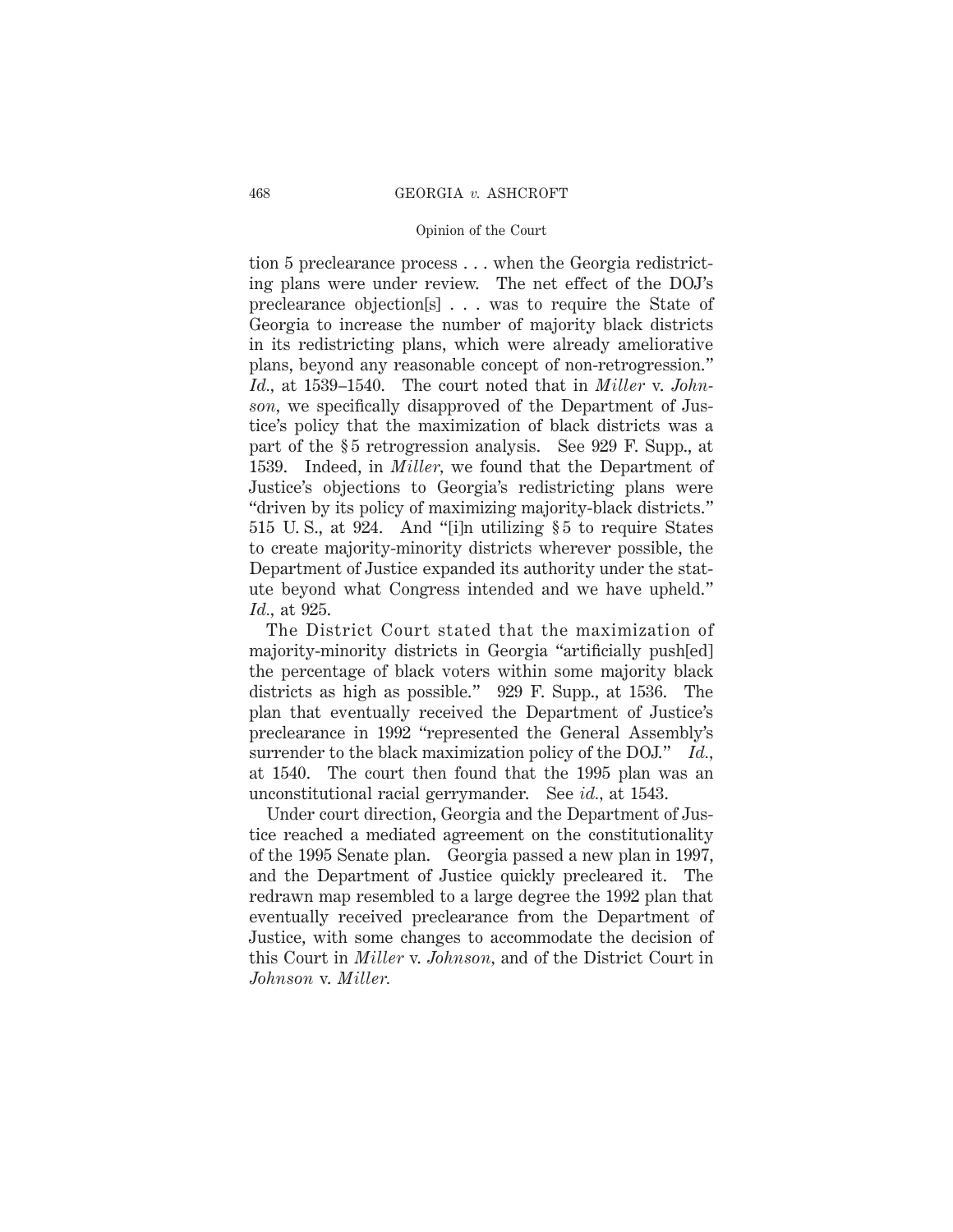All parties here concede that the 1997 plan is the benchmark plan for this litigation because it was in effect at the time of the 2001 redistricting effort. The 1997 plan drew 56 districts, 11 of them with a total black population of over 50%, and 10 of them with a black voting age population of over 50%. See Record, Doc. No. 148, Pl. Exh. 1C (hereinafter Pl. Exh.). The 2000 census revealed that these numbers had increased so that 13 districts had a black population of at least 50%, with the black voting age population exceeding 50% in 12 of those districts. See 195 F. Supp. 2d 25, 39 (DC 2002).

After the 2000 census, the Georgia General Assembly began the process of redistricting the Senate once again. No party contests that a substantial majority of black voters in Georgia vote Democratic, or that all elected black representatives in the General Assembly are Democrats. The goal of the Democratic leadership—black and white—was to maintain the number of majority-minority districts and also increase the number of Democratic Senate seats. See *id.,* at 41–42. For example, the Director of Georgia's Legislative Redistricting Office, Linda Meggers, testified that the Senate Black Caucus "'wanted to maintain'" the existing majorityminority districts and at the same time " 'not waste' " votes. *Id.,* at 41.

The Vice Chairman of the Senate Reapportionment Committee, Senator Robert Brown, also testified about the goals of the redistricting effort. Senator Brown, who is black, chaired the subcommittee that developed the Senate plan at issue here. See *id.,* at 42. Senator Brown believed when he designed the Senate plan that as the black voting age population in a district increased beyond what was necessary, it would "pus[h] the whole thing more towards [the] Republican[s]." Pl. Exh. 20, at 24. And "correspondingly," Senator Brown stated, "the more you diminish the power of African-Americans overall." *Ibid.* Senator Charles Walker was the majority leader of the Senate. Senator Walker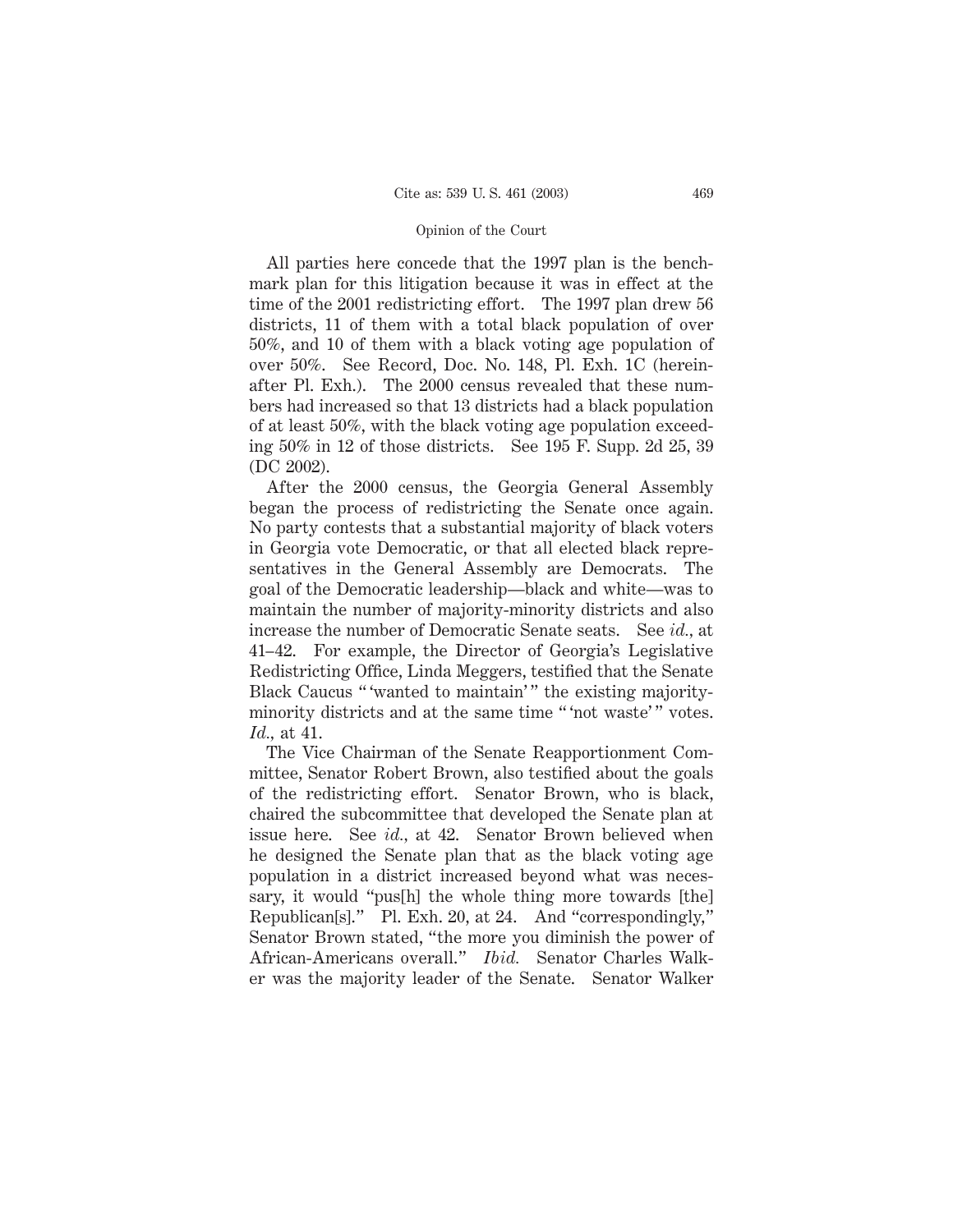testified that it was important to attempt to maintain a Democratic majority in the Senate because "we [African-Americans] have a better chance to participate in the political process under the Democratic majority than we would have under a Republican majority." Pl. Exh. 24, at 19. At least 7 of the 11 black members of the Senate could chair committees. See 195 F. Supp. 2d, at 41.

The plan as designed by Senator Brown's committee kept true to the dual goals of maintaining at least as many majority-minority districts while also attempting to increase Democratic strength in the Senate. Part of the Democrats' strategy was not only to maintain the number of majorityminority districts, but to increase the number of so-called "influence" districts, where black voters would be able to exert a significant—if not decisive—force in the election process. As the majority leader testified, "in the past, you know, what we would end up doing was packing. You put all blacks in one district and all whites in one district, so what you end up with is [a] black Democratic district and [a] white Republican district. That's not a good strategy. That does not bring the people together, it divides the population. But if you put people together on voting precincts it brings people together." Pl. Exh. 24, at 19.

The plan as designed by the Senate "unpacked" the most heavily concentrated majority-minority districts in the benchmark plan, and created a number of new influence districts. The new plan drew 13 districts with a majority-black voting age population, 13 additional districts with a black voting age population of between 30% and 50%, and 4 other districts with a black voting age population of between 25% and 30%. See Pl. Exh. 2C. According to the 2000 census, as compared to the benchmark plan, the new plan reduced by five the number of districts with a black voting age population in excess of 60%. Compare Pl. Exh. 1D with Pl. Exh. 2C. Yet it increased the number of majority-black voting age population districts by one, and it increased the number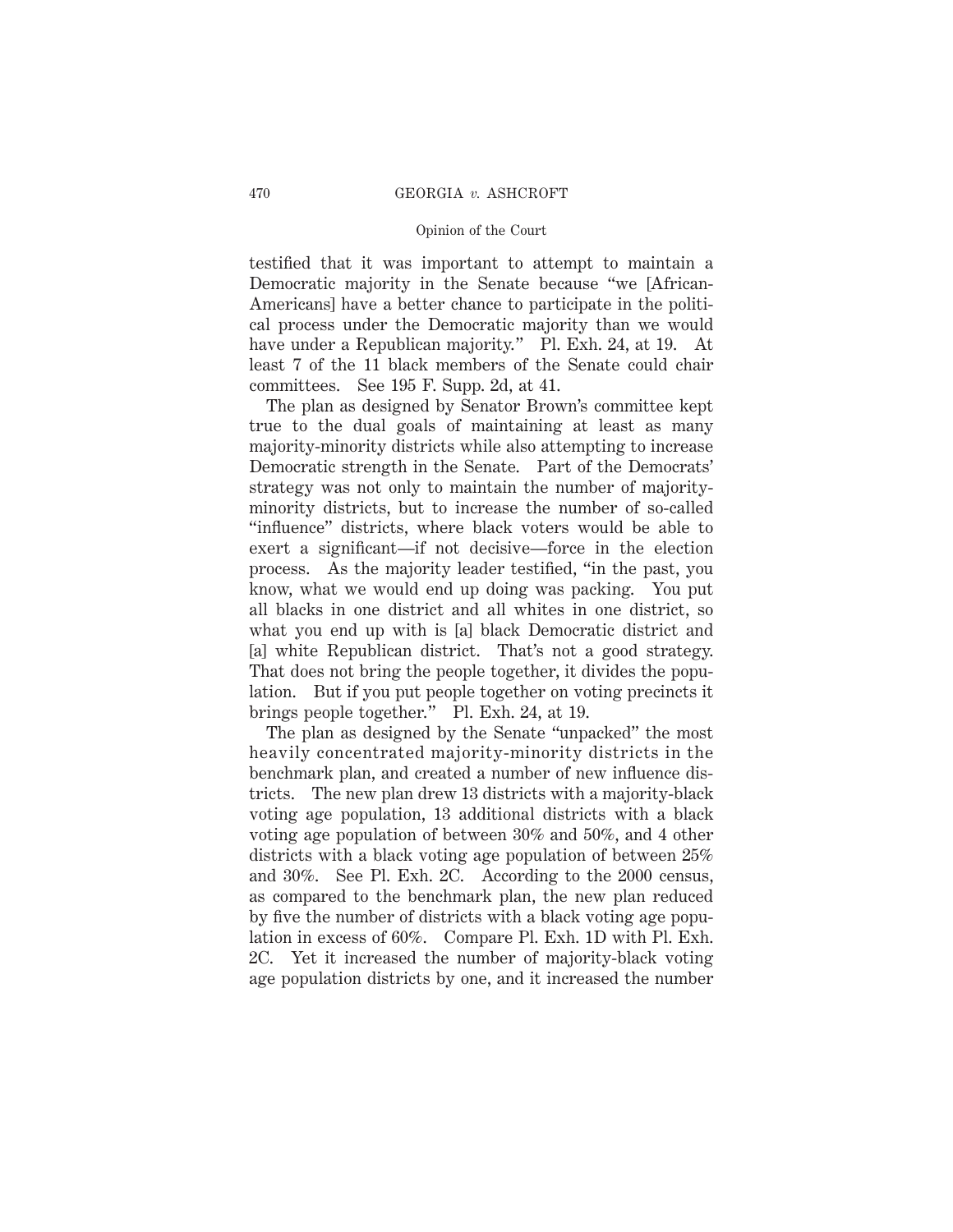of districts with a black voting age population of between 25% and 50% by four. As compared to the benchmark plan enacted in 1997, the difference is even larger. Under the old census figures, Georgia had 10 Senate districts with a majority-black voting age population, and 8 Senate districts with a black voting age population of between 30% and 50%. See Pl. Exh. 1C. The new plan thus increased the number of districts with a majority black voting age population by three, and increased the number of districts with a black voting age population of between 30% and 50% by another five. Compare Pl. Exh. 1C with Pl. Exh. 2C.

The Senate adopted its new districting plan on August 10, 2001, by a vote of 29 to 26. Ten of the eleven black Senators voted for the plan. 195 F. Supp. 2d, at 55. The Georgia House of Representatives passed the Senate plan by a vote of 101 to 71. Thirty-three of the thirty-four black Representatives voted for the plan. *Ibid.* No Republican in either the House or the Senate voted for the plan, making the votes of the black legislators necessary for passage. See *id.,* at 41. The Governor signed the Senate plan into law on August 24, 2001, and Georgia subsequently sought to obtain preclearance.

B

Pursuant to § 5 of the Voting Rights Act, a covered jurisdiction like Georgia has the option of either seeking administrative preclearance through the Attorney General of the United States or seeking judicial preclearance by instituting an action in the United States District Court for the District of Columbia for a declaratory judgment that the voting change comports with § 5. 42 U. S. C. § 1973c; *Georgia* v. *United States,* 411 U. S. 526 (1973). Georgia chose the latter method, filing suit seeking a declaratory judgment that the State Senate plan does not violate § 5.

Georgia, which bears the burden of proof in this action, see *Pleasant Grove* v. *United States,* 479 U. S. 462 (1987), attempted to prove that its Senate plan was not retrogres-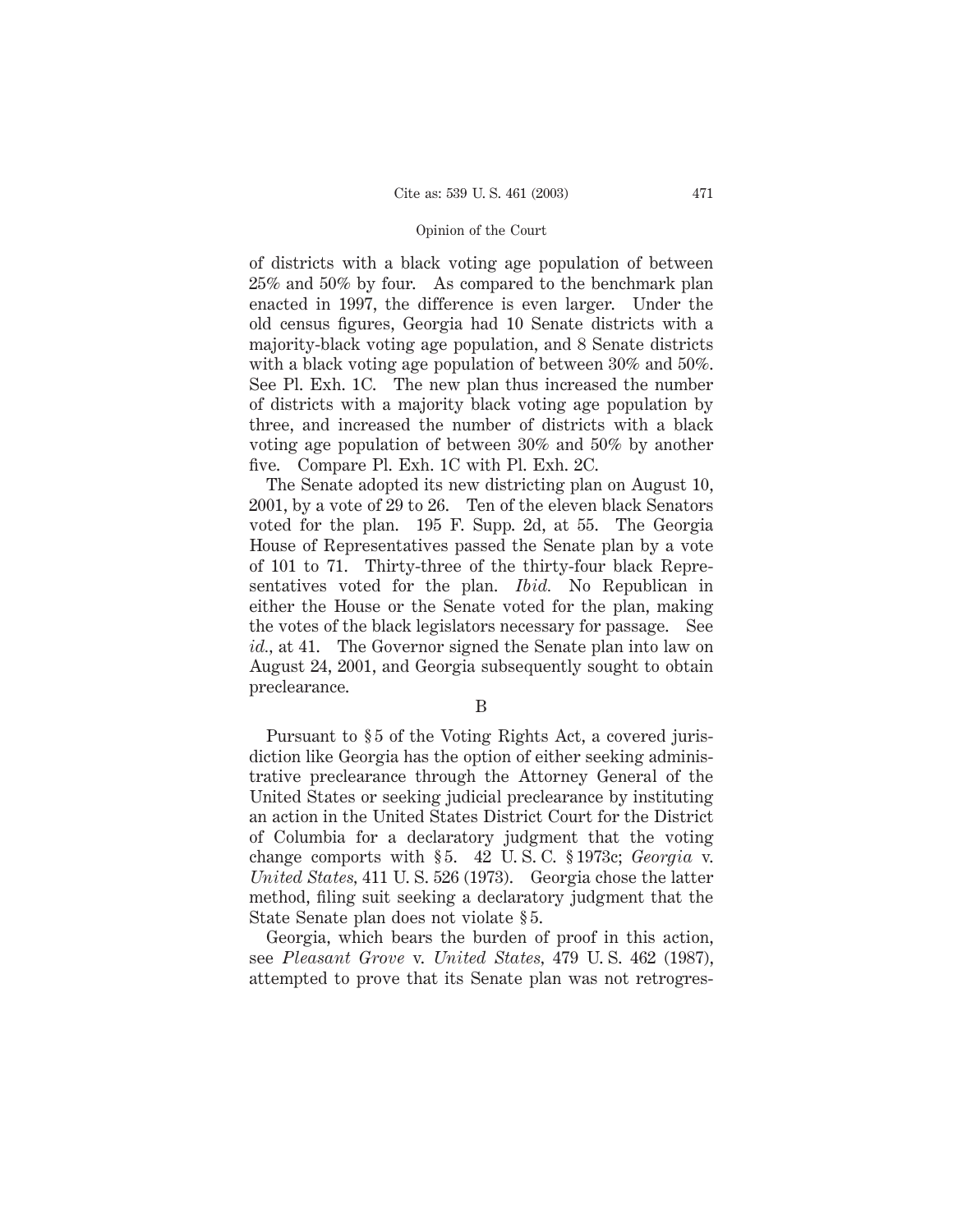sive either in intent or in effect. It submitted detailed evidence documenting in each district the total population, the total black population, the black voting age population, the percentage of black registered voters, and the overall percentage of Democratic votes (*i. e.,* the overall likelihood that voters in a particular district will vote Democratic), among other things. See 195 F. Supp. 2d, at 36; see also Pl. Exhs. 2C, 2D. The State also submitted evidence about how each of these statistics compared to the benchmark districts. See 195 F. Supp. 2d, at 36; see also Pl. Exhs. 1C, 1D, 1E (revised).

Georgia also submitted testimony from numerous people who had participated in enacting the Senate plan into law, and from United States Congressman John Lewis, who represents the Atlanta area. These witnesses testified that the new Senate plan was designed to increase black voting strength throughout the State as well as to help ensure a continued Democratic majority in the Senate. The State also submitted expert testimony that African-American and non-African-American voters have equal chances of electing their preferred candidate when the black voting age population of a district is at 44.3%. Finally, in response to objections raised by the United States, Georgia submitted more detailed statistical evidence with respect to three proposed Senate districts that the United States found objectionable— Districts 2, 12, and 26—and two districts that the intervenors challenged—Districts 15 and 22.

The United States, through the Attorney General, argued in District Court that Georgia's 2001 Senate redistricting plan should not be precleared. It argued that the plan's changes to the boundaries of Districts 2, 12, and 26 unlawfully reduced the ability of black voters to elect candidates of their choice. See Brief for Federal Appellees 8; 195 F. Supp. 2d, at 72. The United States noted that in District 2, the black voting age population dropped from 60.58% to 50.31%; in District 12, the black voting age population dropped from 55.43% to 50.66%; and in District 26, the black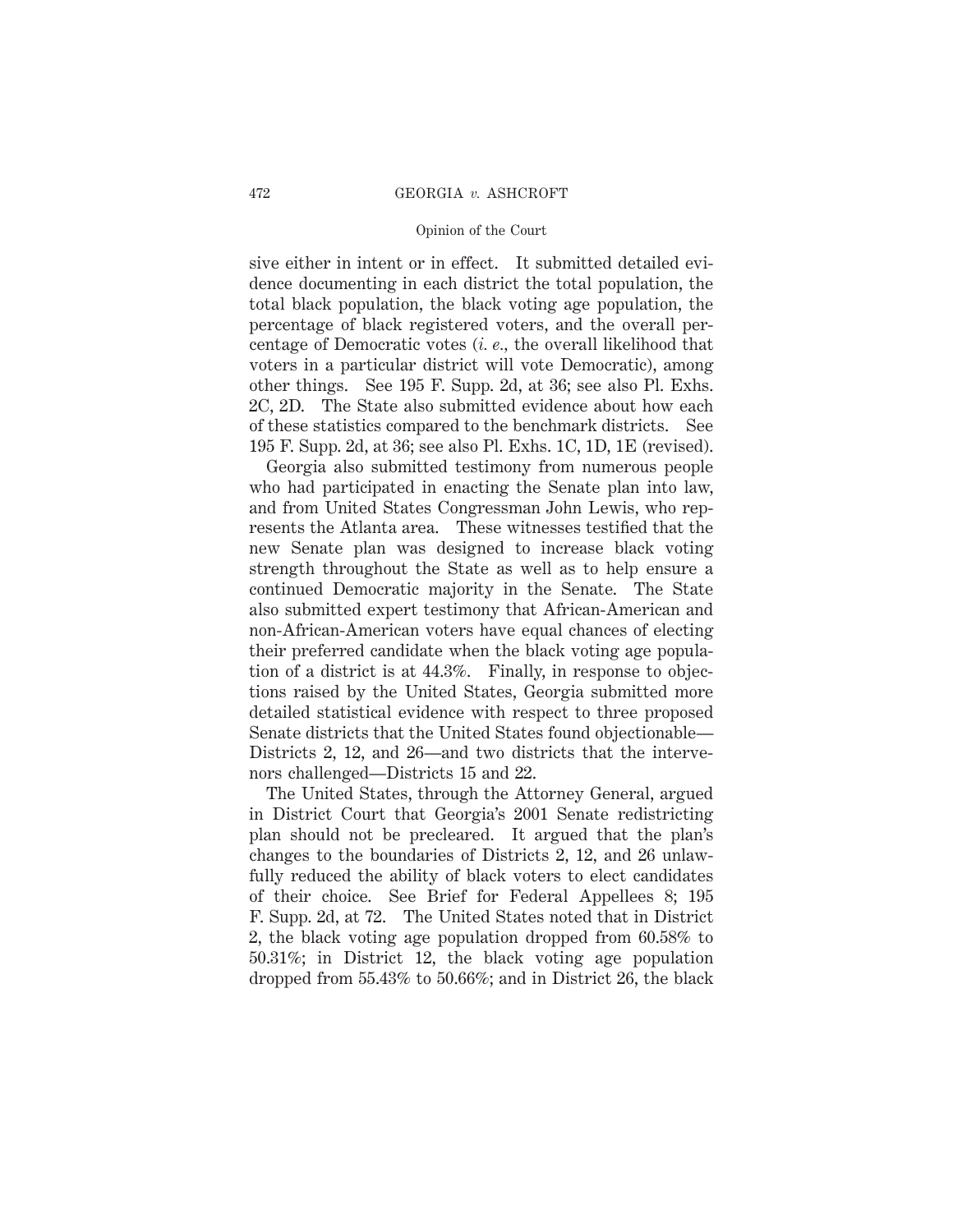voting age population dropped from 62.45% to 50.80%.<sup>1</sup> Moreover, in all three of these districts, the percentage of black registered voters dropped to just under 50%. The United States also submitted expert evidence that voting is racially polarized in Senate Districts 2, 12, and 26. See *id.,* at 69–71. The United States acknowledged that some limited percentage of whites would vote for a black candidate, but maintained that the percentage was not sufficient for black voters to elect their candidate of choice. See *id.,* at 70–71. The United States also offered testimony from various witnesses, including lay witnesses living in the three districts, who asserted that the new contours of Districts 2, 12, and 26 would reduce the opportunity for blacks to elect a candidate of their choice in those districts; Senator Regina Thomas of District 2, the only black Senator who voted against the plan; Senator Eric Johnson, the Republican leader of the Senate; and some black legislators who voted

<sup>1</sup> Georgia and the United States have submitted slightly different figures regarding the black voting age population of each district. The differing figures depend upon whether the total number of blacks includes those people who self-identify as both black and a member of another minority group, such as Hispanic. Georgia counts this group of people, while the United States does not do so. Like the District Court, we consider all the record information, "including total black population, black registration numbers and both [black voting age population] numbers." 195 F. Supp. 2d 25, 79 (DC 2002). We focus in particular on Georgia's black voting age population numbers in this case because all parties rely on them to some extent and because Georgia used its own black voting age population numbers when it enacted the Senate plan. Moreover, the United States does not count all persons who identify themselves as black. It counts those who say they are black and those who say that they are both black and white, but it does not count those who say they are both black and a member of another minority group. Using the United States' numbers may have more relevance if the case involves a comparison of different minority groups. Cf. *Johnson* v. *De Grandy,* 512 U. S. 997 (1994); *Bush* v. *Vera,* 517 U. S. 952 (1996). Here, however, the case involves an examination of only one minority group's effective exercise of the electoral franchise. In such circumstances, we believe it is proper to look at *all* individuals who identify themselves as black.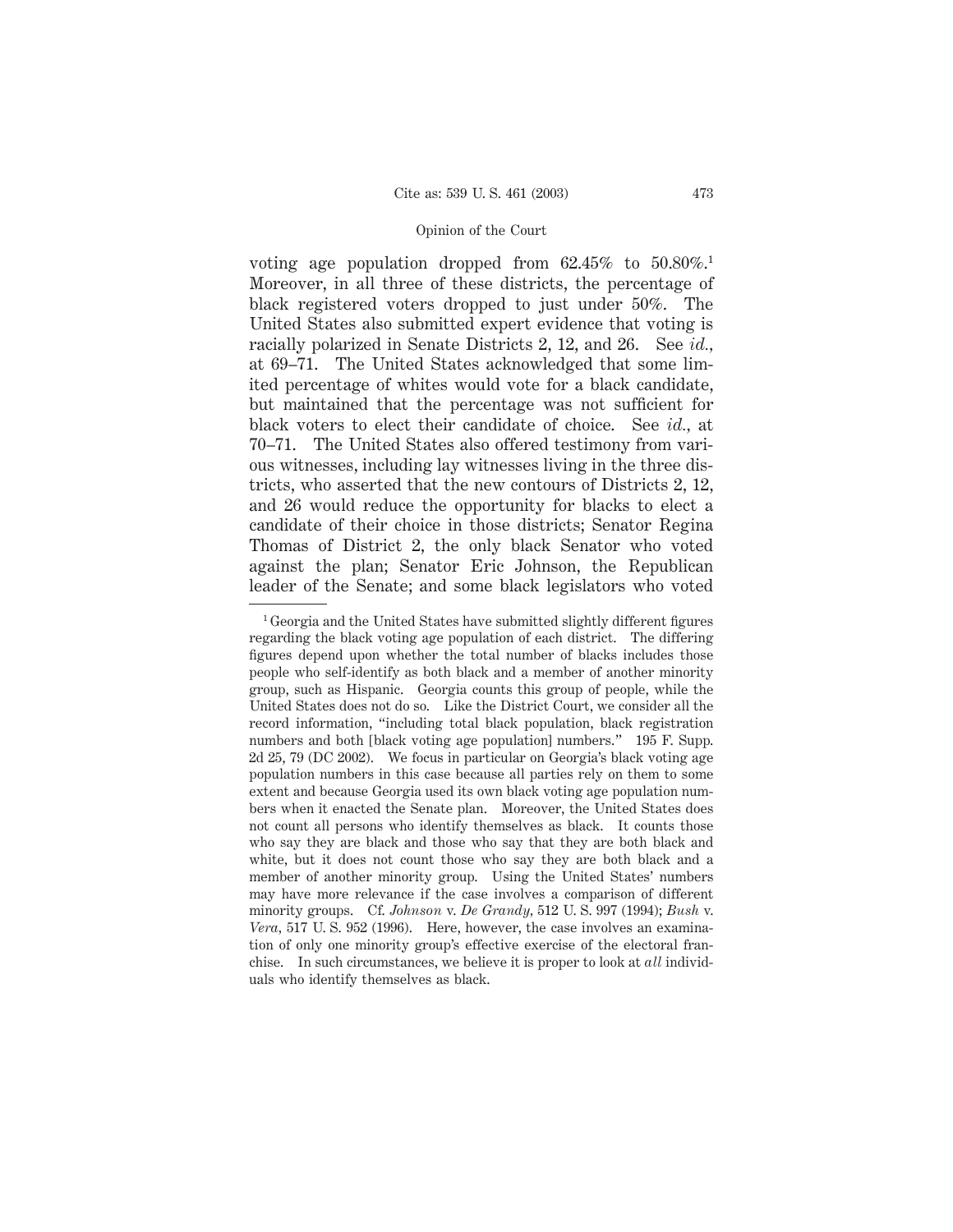for the plan but questioned how the plan would affect black voters. See Vols. 25–27 Record, Doc. No. 177, United States Exhs. 707–736 (Depositions). As the District Court stated, "the United States' evidence was extremely limited in scope—focusing only on three contested districts in the State Senate plan. That evidence was not designed to permit the court to assess the overall impact of [the Senate plan]." 195 F. Supp. 2d, at 37.

Pursuant to Federal Rule of Civil Procedure 24, the District Court also permitted four African-American citizens of Georgia to intervene. The intervenors identified two other districts—Districts 15 and 22—where they alleged retrogression had occurred. The intervenors "present[ed] little evidence other than proposed alternative plans and an expert report critiquing the State's expert report." 195 F. Supp. 2d, at 37.

A three-judge panel of the District Court held that Georgia's State Senate apportionment violated § 5, and was therefore not entitled to preclearance. See *id.,* at 97. Judge Sullivan, joined by Judge Edwards, concluded that Georgia had "not demonstrated by a preponderance of the evidence that the State Senate redistricting plan would not have a retrogressive effect on African American voters" effective exercise of the electoral franchise. *Ibid.* The court found that Senate Districts 2, 12, and 26 were retrogressive because in each district, a lesser opportunity existed for the black candidate of choice to win election under the new plan than under the benchmark plan. See *id.,* at 93–94. The court found that the reductions in black voting age population in Districts 2, 12, and 26 would "diminish African American voting strength in these districts," and that Georgia had "failed to present any . . . evidence" that the retrogression in those districts "will be offset by gains in other districts." *Id.,* at 88.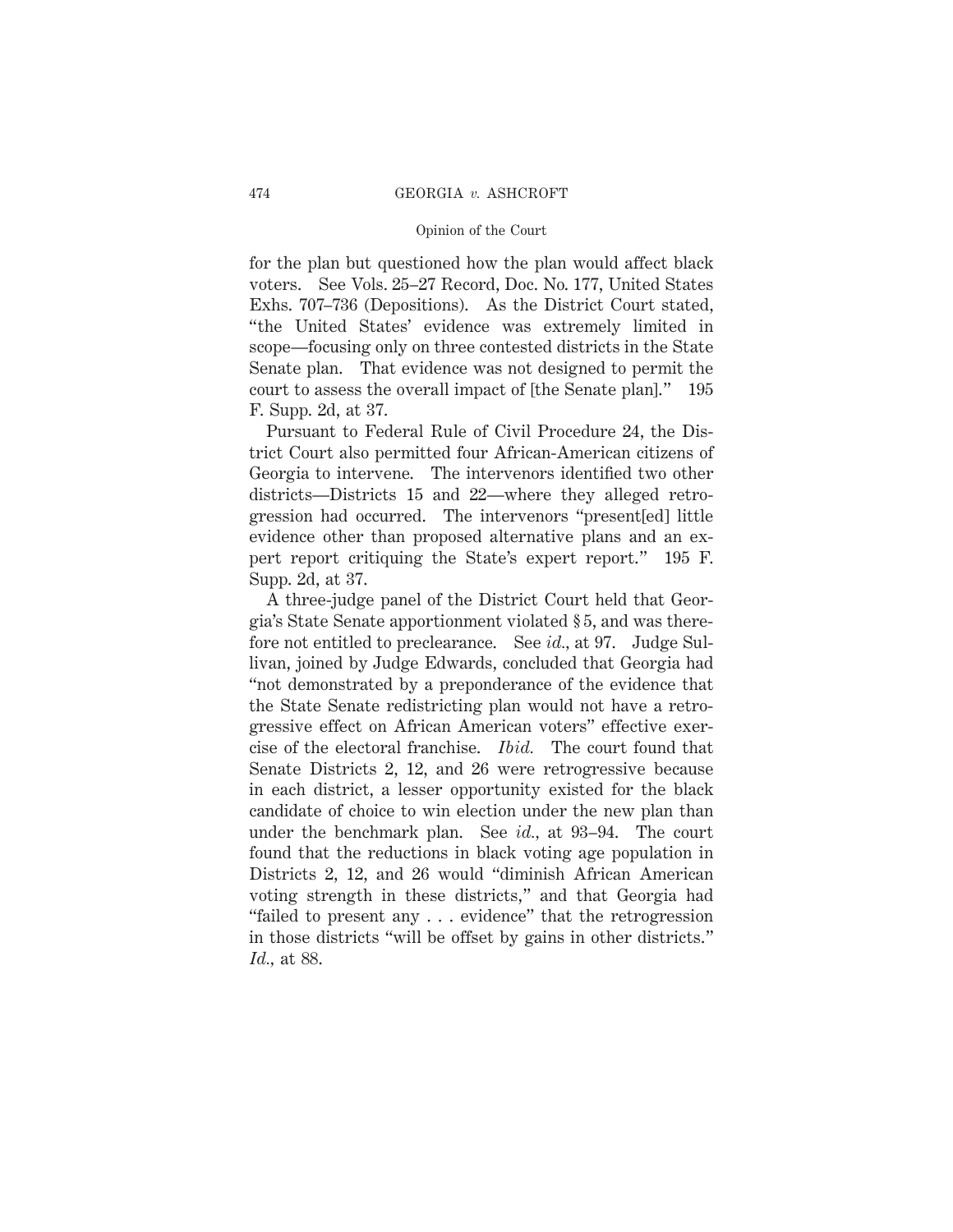Judge Edwards, joined by Judge Sullivan, concurred. Judge Edwards emphasized that §§ 5 and 2 are "procedurally and substantively distinct provisions." *Id.,* at 97. He therefore rejected Georgia's argument that a plan preserving an equal opportunity for minorities to elect candidates of their choice satisfies § 5. Judge Edwards also rejected the testimony of the black Georgia politicians who supported the Senate plan. In his view, the testimony did not address whether racial polarization was occurring in Senate Districts 2, 12, and 26. See *id.,* at 101–102.

Judge Oberdorfer dissented. He would have given "greater credence to the political expertise and motivation of Georgia's African-American political leaders and reasonable inferences drawn from their testimony and the voting data and statistics." *Id.,* at 102. He noted that this Court has not answered "whether a redistricting plan that preserves or increases the number of districts statewide in which minorities have a fair or reasonable opportunity to elect candidates of choice is entitled to preclearance, or whether every district must remain at or improve on the benchmark probability of victory, even if doing so maintains a minority supermajority far in excess of the level needed for effective exercise of [the] electoral franchise." *Id.,* at 117.

After the District Court refused to preclear the plan, Georgia enacted another plan, largely similar to the one at issue here, except that it added black voters to Districts 2, 12, and 26. The District Court precleared this plan. See 204 F. Supp. 2d 4 (2002). No party has contested the propriety of the District Court's preclearance of the Senate plan as amended. Georgia asserts that it will use the plan as originally enacted if it receives preclearance.

We noted probable jurisdiction to consider whether the District Court should have precleared the plan as originally enacted by Georgia in 2001, 537 U. S. 1151 (2003), and now vacate the judgment below.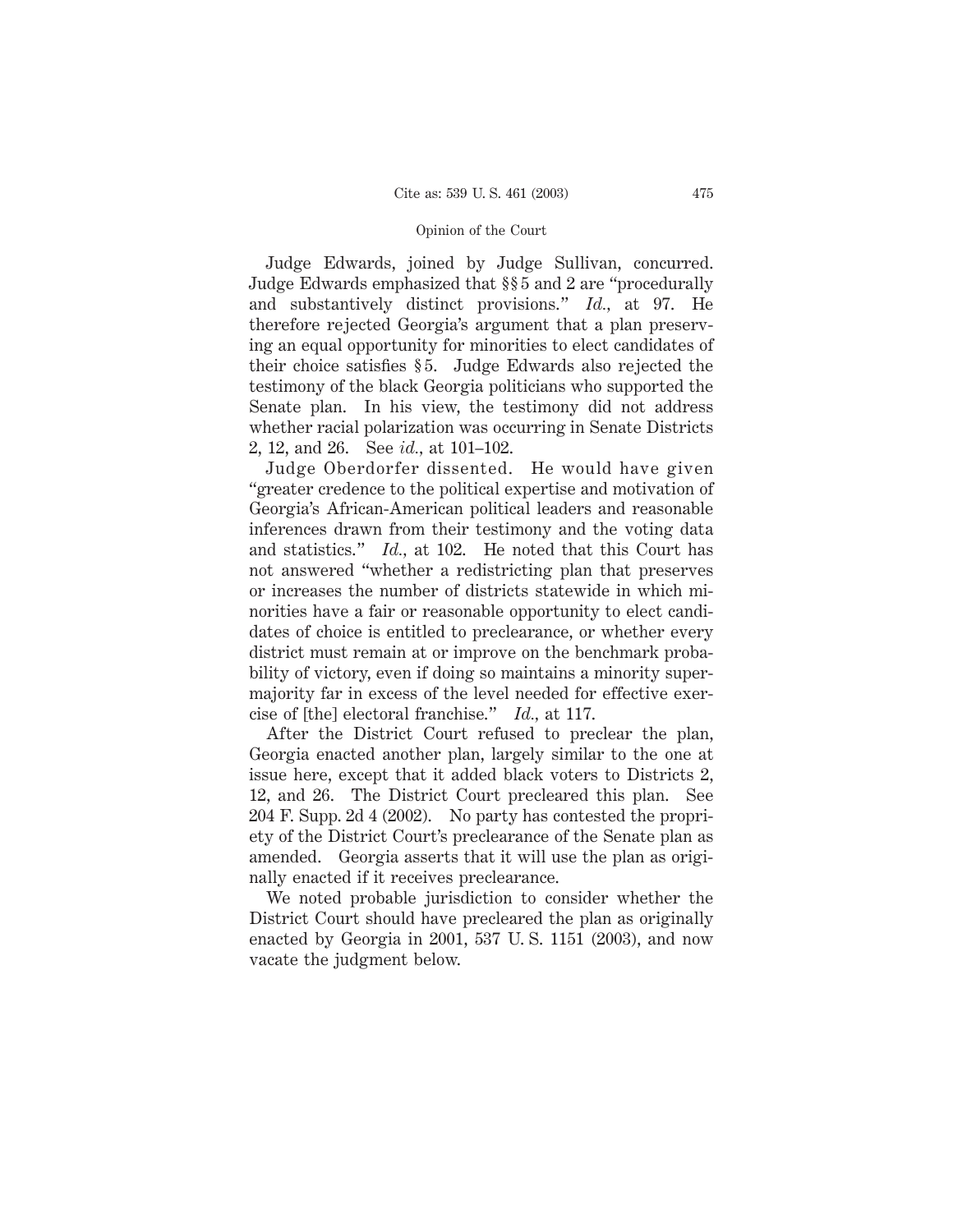### II

Before addressing the merits of Georgia's preclearance claim, we address the State's argument that the District Court was incorrect in allowing the private litigants to intervene in this lawsuit. Georgia maintains that private parties should not be allowed to intervene in  $\S 5$  actions because States should not be subjected to the political stratagems of intervenors. While the United States disagrees with Georgia on the propriety of intervention here, the United States argues that this question is moot because the participation of the intervenors did not affect the District Court's ruling on the merits and the intervenors did not appeal the court's ruling.

We do not think Georgia's argument is moot. The intervenors did not have to appeal because they were prevailing parties below. Moreover, the District Court addressed the evidence that the intervenors submitted, which is now in front of this Court. The issue whether intervenors are proper parties still has relevance in this Court because they argue here that the District Court correctly found that the Senate plan was retrogressive.

The District Court properly found that Federal Rule of Civil Procedure 24 governs intervention in this case. Section 5 permits a State to bring "an action in the United States District Court for the District of Columbia for a declaratory judgment." 42 U. S. C. § 1973c. Section 5 does not limit in any way the application of the Federal Rules of Civil Procedure to this type of lawsuit, and the statute by its terms does not bar private parties from intervening. In *NAACP* v. *New York,* 413 U. S. 345, 365 (1973), we held that in an action under § 5, "[i]ntervention in a federal court suit is governed by Fed. Rule Civ. Proc. 24."

To support its argument, Georgia relies on *Morris* v. *Gressette,* 432 U. S. 491 (1977). In *Morris,* we held that in an *administrative* preclearance action, the decision to object belongs only to the Attorney General and is not judicially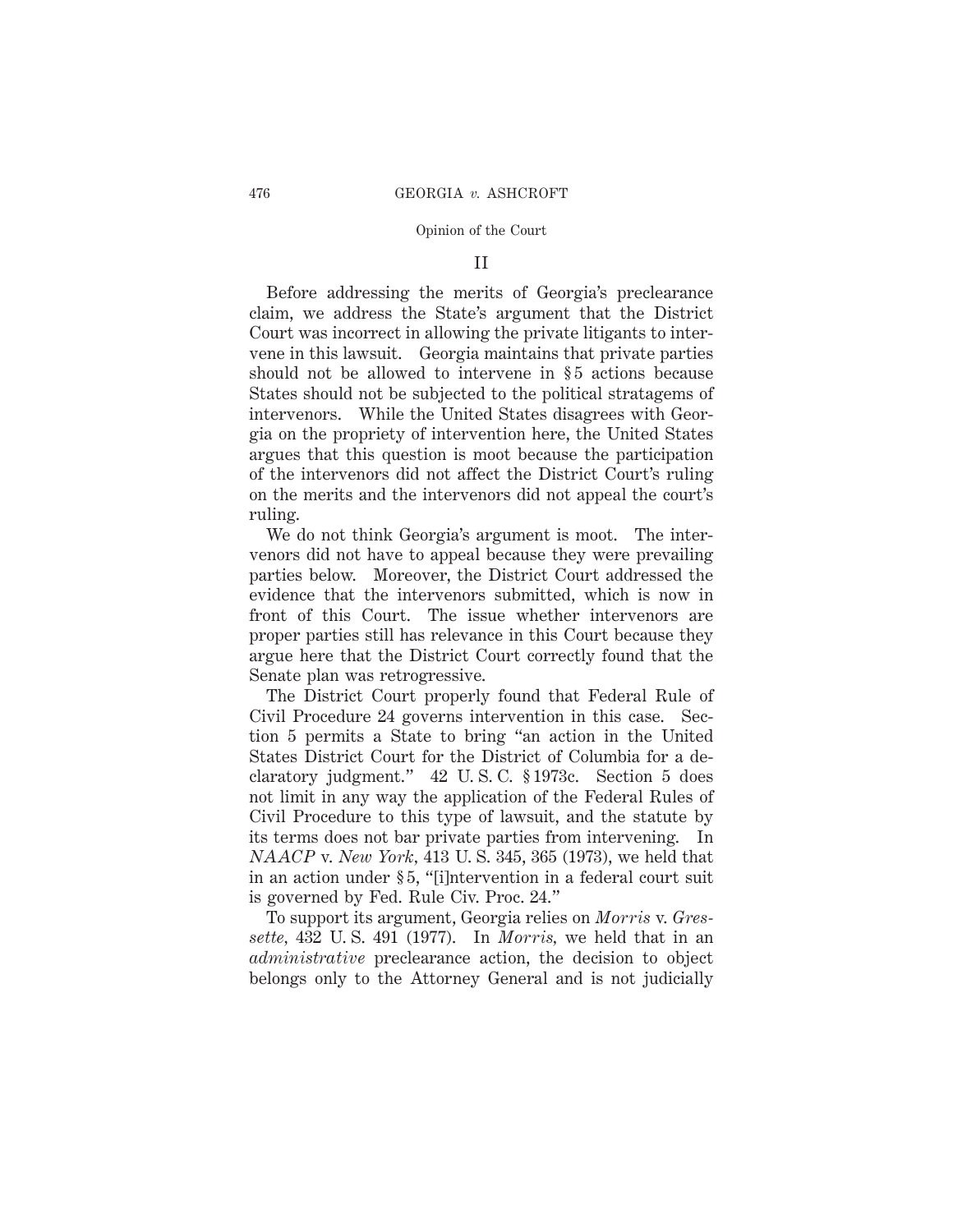reviewable. See *id.,* at 504–505. But *Morris* concerned the administrative preclearance process, not the judicial preclearance process. *Morris* itself recognized the difference between administrative preclearance and judicial preclearance. See *id.,* at 503–507.

Here, the District Court granted the motion to intervene because it found that the intervenors' "analysis of the . . . Senate redistricting pla[n] identifies interests that are not adequately represented by the existing parties." App. to Juris. Statement 218a. Private parties may intervene in § 5 actions assuming they meet the requirements of Rule 24, and the District Court did not abuse its discretion in granting the motion to intervene in this case. See *NAACP* v. *New York, supra,* at 367.

### III

# A

Section 5 of the Voting Rights Act "has a limited substantive goal: " 'to insure that no voting-procedure changes would be made that would lead to a retrogression in the position of racial minorities with respect to their effective exercise of the electoral franchise.'" *Miller*, 515 U.S., at 926 (quoting *Beer* v. *United States,* 425 U. S., [at 141])." *Bush* v. *Vera,* 517 U. S. 952, 982–983 (1996). Thus, a plan that merely preserves "current minority voting strength" is entitled to § 5 preclearance. *City of Lockhart* v. *United States,* 460 U. S. 125, 134, n. 10 (1983); *Bush* v. *Vera, supra,* at 983. Indeed, a voting change with a discriminatory but nonretrogressive purpose or effect does not violate § 5. See *Reno* v. *Bossier Parish School Bd.,* 528 U. S. 320, 341 (2000). And *"no matter how unconstitutional it may be,"* a plan that is not retrogressive should be precleared under § 5. *Id.,* at 336. "[P]reclearance under § 5 affirms nothing but the absence of backsliding." *Id.,* at 335.

Georgia argues that a plan should be precleared under § 5 if the plan would satisfy § 2 of the Voting Rights Act of 1965,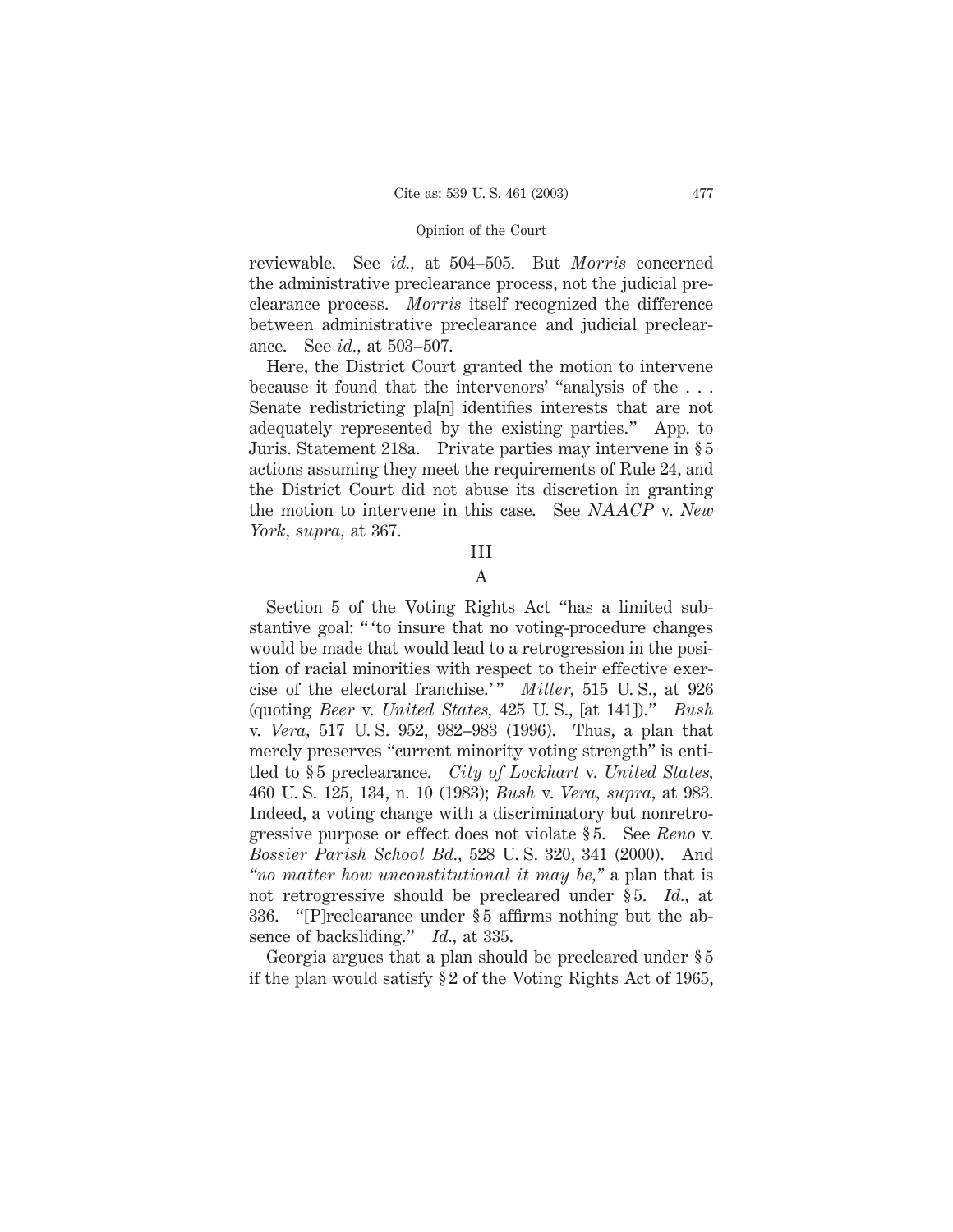42 U. S. C. § 1973. We have, however, "consistently understood" § 2 to "combat different evils and, accordingly, to impose very different duties upon the States." *Reno* v. *Bossier Parish School Bd.,* 520 U. S. 471, 477 (1997) *(Bossier Parish I).* For example, while § 5 is limited to particular covered jurisdictions, § 2 applies to all States. And the § 2 inquiry differs in significant respects from a §5 inquiry. In contrast to § 5's retrogression standard, the "essence" of a § 2 vote dilution claim is that "a certain electoral law, practice, or structure . . . cause[s] an inequality in the opportunities enjoyed by black and white voters to elect their preferred representatives." *Thornburg* v. *Gingles,* 478 U. S. 30, 47 (1986); see also *id.,* at 48–50 (enunciating a three-part test to establish vote dilution); *id.*, at 85–100 (O'CONNOR, J., concurring in judgment); 42 U. S. C. § 1973(b). Unlike an inquiry under § 2, a retrogression inquiry under § 5, "by definition, requires a comparison of a jurisdiction's new voting plan with its existing plan." *Bossier Parish I, supra,* at 478. While some parts of the §2 analysis may overlap with the § 5 inquiry, the two sections "differ in structure, purpose, and application." *Holder* v. *Hall,* 512 U. S. 874, 883 (1994) (plurality opinion).

In *Bossier Parish I,* we specifically held that a violation of § 2 is not an independent reason to deny preclearance under § 5. See 520 U. S., at 477. The reason for this holding was straightforward: "[R]ecognizing § 2 violations as a basis for denying § 5 preclearance would inevitably make compliance with  $§ 5$  contingent upon compliance with  $§ 2$ . Doing so would, for all intents and purposes, replace the standards for § 5 with those for § 2." *Ibid.*

Georgia here makes the flip side of the argument that failed in *Bossier Parish I*—compliance with §2 suffices for preclearance under § 5. Yet the argument fails here for the same reasons the argument failed in *Bossier Parish I.* We refuse to equate a §2 vote dilution inquiry with the §5 retrogression standard. Georgia's argument, like the argument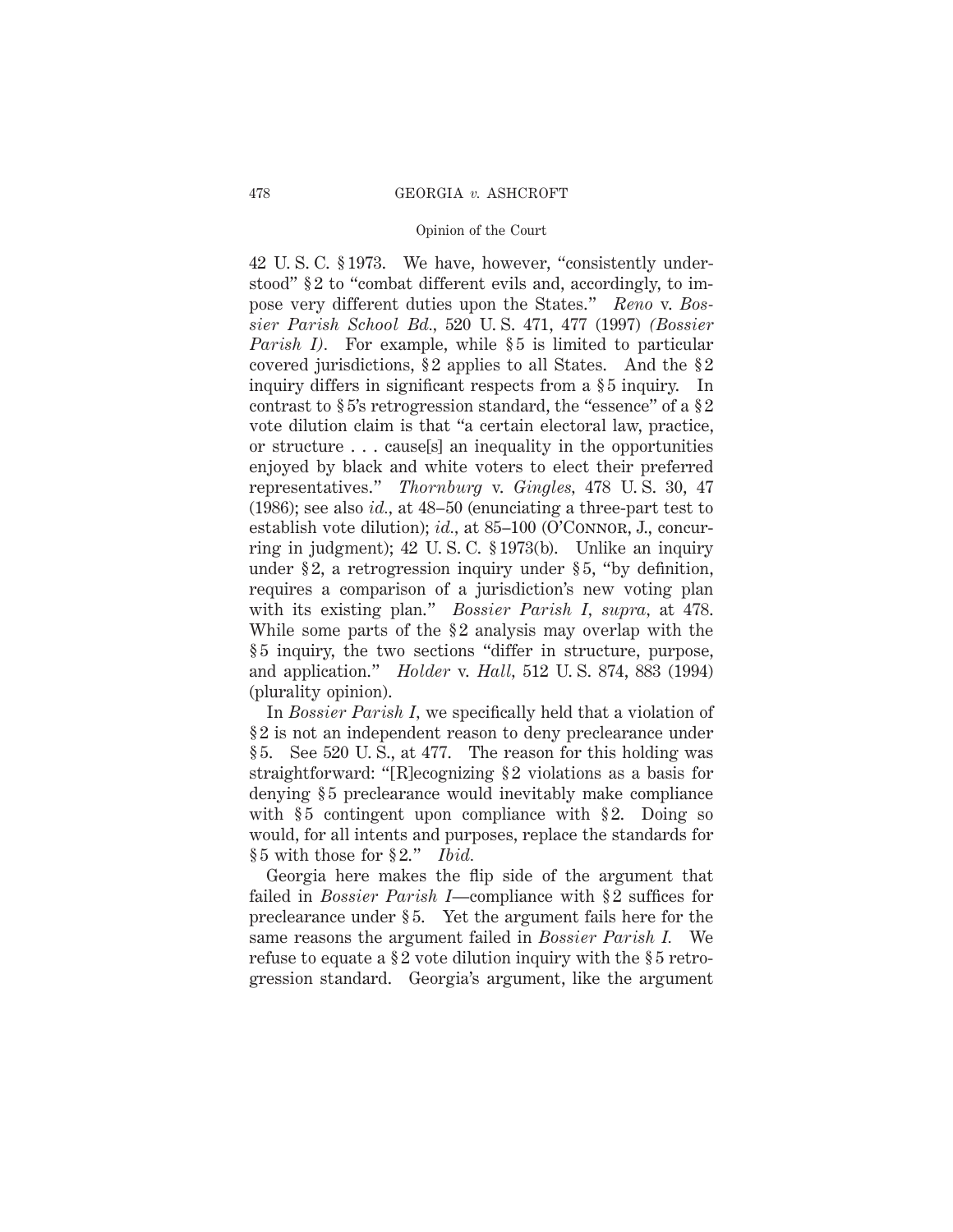in *Bossier Parish I,* would "shift the focus of § 5 from nonretrogression to vote dilution, and [would] change the § 5 benchmark from a jurisdiction's existing plan to a hypothetical, undiluted plan." *Id.,* at 480. Instead of showing that the Senate plan is nondilutive under § 2, Georgia must prove that its plan is nonretrogressive under § 5.

# B

Georgia argues that even if compliance with § 2 does not automatically result in preclearance under § 5, its State Senate plan should be precleared because it does not lead to "a retrogression in the position of racial minorities with respect to their effective exercise of the electoral franchise." *Beer* v. *United States, supra,* at 141. See, *e. g.,* Brief for Appellant 32, 36.

While we have never determined the meaning of "effective exercise of the electoral franchise," this case requires us to do so in some detail. First, the United States and the District Court correctly acknowledge that in examining whether the new plan is retrogressive, the inquiry must encompass the entire statewide plan as a whole. See 195 F. Supp. 2d, at 73; Tr. of Oral Arg. 28–29. Thus, while the diminution of a minority group's effective exercise of the electoral franchise in one or two districts may be sufficient to show a violation of § 5, it is only sufficient if the covered jurisdiction cannot show that the gains in the plan as a whole offset the loss in a particular district.

Second, any assessment of the retrogression of a minority group's effective exercise of the electoral franchise depends on an examination of all the relevant circumstances, such as the ability of minority voters to elect their candidate of choice, the extent of the minority group's opportunity to participate in the political process, and the feasibility of creating a nonretrogressive plan. See, *e. g., Johnson* v. *De Grandy,* 512 U. S. 997, 1011–1012, 1020–1021 (1994); *Richmond* v. *United States,* 422 U. S. 358, 371–372 (1975); *Thornburg*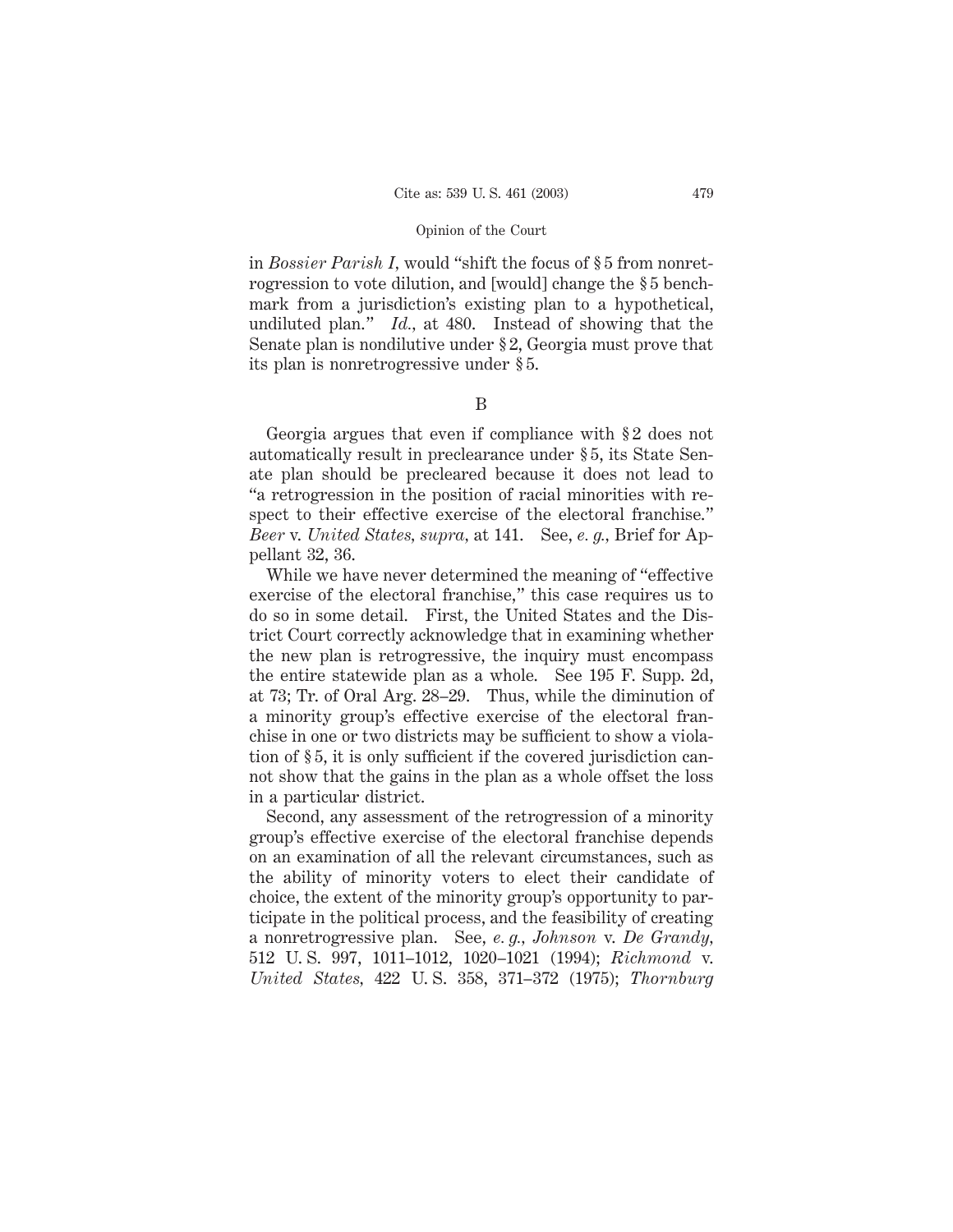v. *Gingles, supra,* at 97–100 (O'Connor, J., concurring in judgment). "No single statistic provides courts with a shortcut to determine whether" a voting change retrogresses from the benchmark. *Johnson* v. *De Grandy, supra,* at 1020–1021.

In assessing the totality of the circumstances, a court should not focus solely on the comparative ability of a minority group to elect a candidate of its choice. While this factor is an important one in the § 5 retrogression inquiry, it cannot be dispositive or exclusive. The standard in § 5 is simple whether the new plan "would lead to a retrogression in the position of racial minorities with respect to their effective exercise of the electoral franchise." *Beer* v. *United States,* 425 U. S., at 141.

The ability of minority voters to elect a candidate of their choice is important but often complex in practice to determine. In order to maximize the electoral success of a minority group, a State may choose to create a certain number of "safe" districts, in which it is highly likely that minority voters will be able to elect the candidate of their choice. See *Thornburg* v. *Gingles,* 478 U. S., at 48–49; *id.,* at 87–89 (O'Connor, J., concurring in judgment). Alternatively, a State may choose to create a greater number of districts in which it is likely—although perhaps not quite as likely as under the benchmark plan—that minority voters will be able to elect candidates of their choice. See *id.,* at 88–89 (O'Connor, J., concurring in judgment); cf. Pildes, Is Voting-Rights Law Now at War With Itself? Social Science and Voting Rights in the 2000s, 80 N. C. L. Rev. 1517 (2002).

Section 5 does not dictate that a State must pick one of these methods of redistricting over another. Either option "will present the minority group with its own array of electoral risks and benefits," and presents "hard choices about what would truly 'maximize' minority electoral success." *Thornburg* v. *Gingles, supra,* at 89 (O'Connor, J., concurring in judgment). On one hand, a smaller number of safe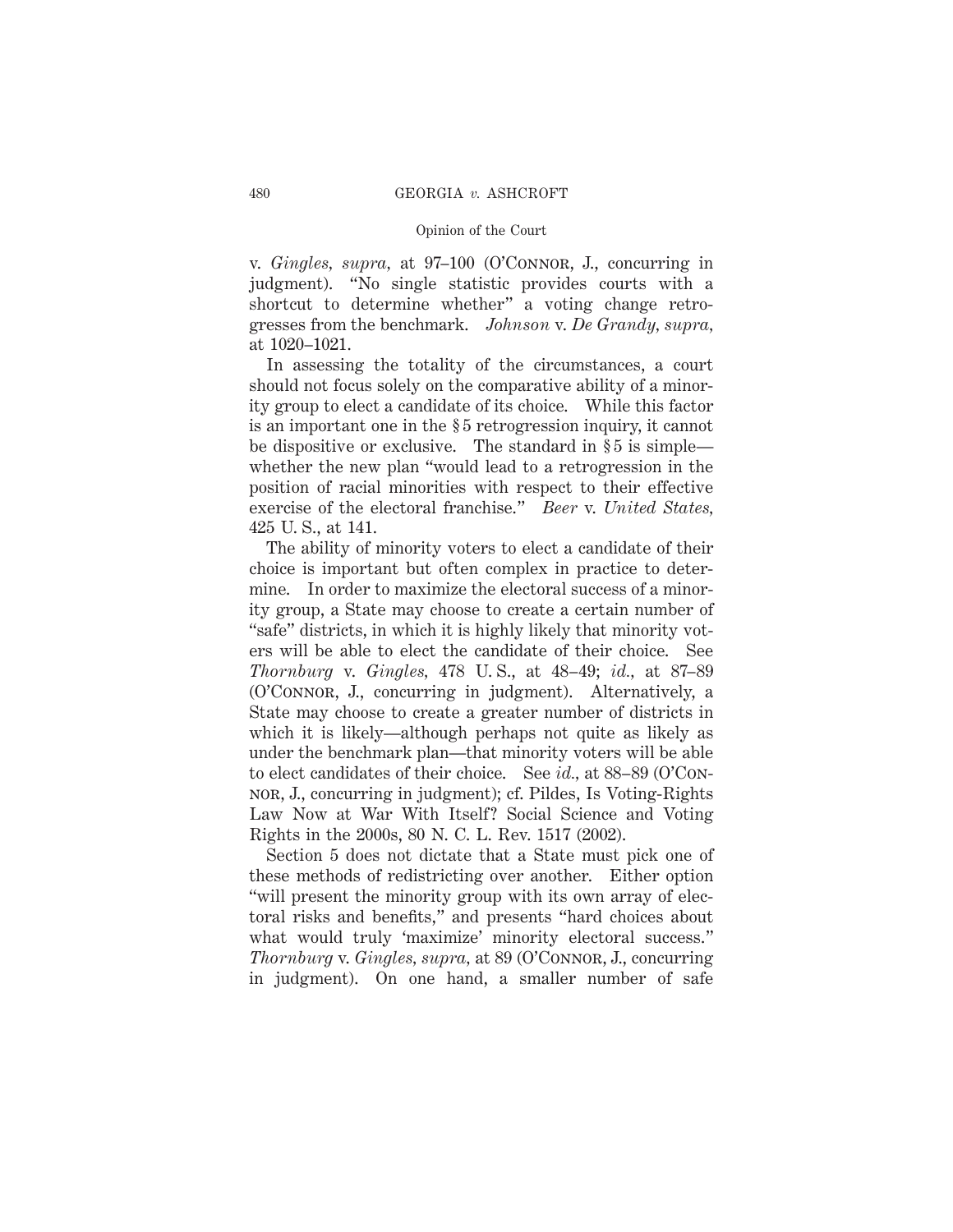majority-minority districts may virtually guarantee the election of a minority group's preferred candidate in those districts. Yet even if this concentration of minority voters in a few districts does not constitute the unlawful packing of minority voters, see *Voinovich* v. *Quilter,* 507 U. S. 146, 153– 154 (1993), such a plan risks isolating minority voters from the rest of the State, and risks narrowing political influence to only a fraction of political districts. Cf. *Shaw* v. *Reno,* 509 U. S., at 648–650. And while such districts may result in more "descriptive representation" because the representatives of choice are more likely to mirror the race of the majority of voters in that district, the representation may be limited to fewer areas. See H. Pitkin, The Concept of Representation 60–91 (1967).

On the other hand, spreading out minority voters over a greater number of districts creates more districts in which minority voters may have the opportunity to elect a candidate of their choice. Such a strategy has the potential to increase "substantive representation" in more districts, by creating coalitions of voters who together will help to achieve the electoral aspirations of the minority group. See *id.,* at 114. It also, however, creates the risk that the minority group's preferred candidate may lose. Yet as we stated in *Johnson* v. *De Grandy, supra,* at 1020:

"[T]here are communities in which minority citizens are able to form coalitions with voters from other racial and ethnic groups, having no need to be a majority within a single district in order to elect candidates of their choice. Those candidates may not represent perfection to every minority voter, but minority voters are not immune from the obligation to pull, haul, and trade to find common political ground, the virtue of which is not to be slighted in applying a statute meant to hasten the waning of racism in American politics."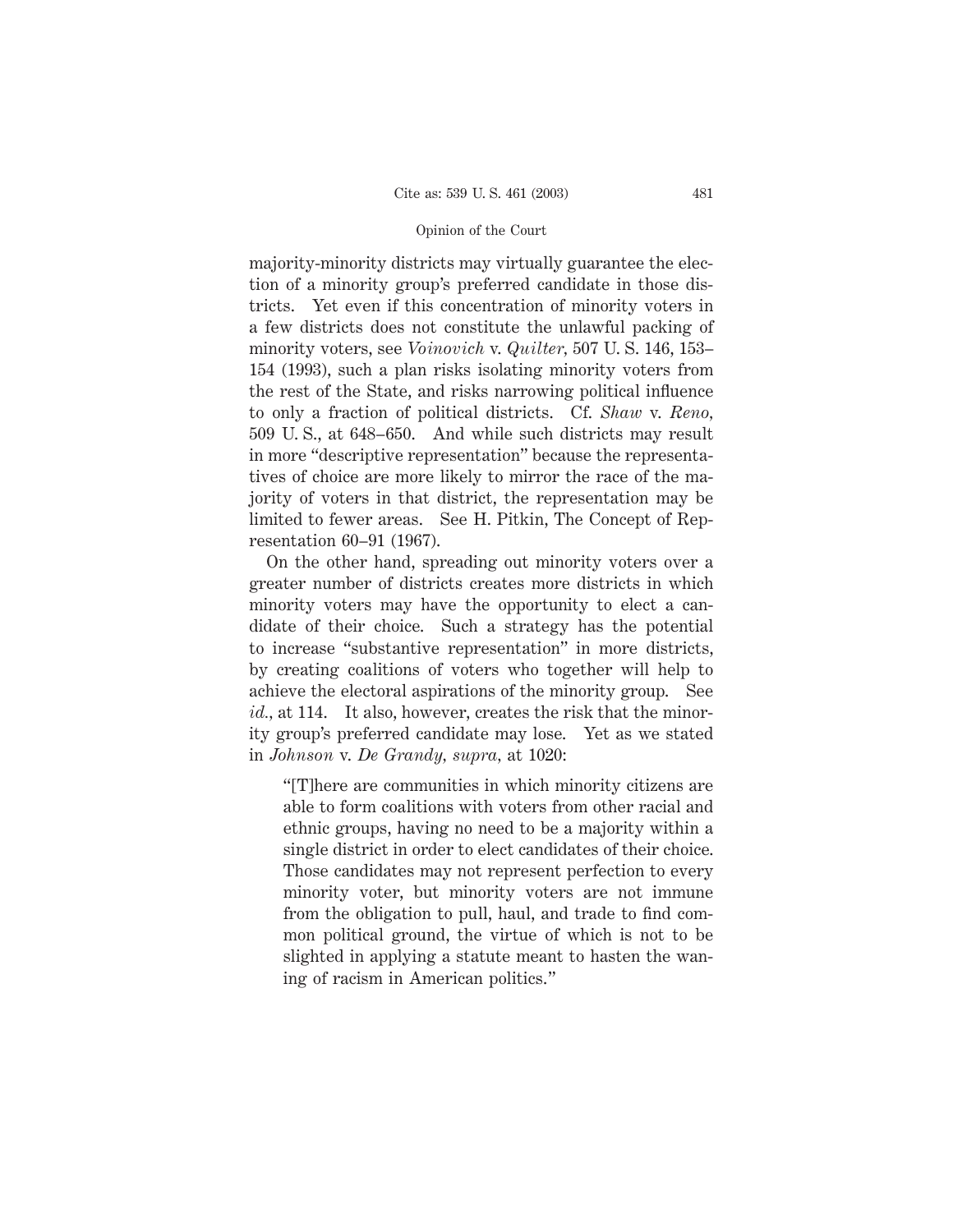Section 5 gives States the flexibility to choose one theory of effective representation over the other.

In addition to the comparative ability of a minority group to elect a candidate of its choice, the other highly relevant factor in a retrogression inquiry is the extent to which a new plan changes the minority group's opportunity to participate in the political process. " '[T]he power to influence the political process is not limited to winning elections.'" *Thornburg* v. *Gingles, supra,* at 99 (O'Connor, J., concurring in judgment) (quoting *Davis* v. *Bandemer,* 478 U. S. 109, 132 (1986)); see also *White* v. *Regester,* 412 U. S. 755, 766–767 (1973); *Whitcomb* v. *Chavis,* 403 U. S. 124, 149–160 (1971); *Johnson* v. *De Grandy,* 512 U. S., at 1011–1012.

Thus, a court must examine whether a new plan adds or subtracts "influence districts"—where minority voters may not be able to elect a candidate of choice but can play a substantial, if not decisive, role in the electoral process. Cf. *Shaw* v. *Hunt,* 517 U. S. 899, 947, n. 21 (1996) (Stevens, J., dissenting); *Hays* v. *Louisiana,* 936 F. Supp. 360, 364, n. 17 (WD La. 1996); *Johnson* v. *De Grandy, supra,* at 1011– 1012; *Thornburg* v. *Gingles,* 478 U. S., at 98–100 (O'Connor, J., concurring in judgment). In assessing the comparative weight of these influence districts, it is important to consider "the likelihood that candidates elected without decisive minority support would be willing to take the minority's interests into account." *Id.*, at 100 (O'CONNOR, J., concurring in judgment). In fact, various studies have suggested that the most effective way to maximize minority voting strength may be to create more influence or coalitional districts. See, *e. g.,* Lublin, Racial Redistricting and African-American Representation: A Critique of "Do Majority-Minority Districts Maximize Substantive Black Representation in Congress?" 93 Am. Pol. Sci. Rev. 183, 185 (1999) (noting that racial redistricting in the early 1990's, which created more majorityminority districts, made Congress "less likely to adopt initiatives supported by blacks"); Cameron, Epstein, &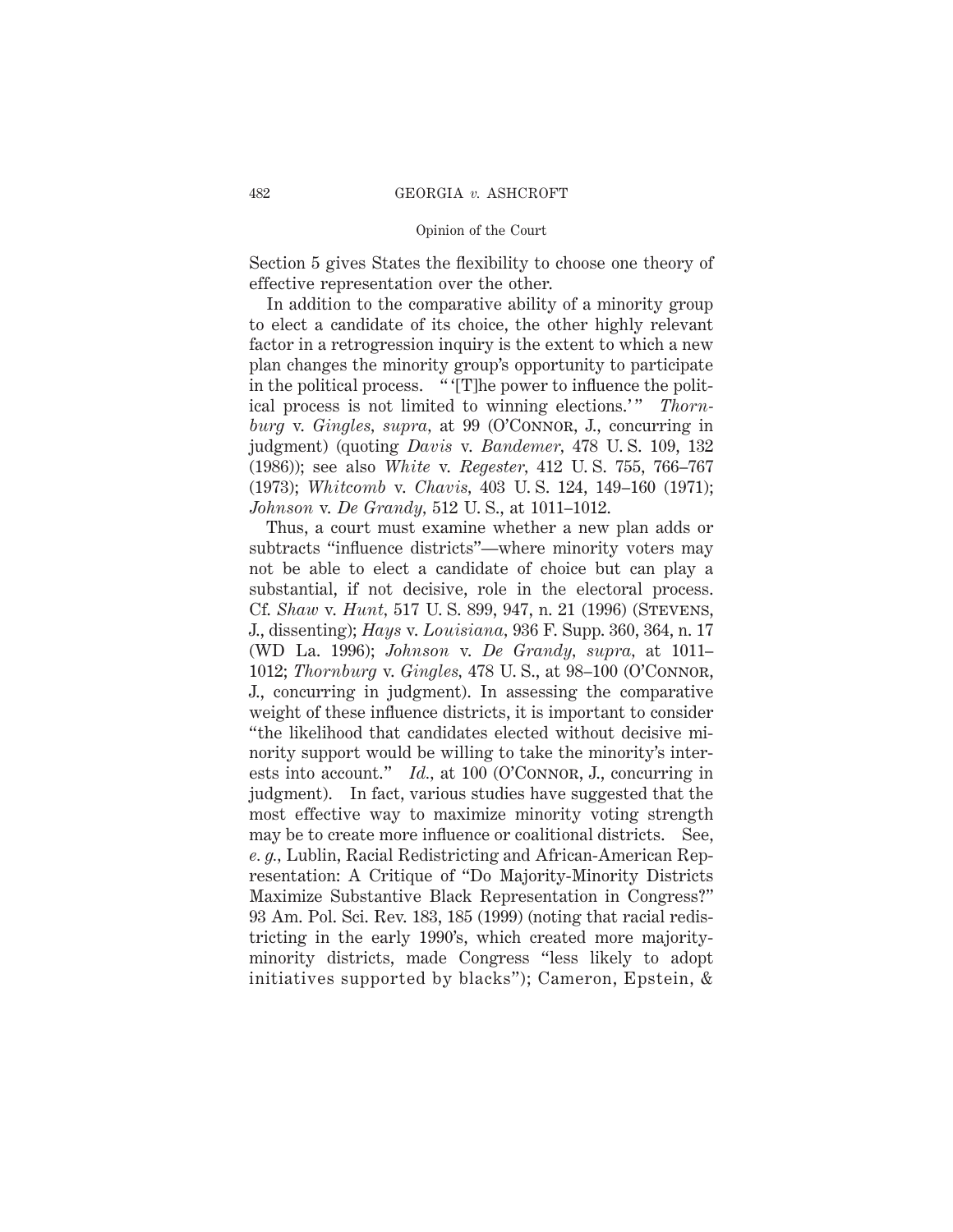O'Halloran, Do Majority-Minority Districts Maximize Substantive Black Representation in Congress? 90 Am. Pol. Sci. Rev. 794, 808 (1996) (concluding that the "[d]istricting schemes that maximize the number of minority representatives do not necessarily maximize substantive minority representation"); C. Swain, Black Faces, Black Interests 193– 234 (1995); Pildes, 80 N. C. L. Rev., at 1517; Grofman, Handley, & Lublin, Drawing Effective Minority Districts: A Conceptual Framework and Some Empirical Evidence, 79 N. C. L. Rev. 1383 (2001).

Section 5 leaves room for States to use these types of influence and coalitional districts. Indeed, the State's choice ultimately may rest on a political choice of whether substantive or descriptive representation is preferable. See Pitkin, *supra,* at 142; Swain, *supra,* at 5. The State may choose, consistent with § 5, that it is better to risk having fewer minority representatives in order to achieve greater overall representation of a minority group by increasing the number of representatives sympathetic to the interests of minority voters. See *Thornburg* v. *Gingles, supra,* at 87–89, 99 (O'Connor, J., concurring in judgment); cf. *Johnson* v. *De Grandy,* 512 U. S., at 1020.

In addition to influence districts, one other method of assessing the minority group's opportunity to participate in the political process is to examine the comparative position of legislative leadership, influence, and power for representatives of the benchmark majority-minority districts. A legislator, no less than a voter, is "not immune from the obligation to pull, haul, and trade to find common political ground." *Ibid.* Indeed, in a representative democracy, the very purpose of voting is to delegate to chosen representatives the power to make and pass laws. The ability to exert more control over that process is at the core of exercising political power. A lawmaker with more legislative influence has more potential to set the agenda, to participate in closeddoor meetings, to negotiate from a stronger position, and to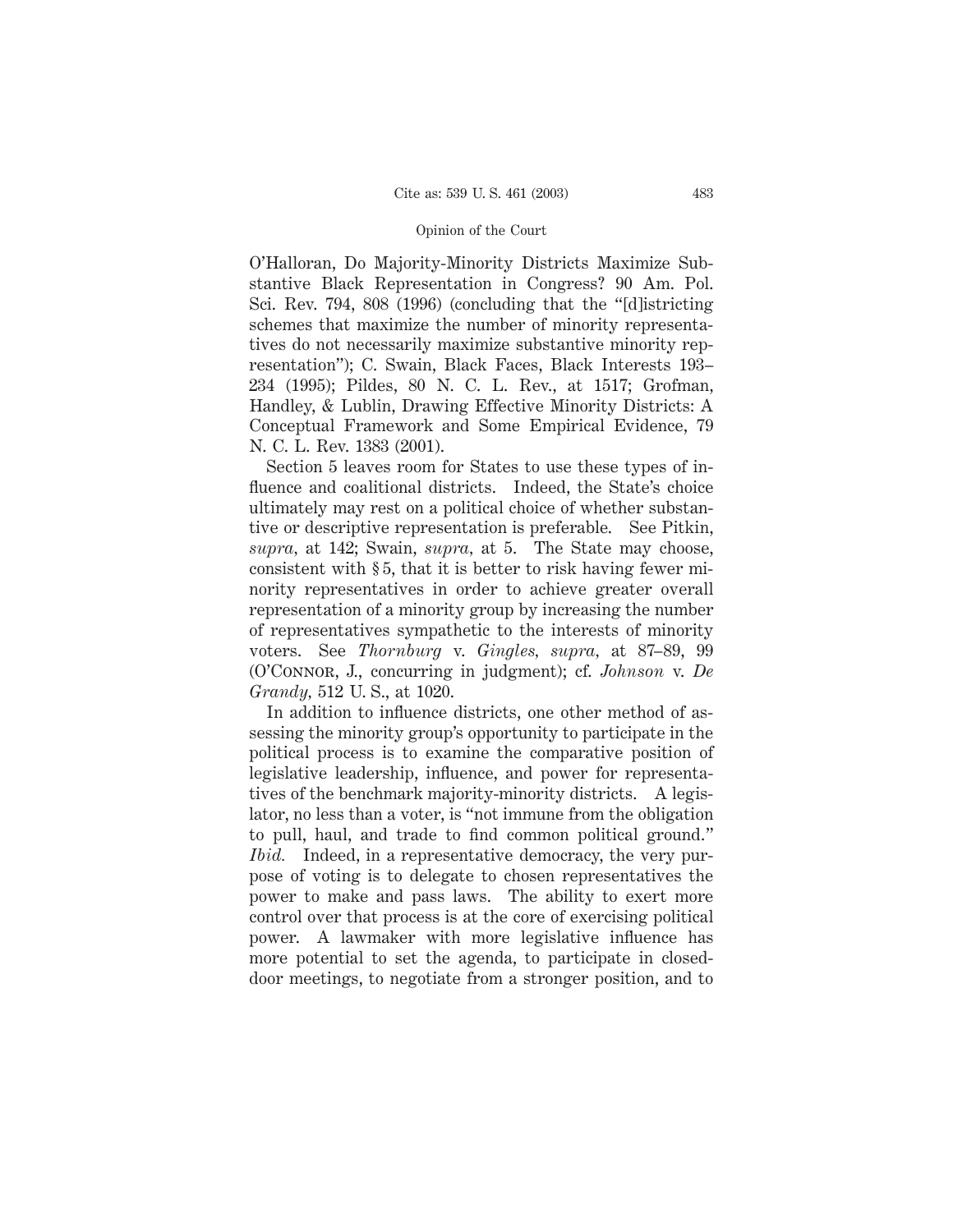shake hands on a deal. Maintaining or increasing legislative positions of power for minority voters' representatives of choice, while not dispositive by itself, can show the lack of retrogressive effect under § 5.

And it is also significant, though not dispositive, whether the representatives elected from the very districts created and protected by the Voting Rights Act support the new districting plan. The District Court held that the support of legislators from benchmark majority-minority districts may show retrogressive purpose, but it is not relevant in assessing retrogressive effect. See 195 F. Supp. 2d, at 89; see also *post,* at 503 (SOUTER, J., dissenting). But we think this evidence is also relevant for retrogressive effect. As the dissent recognizes, the retrogression inquiry asks how "voters will probably act in the circumstances in which they live." *Post,* at 509. The representatives of districts created to ensure continued minority participation in the political process have some knowledge about how "voters will probably act" and whether the proposed change will decrease minority voters' effective exercise of the electoral franchise.

The dissent maintains that standards for determining nonretrogression under § 5 that we announce today create a situation where "[i]t is very hard to see anything left of" § 5. *Post,* at 495. But the dissent ignores that the ability of a minority group to elect a candidate of choice remains an integral feature in any § 5 analysis. Cf. *Thornburg* v. *Gingles,* supra, at 98 (O'CONNOR, J., concurring in judgment). And the dissent agrees that the addition or subtraction of coalitional districts is relevant to the § 5 inquiry. See *post,* at 492, 504. Yet assessing whether a plan with coalitional districts is retrogressive is just as fact-intensive as whether a plan with both influence and coalitional districts is retrogressive. As JUSTICE SOUTER recognized for the Court in the § 2 context, a court or the Department of Justice should assess the totality of circumstances in determining retrogression under § 5. See *Johnson* v. *De Grandy, supra,* at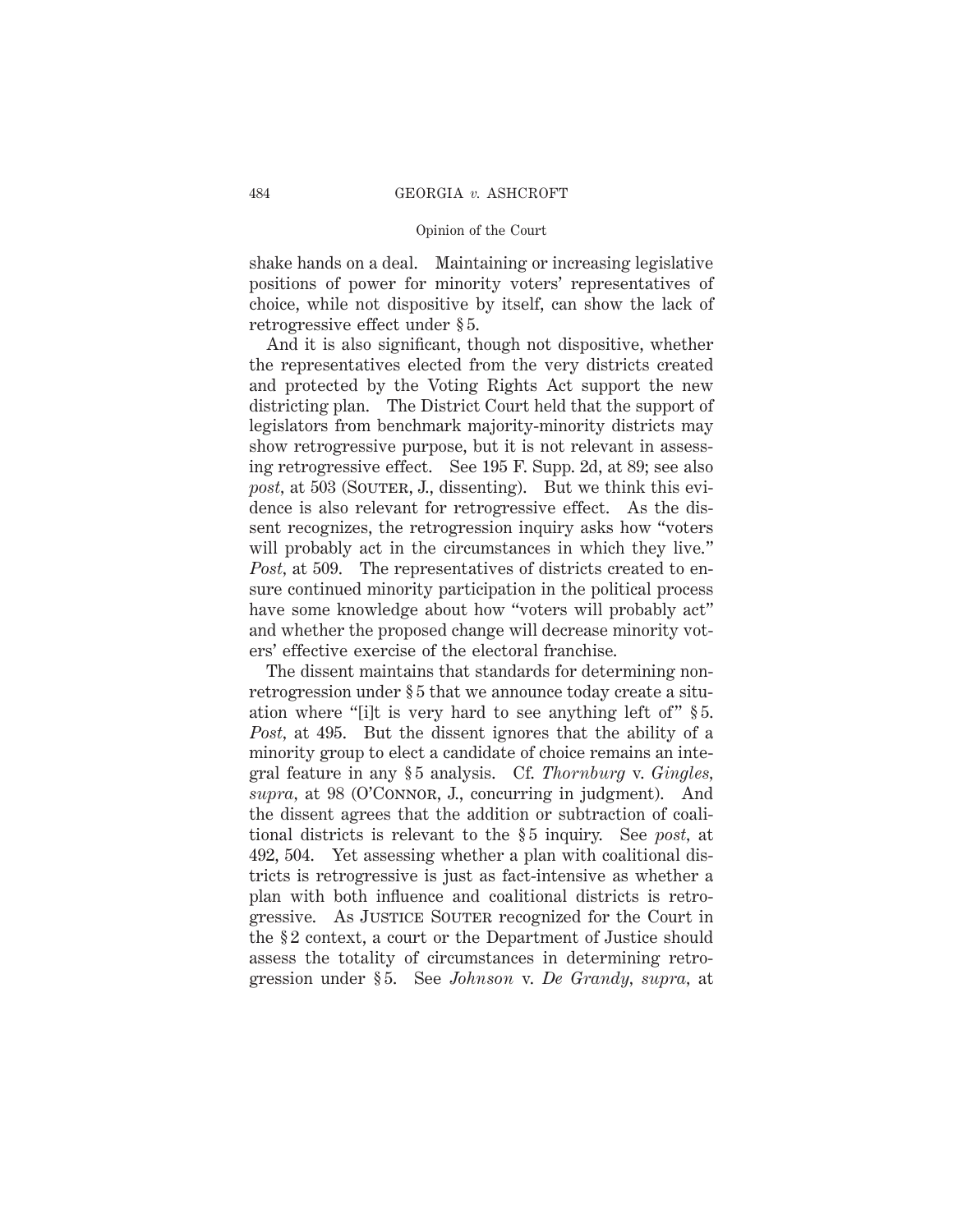1020–1021. And it is of course true that evidence of racial polarization is one of many factors relevant in assessing whether a minority group is able to elect a candidate of choice or to exert a significant influence in a particular district. See *Thornburg* v. *Gingles,* 478 U. S., at 37; *id.,* at 100– 104 (O'Connor, J., concurring in judgment); see also *White* v. *Regester,* 412 U. S. 755 (1973); *Zimmer* v. *McKeithen,* 485 F. 2d 1297 (CA5 1973) (en banc).

The dissent nevertheless asserts that it "cannot be right" that the § 5 inquiry goes beyond assessing whether a minority group can elect a candidate of its choice. *Post,* at 494. But except for the general statement of retrogression in *Beer,* the dissent cites no law to support its contention that retrogression should focus solely on the ability of a minority group to elect a candidate of choice. As JUSTICE SOUTER himself, writing for the Court in *Johnson* v. *De Grandy, supra,* at 1011–1012, has recognized, the "extent of the opportunities minority voters enjoy to participate in the political processes" is an important factor to consider in assessing a § 2 vote-dilution inquiry. See also *Thornburg* v. *Gingles,* supra, at 98–100 (O'CONNOR, J., concurring in judgment). In determining how the new districting plan differs from the benchmark plan, the same standard should apply to § 5.

 $\mathcal{C}$ 

The District Court failed to consider all the relevant factors when it examined whether Georgia's Senate plan resulted in a retrogression of black voters' effective exercise of the electoral franchise. First, while the District Court acknowledged the importance of assessing the statewide plan as a whole, the court focused too narrowly on proposed Senate Districts 2, 12, and 26. It did not examine the increases in the black voting age population that occurred in many of the other districts. Second, the District Court did not explore in any meaningful depth any other factor beyond the comparative ability of black voters in the majority-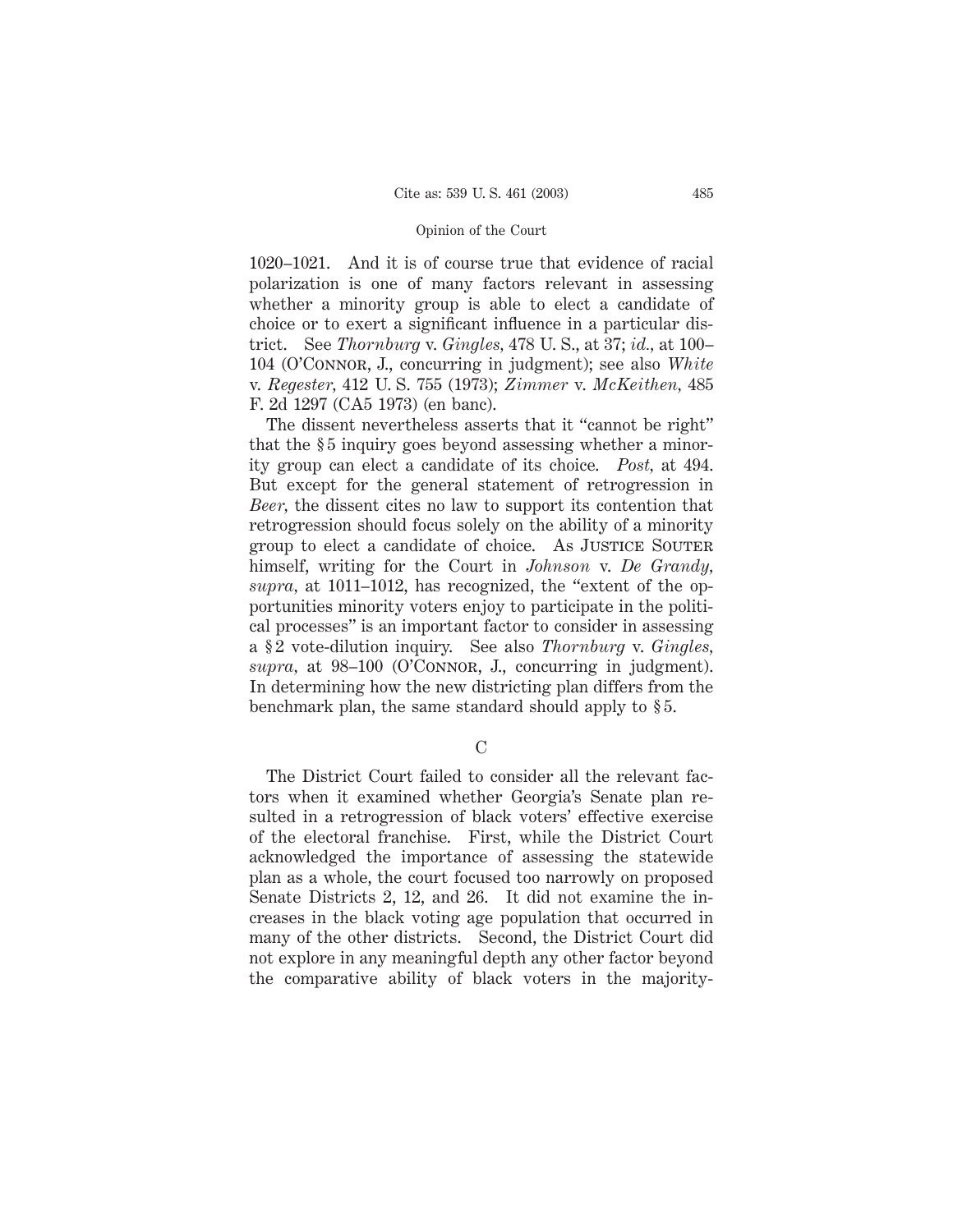minority districts to elect a candidate of their choice. In doing so, it paid inadequate attention to the support of legislators representing the benchmark majority-minority districts and the maintenance of the legislative influence of those representatives.

The District Court correctly recognized that the increase in districts with a substantial minority of black voters is an important factor in the retrogression inquiry. See 195 F. Supp. 2d, at 75–78. Nevertheless, it did not adequately apply this consideration to the facts of this case. The District Court ignored the evidence of numerous other districts showing an increase in black voting age population, as well as the other evidence that Georgia decided that a way to increase black voting strength was to adopt a plan that "unpacked" the high concentration of minority voters in the majority-minority districts. Its statement that Georgia did not "presen[t] evidence regarding potential gains in minority voting strength in Senate Districts other than Districts 2, 12 and 26" is therefore clearly erroneous. *Id.,* at 94. Like the dissent, we accept the District Court's findings that the reductions in black voting age population in proposed Districts 2, 12, and 26 to just over 50% make it marginally less likely that minority voters can elect a candidate of their choice in those districts, although we note that Georgia introduced evidence showing that approximately one-third of white voters would support a black candidate in those districts, see *id.,* at 66, and that the United States' own expert admitted that the results of statewide elections in Georgia show that "there would be a 'very good chance' that . . . African American candidates would win election in the reconstituted districts." *Id.,* at 71; see also *id.,* at 84–85. Nevertheless, regardless of any racially polarized voting or diminished opportunity for black voters to elect a candidate of their choice in proposed Districts 2, 12, and 26, the District Court's inquiry was too narrow.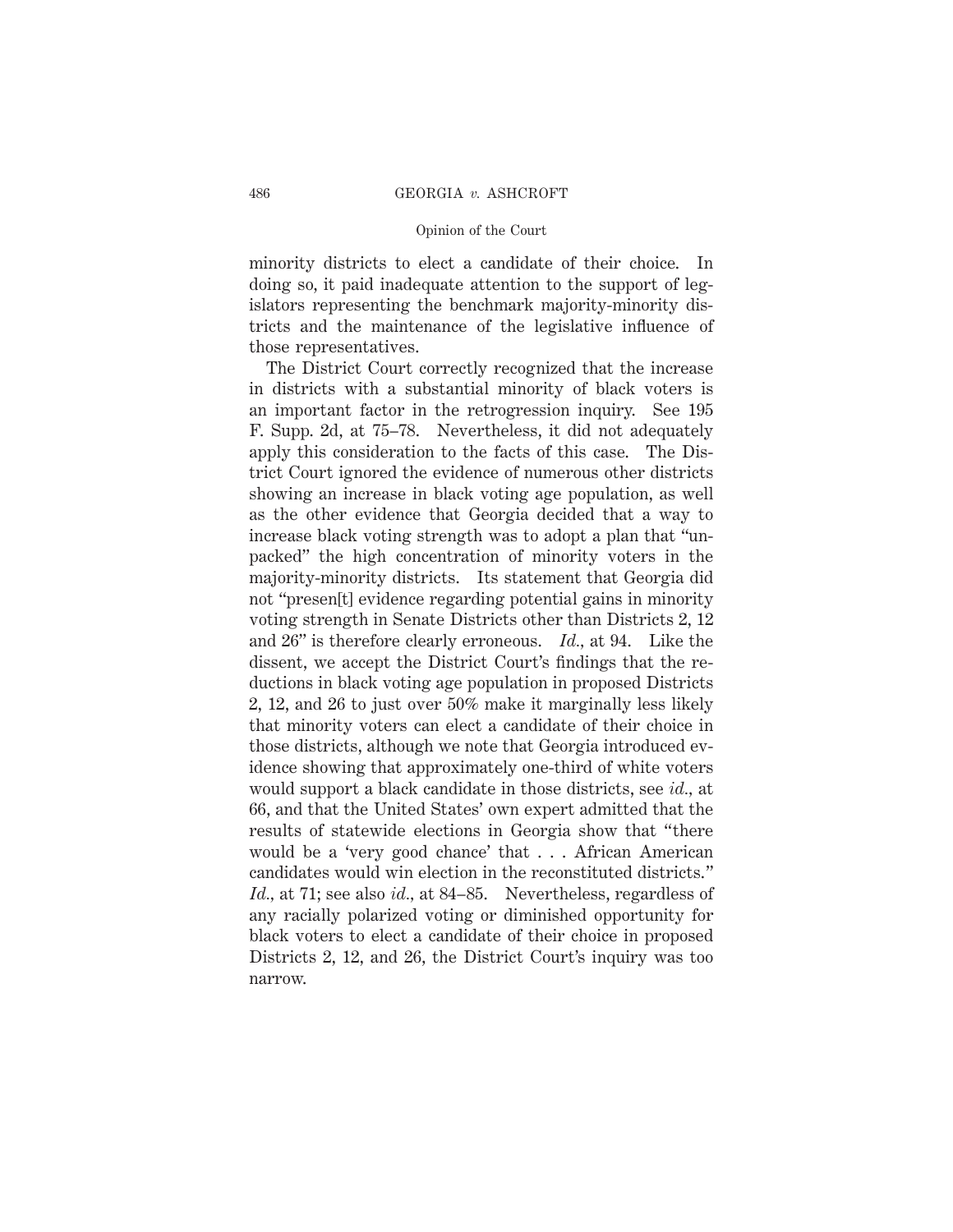In the face of Georgia's evidence that the Senate plan as a whole is not retrogressive, the United States introduced nothing apart from the evidence that it would be more difficult for minority voters to elect their candidate of choice in Districts 2, 12, and 26. As the District Court stated, the United States did not introduce any evidence to rebut Georgia's evidence that the increase in black voting age population in the other districts offsets any decrease in black voting age population in the three contested districts: "[T]he United States' evidence was extremely limited in scope—focusing only on three contested districts in the State Senate plan." *Id.,* at 37. Indeed, the District Court noted that the United States' evidence "was not designed to permit the court to assess the overall impact" of the Senate plan. *Ibid.*

Given the evidence submitted in this case, we find that Georgia likely met its burden of showing nonretrogression. The increase in black voting age population in the other districts likely offsets any marginal decrease in the black voting age population in the three districts that the District Court found retrogressive. Using the overlay of the 2000 census numbers, Georgia's strategy of "unpacking" minority voters in some districts to create more influence and coalitional districts is apparent. Under the 2000 census numbers, the number of majority black voting age population districts in the new plan increases by one, the number of districts with a black voting age population of between 30% and 50% increases by two, and the number of districts with a black voting age population of between 25% and 30% increases by another 2. See Pl. Exhs. 1D, 2C; see also *supra,* at 470–471.

Using the census numbers in effect at the time the benchmark plan was enacted to assess the benchmark plan, the difference is even more striking. Under those figures, the new plan increases from 10 to 13 the number of districts with a majority-black voting age population and increases from 8 to 13 the number of districts with a black voting age population of between 30% and 50%. See Pl. Exhs. 1C, 2C. Thus,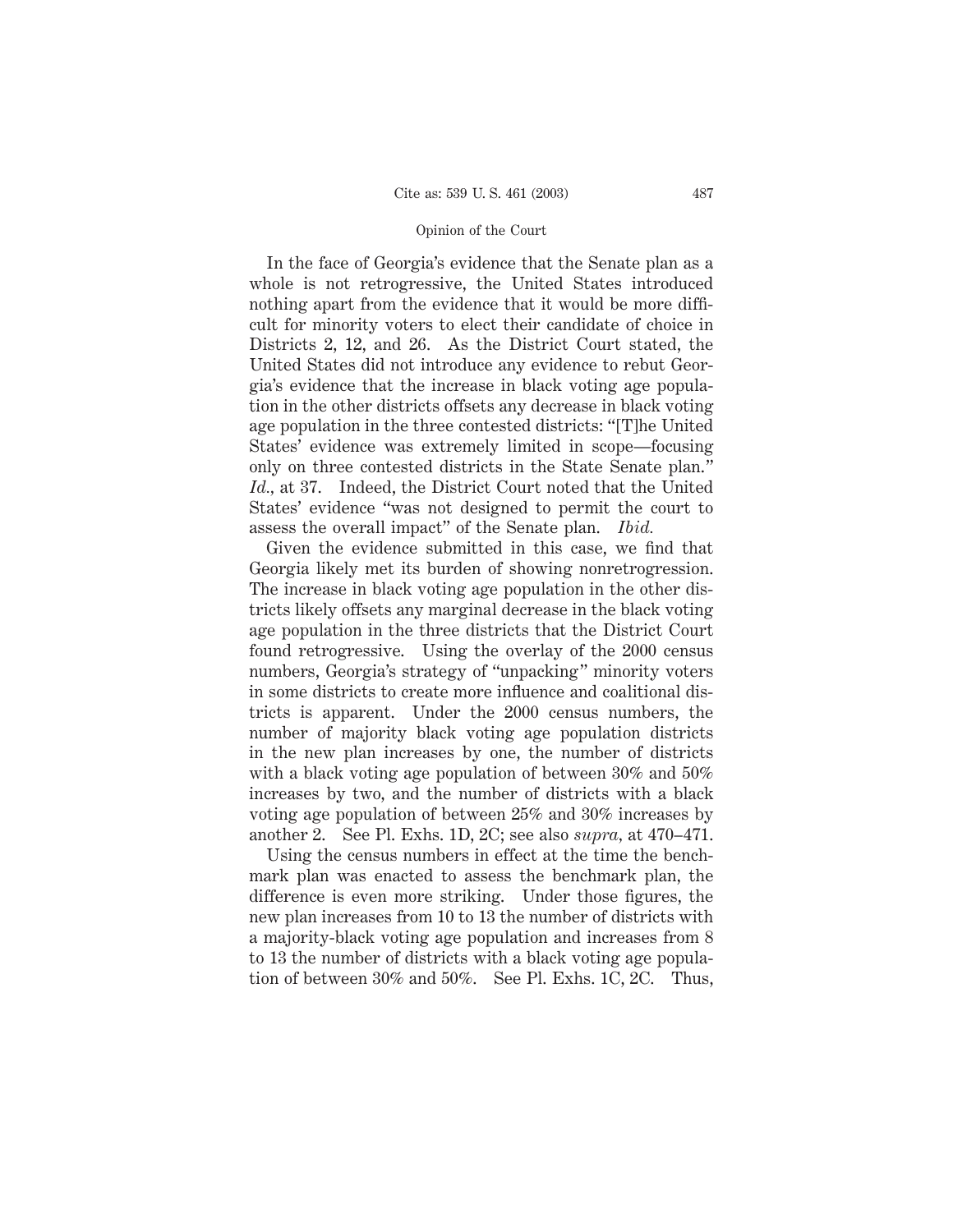the new plan creates 8 new districts—out of 56—where black voters as a group can play a substantial or decisive role in the electoral process. Indeed, under the census figures in use at the time Georgia enacted its benchmark plan, the black voting age population in Districts 2, 12, and 26 does not decrease to the extent indicated by the District Court. District 2 drops from 59.27% black voting age population to 50.31%. District 26 drops from 53.45% black voting age population to 50.80%. And District 12 actually *increases,* from 46.50% black voting age population to 50.66%. See Pl. Exhs. 1C, 2C.2 And regardless of any potential retrogression in some districts, §5 permits Georgia to offset the decline in those districts with an increase in the black voting age population in other districts. The testimony from those who designed the Senate plan confirms what the statistics suggest—that Georgia's goal was to "unpack" the minority voters from a few districts to increase blacks' effective exer-

<sup>2</sup> The dissent summarily rejects any inquiry into the benchmark plan using the census numbers in effect at the time the redistricting plan was passed. See *post,* at 506. Yet we think it is relevant to examine how the new plan differs from the benchmark plan as originally enacted by the legislature. The §5 inquiry, after all, revolves around the change from the previous plan. The 1990 census numbers are far from "irrelevant." *Ibid.* Rather, examining the benchmark plan with the census numbers in effect at the time the State enacted its plan comports with the one-person, one-vote principle of *Reynolds* v. *Sims,* 377 U. S. 533 (1964), and its progeny. When the decennial census numbers are released, States must redistrict to account for any changes or shifts in population. But before the new census, States operate under the legal fiction that even 10 years later, the plans are constitutionally apportioned. After the new enumeration, no districting plan is likely to be legally enforceable if challenged, given the shifts and changes in a population over 10 years. And if the State has not redistricted in response to the new census figures, a federal court will ensure that the districts comply with the one-person, one-vote mandate before the next election. See, *e. g., Branch* v. *Smith,* 538 U. S. 254 (2003); *Lawyer* v. *Department of Justice,* 521 U. S. 567 (1997); *Growe* v. *Emison,* 507 U. S. 25 (1993).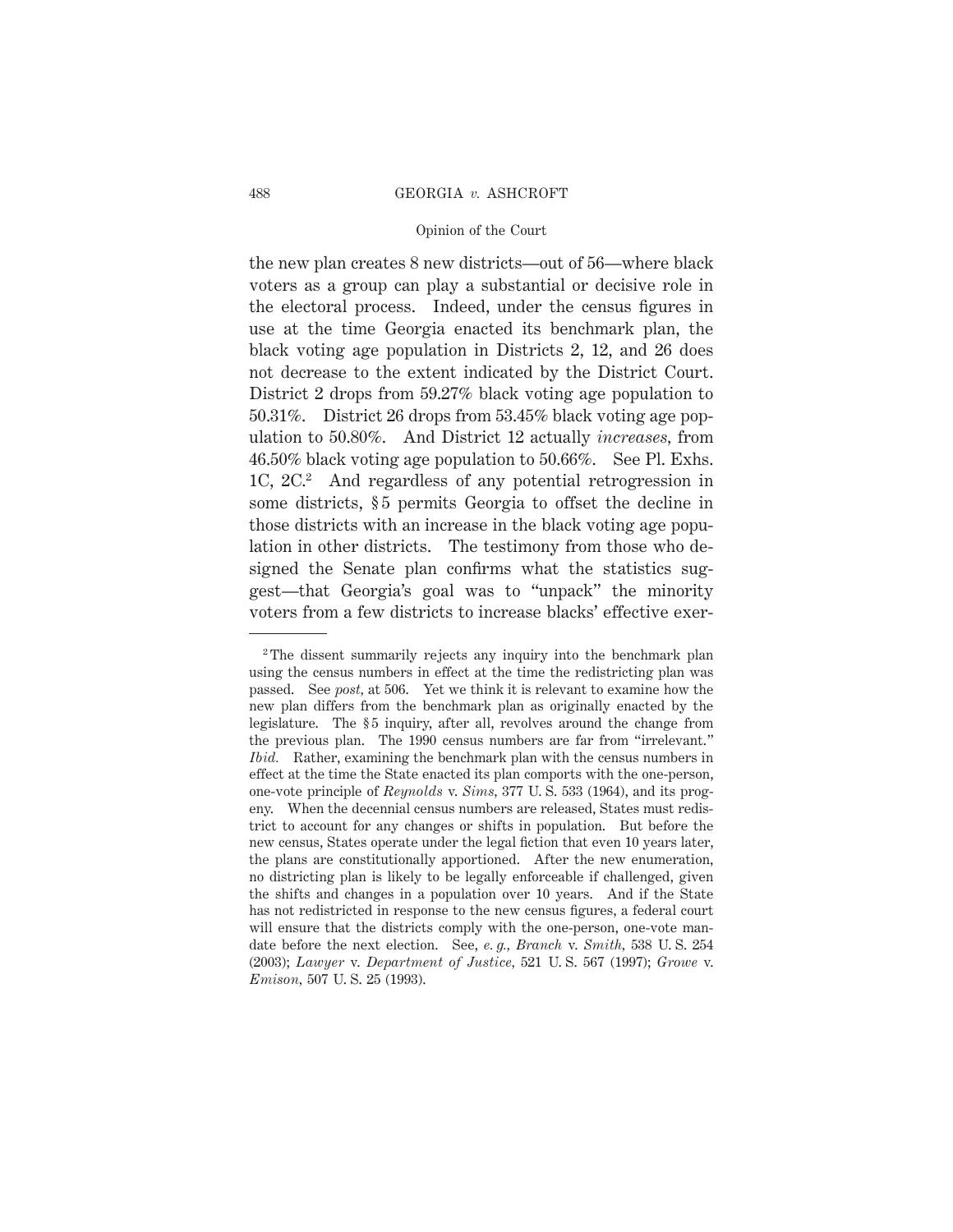cise of the electoral franchise in more districts. See *supra,* at 469–471.

Other evidence supports the implausibility of finding retrogression here. An examination of black voters' opportunities to participate in the political process shows, if anything, an increase in the effective exercise of the electoral franchise. It certainly does not indicate retrogression. The 34 districts in the proposed plan with a black voting age population of above 20% consist almost entirely of districts that have an overall percentage of Democratic votes of above 50%. See Pl. Exh. 2D. The one exception is proposed District 4, with a black voting age population of 30.51% and an overall Democratic percentage of 48.86%. See *ibid.* These statistics make it more likely as a matter of fact that black voters will constitute an effective voting bloc, even if they cannot always elect the candidate of their choice. See *Thornburg* v. *Gingles,* 478 U. S., at 100 (O'Connor, J., concurring in judgment). These statistics also buttress the testimony of the designers of the plan such as Senator Brown, who stated that the goal of the plan was to maintain or increase black voting strength and relatedly to increase the prospects of Democratic victory. See *supra,* at 469–470.

The testimony of Congressman John Lewis is not so easily dismissed. Congressman Lewis is not a member of the State Senate and thus has less at stake personally in the outcome of this litigation. Congressman Lewis testified that "giving real power to black voters comes from the kind of redistricting efforts the State of Georgia has made," and that the Senate plan "will give real meaning to voting for African Americans" because "you have a greater chance of putting in office people that are going to be responsive." Pl. Exh. 21, at 21–23. Section 5 gives States the flexibility to implement the type of plan that Georgia has submitted for preclearance—a plan that increases the number of districts with a majority-black voting age population, even if it means that in some of those districts, minority voters will face a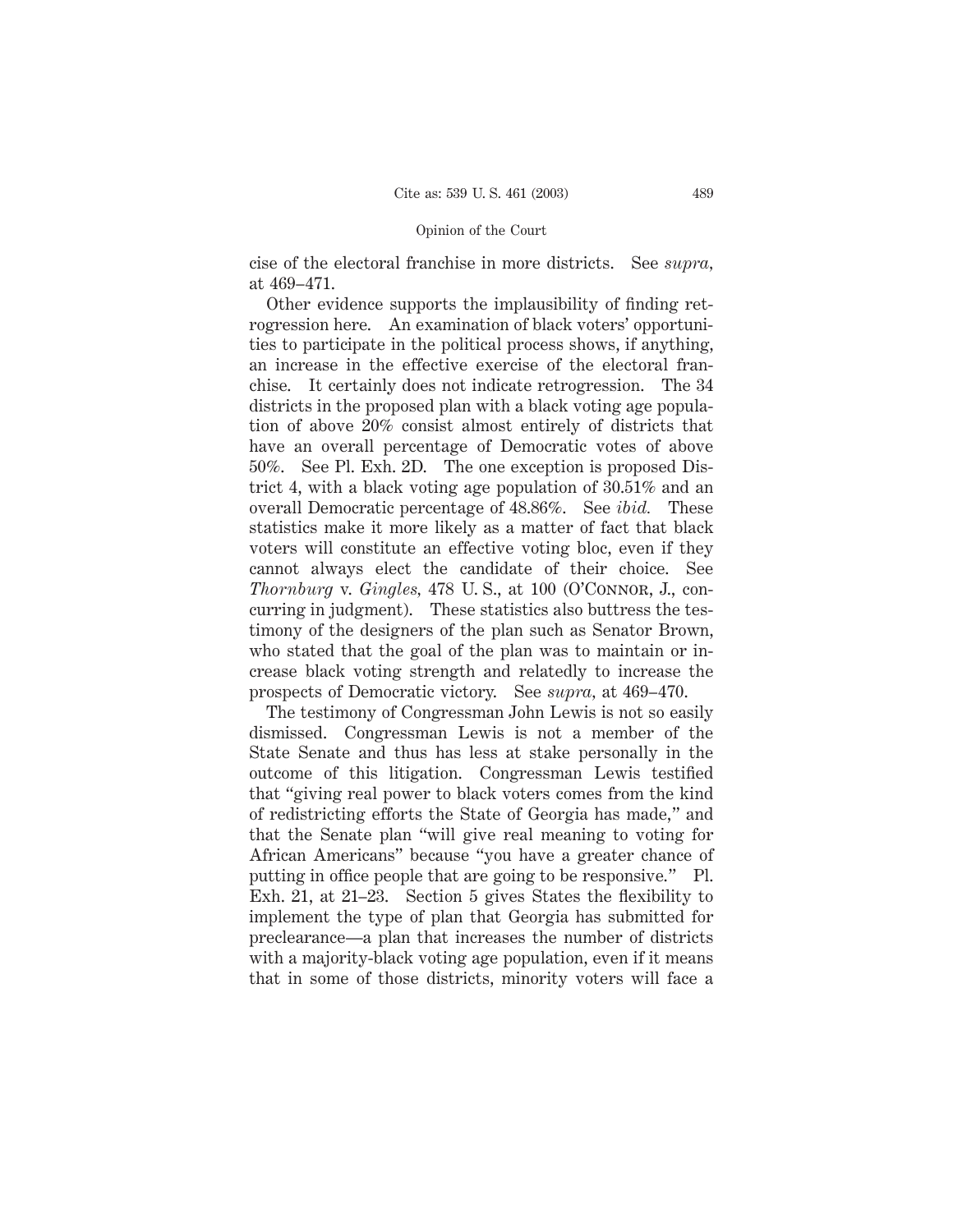somewhat reduced opportunity to elect a candidate of their choice. Cf. *Thornburg* v. *Gingles, supra,* at 89 (O'Connor, J., concurring in judgment).

The dissent's analysis presumes that we are deciding that Georgia's Senate plan is not retrogressive. See *post,* at 501– 508. To the contrary, we hold only that the District Court did not engage in the correct retrogression analysis because it focused too heavily on the ability of the minority group to elect a candidate of its choice in the majority-minority districts. While the District Court engaged in a thorough analysis of the issue, we must remand the case for the District Court to examine the facts using the standard that we announce today. We leave it for the District Court to determine whether Georgia has indeed met its burden of proof. The dissent justifies its conclusion here on the ground that the District Court did not clearly err in its factual determination. But the dissent does not appear to dispute that if the District Court's legal standard was incorrect, the decision below should be vacated.

The purpose of the Voting Rights Act is to prevent discrimination in the exercise of the electoral franchise and to foster our transformation to a society that is no longer fixated on race. Cf. *Johnson* v. *De Grandy,* 512 U. S., at 1020; *Shaw* v. *Reno,* 509 U. S., at 657. As Congressman Lewis stated: "I think that's what the [civil rights] struggle was all about, to create what I like to call a truly interracial democracy in the South. In the movement, we would call it creating the beloved community, an all-inclusive community, where we would be able to forget about race and color and see people as people, as human beings, just as citizens." Pl. Exh. 21, at 14. While courts and the Department of Justice should be vigilant in ensuring that States neither reduce the effective exercise of the electoral franchise nor discriminate against minority voters, the Voting Rights Act, as properly interpreted, should encourage the transition to a society where race no longer matters: a society where integration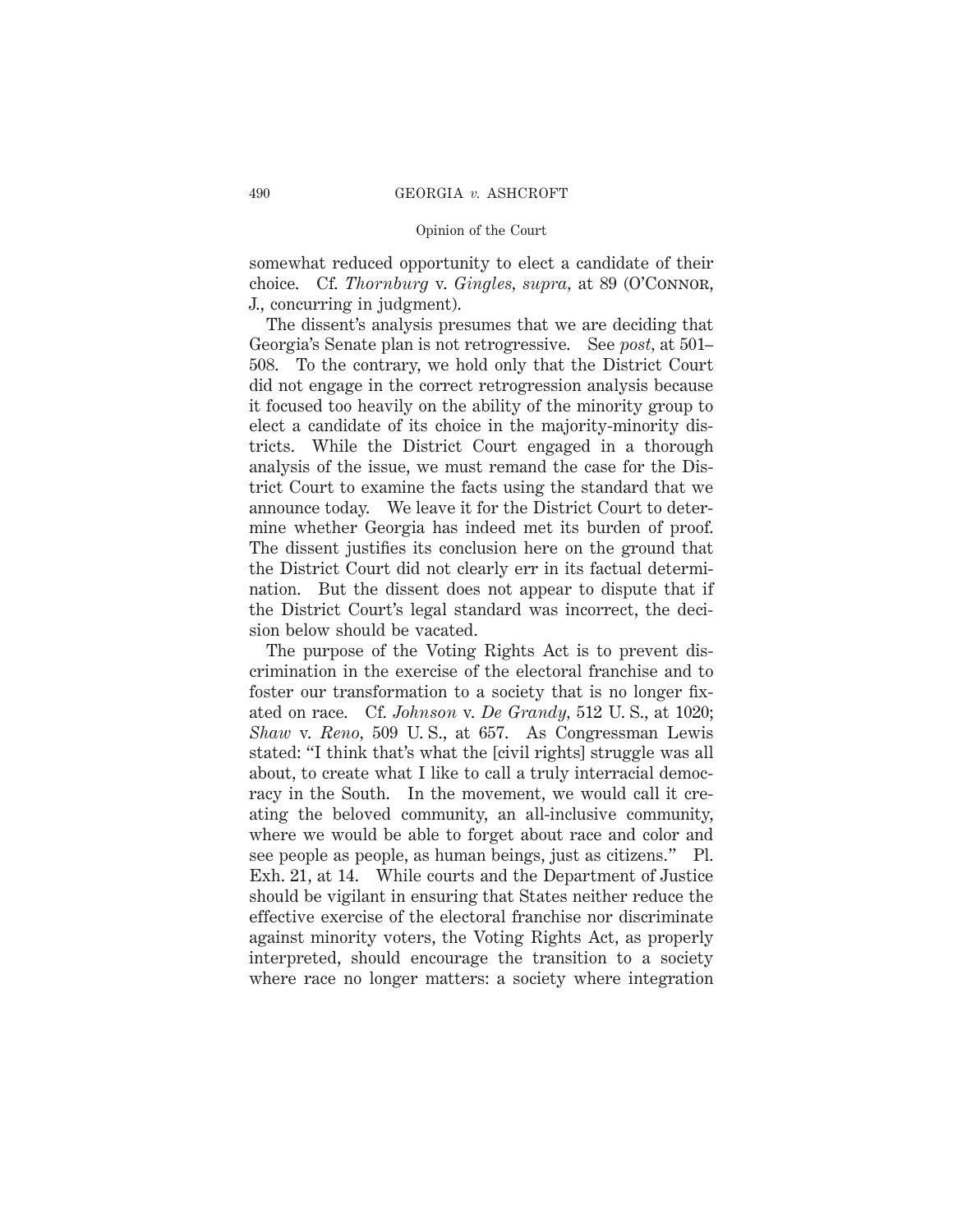### Kennedy, J., concurring

and color-blindness are not just qualities to be proud of, but are simple facts of life. See *Shaw* v. *Reno, supra,* at 657.

# IV

The District Court is in a better position to reweigh all the facts in the record in the first instance in light of our explication of retrogression. The judgment of the District Court for the District of Columbia, accordingly, is vacated, and the case is remanded for further proceedings consistent with this opinion.

*It is so ordered.*

# JUSTICE KENNEDY, concurring.

As is evident from the Court's accurate description of the facts in this case, race was a predominant factor in drawing the lines of Georgia's State Senate redistricting map. If the Court's statement of facts had been written as the preface to consideration of a challenge brought under the Equal Protection Clause or under § 2 of the Voting Rights Act of 1965, a reader of the opinion would have had sound reason to conclude that the challenge would succeed. Race cannot be the predominant factor in redistricting under our decision in *Miller* v. *Johnson,* 515 U. S. 900 (1995). Yet considerations of race that would doom a redistricting plan under the Fourteenth Amendment or § 2 seem to be what save it under § 5.

I agree that our decisions controlling the § 5 analysis require the Court's ruling here. See, *e. g., Reno* v. *Bossier Parish School Bd.,* 520 U. S. 471 (1997); *Reno* v. *Bossier Parish School Bd.,* 528 U. S. 320 (2000). The discord and inconsistency between §§ 2 and 5 should be noted, however; and in a case where that issue is raised, it should be confronted. There is a fundamental flaw, I should think, in any scheme in which the Department of Justice is permitted or directed to encourage or ratify a course of unconstitutional conduct in order to find compliance with a statutory directive. This serious issue has not been raised here, and, as already ob-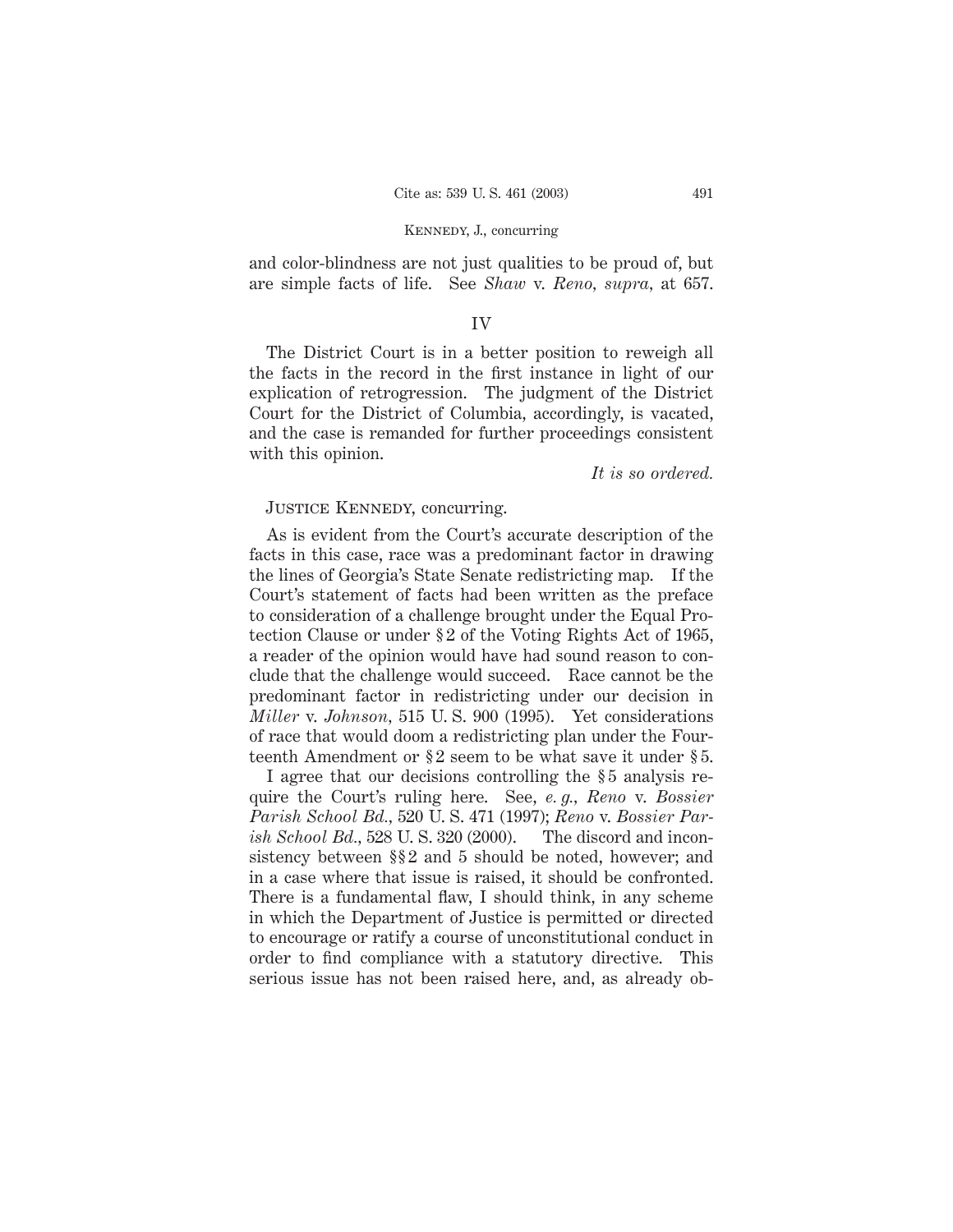served, the Court is accurate both in its summary of the facts and in its application of the controlling precedents. With these observations, I join the opinion of the Court.

# JUSTICE THOMAS, concurring.

I continue to adhere to the views expressed in my opinion in *Holder* v. *Hall,* 512 U. S. 874, 891 (1994) (opinion concurring in judgment). I join the Court's opinion because it is fully consistent with our §5 precedents.

Justice Souter, with whom Justice Stevens, Justice Ginsburg, and Justice Breyer join, dissenting.

I

I agree with the Court that reducing the number of majority-minority districts within a State would not necessarily amount to retrogression barring preclearance under § 5 of the Voting Rights Act of 1965. See *ante,* at 480–482. The prudential objective of §5 is hardly betrayed if a State can show that a new districting plan shifts from supermajority districts, in which minorities can elect their candidates of choice by their own voting power, to coalition districts, in which minorities are in fact shown to have a similar opportunity when joined by predictably supportive nonminority voters. Cf. *Johnson* v. *De Grandy,* 512 U. S. 997, 1020 (1994) (explaining in the context of § 2 that although "society's racial and ethnic cleavages sometimes necessitate majorityminority districts to ensure equal political and electoral opportunity, that should not obscure the fact that there are communities in which minority citizens are able to form coalitions with voters from other racial and ethnic groups, having no need to be a majority within a single district in order to elect candidates of their choice").

Before a State shifts from majority-minority to coalition districts, however, the State bears the burden of proving that nonminority voters will reliably vote along with the minority. See, *e. g., Reno* v. *Bossier Parish School Bd.,* 520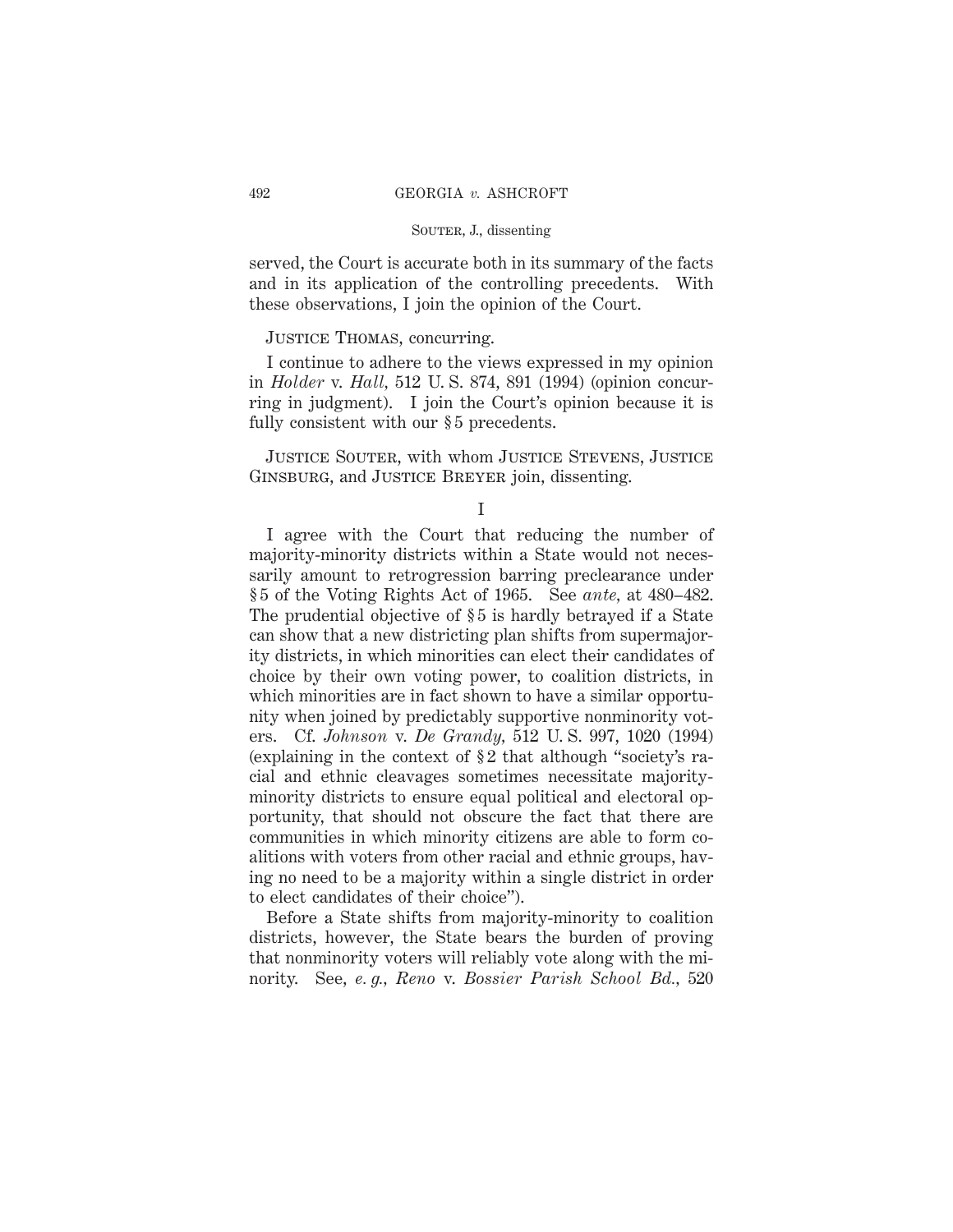U. S. 471, 478 (1997). It must show not merely that minority voters in new districts may have some influence, but that minority voters will have effective influence translatable into probable election results comparable to what they enjoyed under the existing district scheme. And to demonstrate this, a State must do more than produce reports of minority voting age percentages; it must show that the probable voting behavior of nonminority voters will make coalitions with minorities a real prospect. See, *e. g.,* Pildes, Is Voting-Rights Law Now at War With Itself? Social Science and Voting Rights in the 2000s, 80 N. C. L. Rev. 1517, 1539 (2002). If the State's evidence fails to convince a factfinder that high racial polarization in voting is unlikely, or that high white crossover voting is likely, or that other political and demographic facts point to probable minority effectiveness, a reduction in supermajority districts must be treated as potentially and fatally retrogressive, the burden of persuasion always being on the State.

The District Court majority perfectly well understood all this and committed no error. Error enters this case here in this Court, whose majority unmoors § 5 from any practical and administrable conception of minority influence that would rule out retrogression in a transition from majorityminority districts, and mistakes the significance of the evidence supporting the District Court's decision.

II

The Court goes beyond recognizing the possibility of coalition districts as nonretrogressive alternatives to those with majorities of minority voters when it redefines effective voting power in § 5 analysis without the anchoring reference to electing a candidate of choice. It does this by alternatively suggesting that a potentially retrogressive redistricting plan could satisfy § 5 if a sufficient number of so-called "influence districts," in addition to "coalitio[n] districts," were created, *ante,* at 483, 484, or if the new plan provided minority groups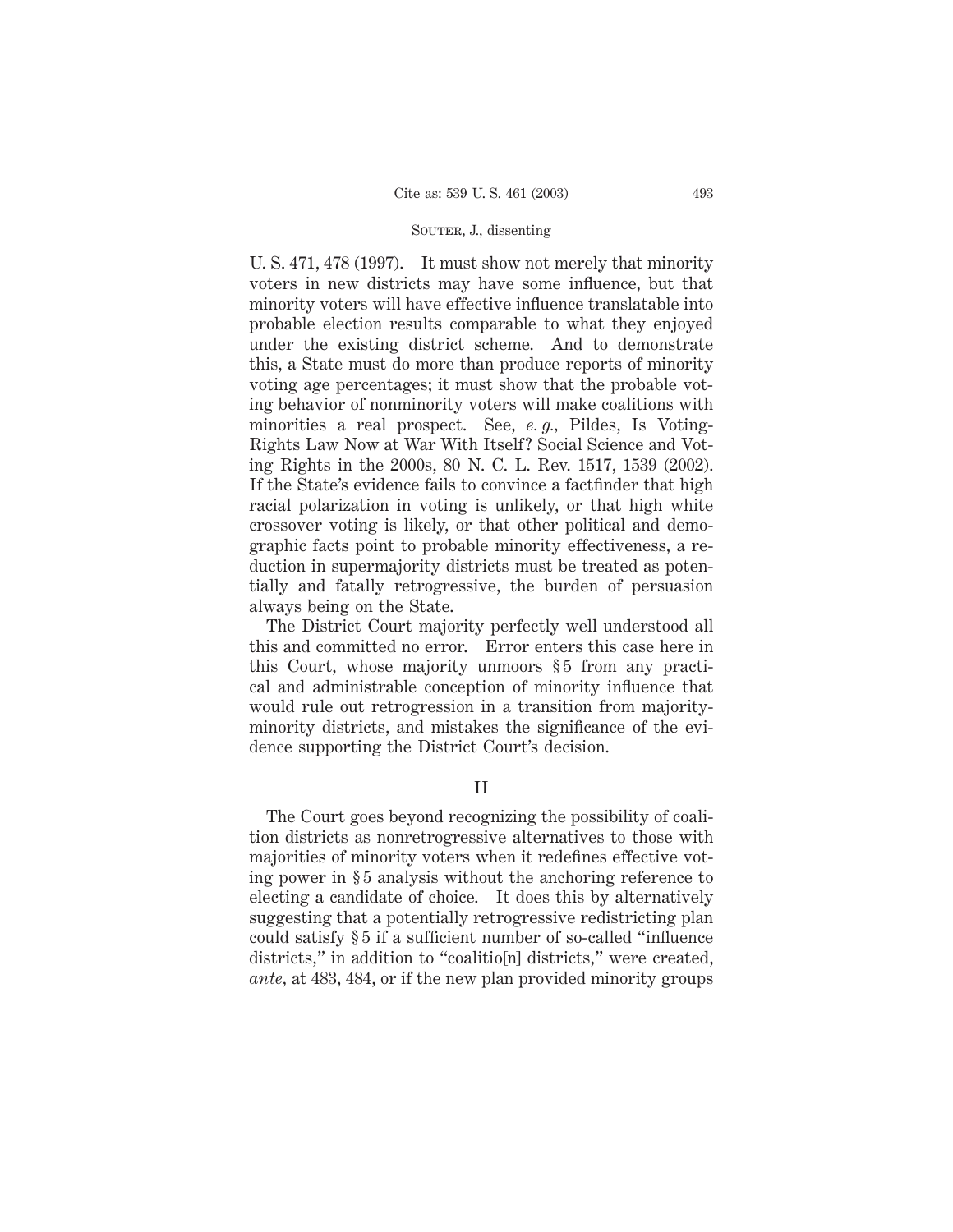with an opportunity to elect a particularly powerful candidate, *ante*, at 483–484. On either alternative, the §5 requirement that voting changes be nonretrogressive is substantially diminished and left practically unadministrable.

## A

The Court holds that a State can carry its burden to show a nonretrogressive degree of minority "influence" by demonstrating that " 'candidates elected without decisive minority support would be willing to take the minority's interests into account.' " *Ante,* at 482 (quoting *Thornburg* v. *Gingles,* 478 U. S. 30, 100 (1986) (O'Connor, J., concurring in judgment)). But this cannot be right.

The history of §5 demonstrates that it addresses changes in state law intended to perpetuate the exclusion of minority voters from the exercise of political power. When this Court held that a State must show that any change in voting procedure is free of retrogression it meant that changes must not leave minority voters with less chance to be effective in electing preferred candidates than they were before the change. "[T]he purpose of § 5 has always been to insure that no voting-procedure changes would be made that would lead to a retrogression in the position of racial minorities with respect to their effective exercise of the electoral franchise." *Beer* v. *United States,* 425 U. S. 130, 141 (1976); see, *e. g., id.,* at 140–141 ("Section 5 was intended 'to insure that [the gains thus far achieved in minority political participation] shall not be destroyed through new [discriminatory] procedures and techniques'" (quoting S. Rep. No. 94-295, p. 19 (1975))). In addressing the burden to show no retrogression, therefore, "influence" must mean an opportunity to exercise power effectively.

The Court, however, says that influence may be adequate to avoid retrogression from majority-minority districts when it consists not of decisive minority voting power but of sentiment on the part of politicians: influence may be sufficient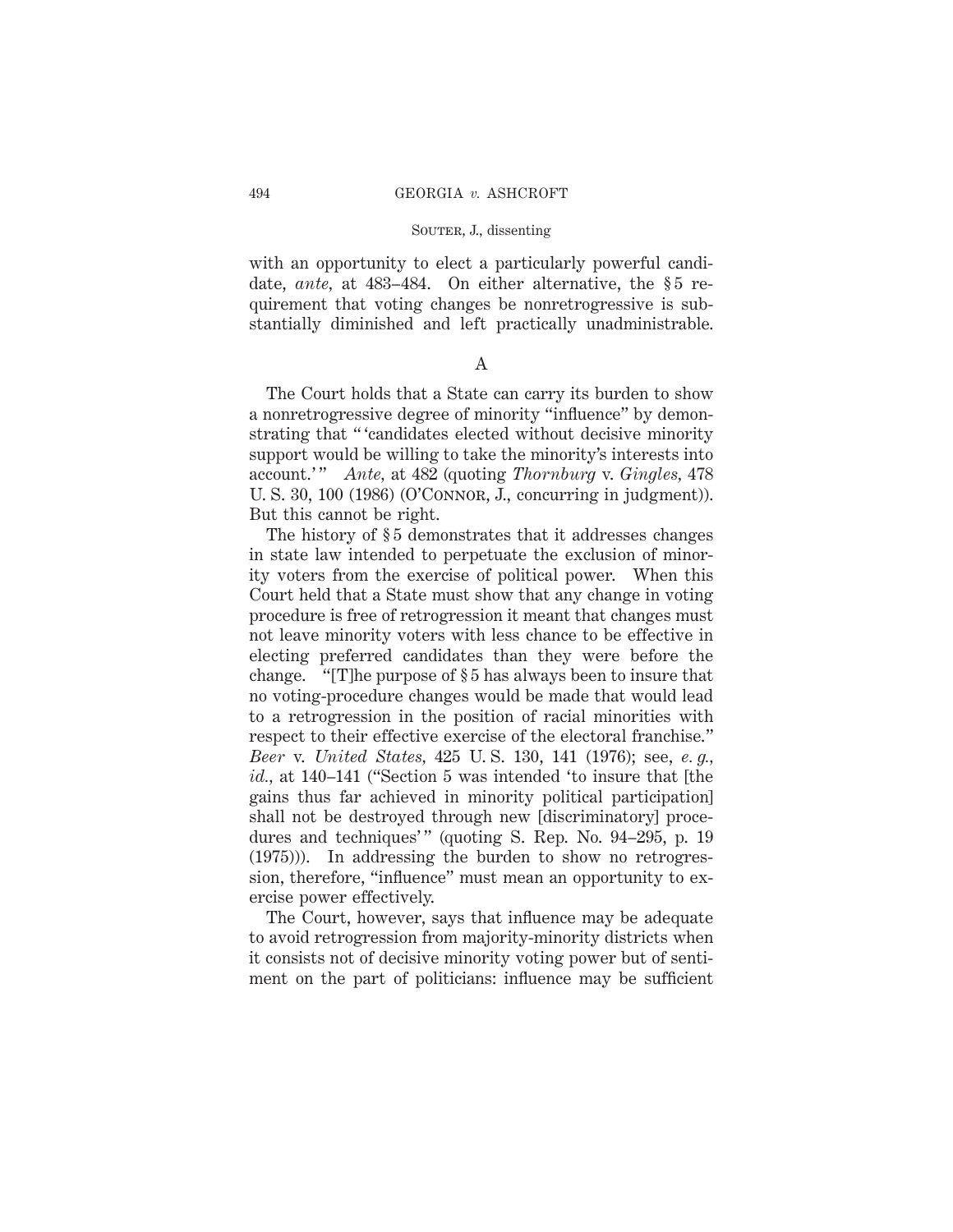when it reflects a willingness on the part of politicians to consider the interests of minority voters, even when they do not need the minority votes to be elected. The Court holds, in other words, that there would be no retrogression when the power of a voting majority of minority voters is eliminated, so long as elected politicians can be expected to give some consideration to minority interests.

The power to elect a candidate of choice has been forgotten; voting power has been forgotten. It is very hard to see anything left of the standard of nonretrogression, and it is no surprise that the Court's cited precedential support for this reconception, see *ante,* at 482, consists of a footnote from a dissenting opinion in *Shaw* v. *Hunt,* 517 U. S. 899 (1996), and footnote dictum in a case from the Western District of Louisiana.

Indeed, to see the trouble ahead, one need only ask how on the Court's new understanding, state legislators or federal preclearance reviewers under § 5 are supposed to identify or measure the degree of influence necessary to avoid the retrogression the Court nominally retains as the § 5 touchstone. Is the test purely *ad hominem,* looking merely to the apparent sentiments of incumbents who might run in the new districts? Would it be enough for a State to show that an incumbent had previously promised to consider minority interests before voting on legislative measures? Whatever one looks to, however, how does one put a value on influence that falls short of decisive influence through coalition? Nondecisive influence is worth less than majority-minority control, but how much less? Would two influence districts offset the loss of one majority-minority district? Would it take three? Or four? The Court gives no guidance for measuring influence that falls short of the voting strength of a coalition member, let alone a majority of minority voters. Nor do I see how the Court could possibly give any such guidance. The Court's "influence" is simply not functional in the political and judicial worlds.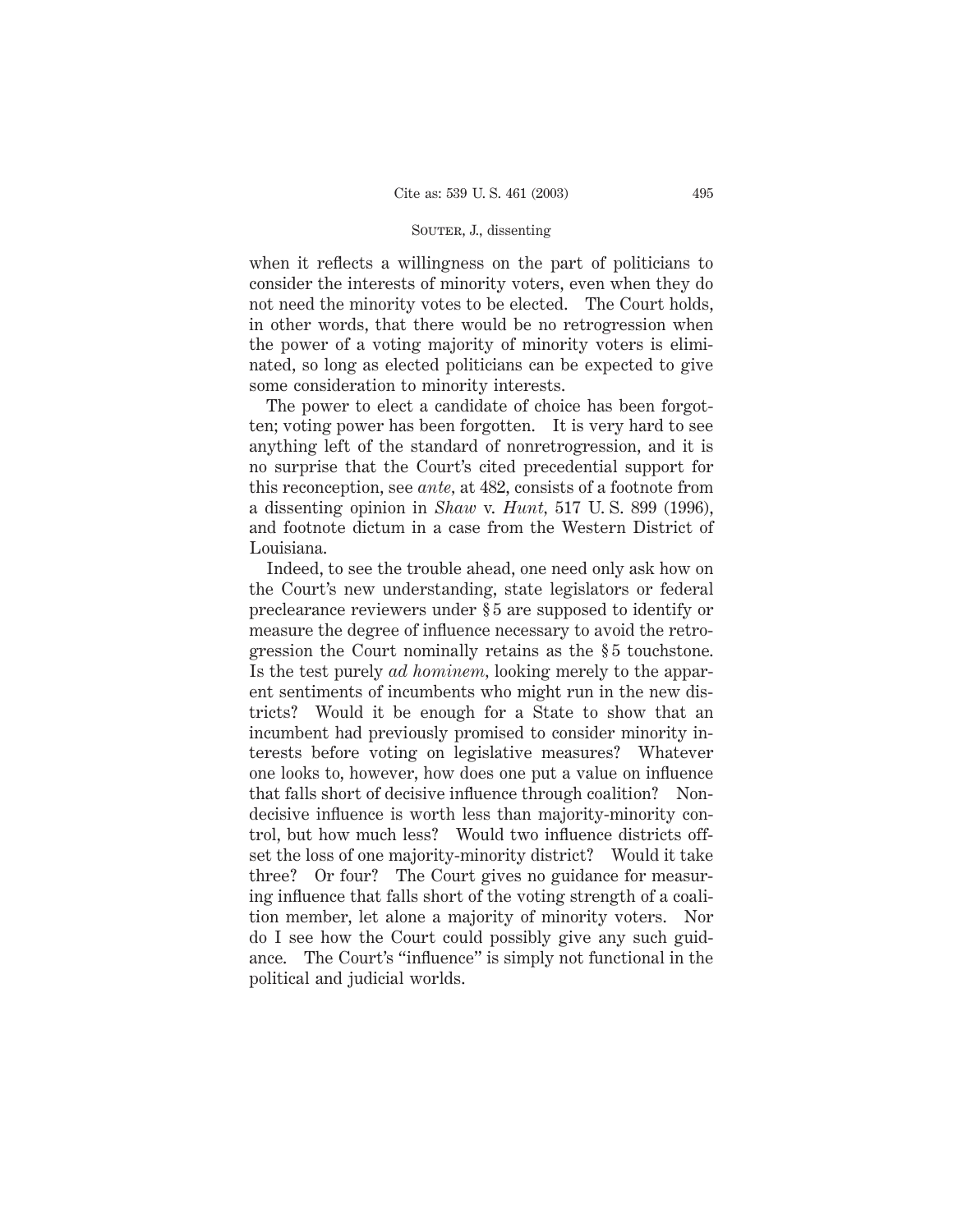### B

Identical problems of comparability and administrability count at least as much against the Court's further gloss on nonretrogression, in its novel holding that a State may trade off minority voters' ability to elect a candidate of their choice against their ability to exert some undefined degree of influence over a candidate likely to occupy a position of official legislative power. See *ante,* at 483–484. The Court implies that one majority-minority district in which minority voters could elect a legislative leader could replace a larger number of majority-minority districts with ordinary candidates, without retrogression of overall minority voting strength. Under this approach to §5, a State may value minority votes in a district in which a potential committee chairman might be elected differently from minority votes in a district with ordinary candidates.

It is impossible to believe that Congress could ever have imagined §5 preclearance actually turning on any such distinctions. In any event, if the Court is going to allow a State to weigh minority votes by the ambitiousness of candidates the votes might be cast for, it is hard to see any stopping point. I suppose the Court would not go so far as to give extra points to an incumbent with the charisma to attract a legislative following, but would it value all committee chairmen equally? (The committee chairmen certainly would not.) And what about a legislator with a network of influence that has made him a proven dealmaker? Thus, again, the problem of measurement: is a shift from 10 majority-minority districts to 8 offset by a good chance that 1 of the 8 may elect a new Speaker of the House?

I do not fault the Court for having no answers to these questions, for there are no answers of any use under § 5. The fault is more fundamental, and the very fact that the Court's interpretation of nonretrogression under § 5 invites unanswerable questions points to the error of a § 5 preclearance regime that defies reviewable administration. We are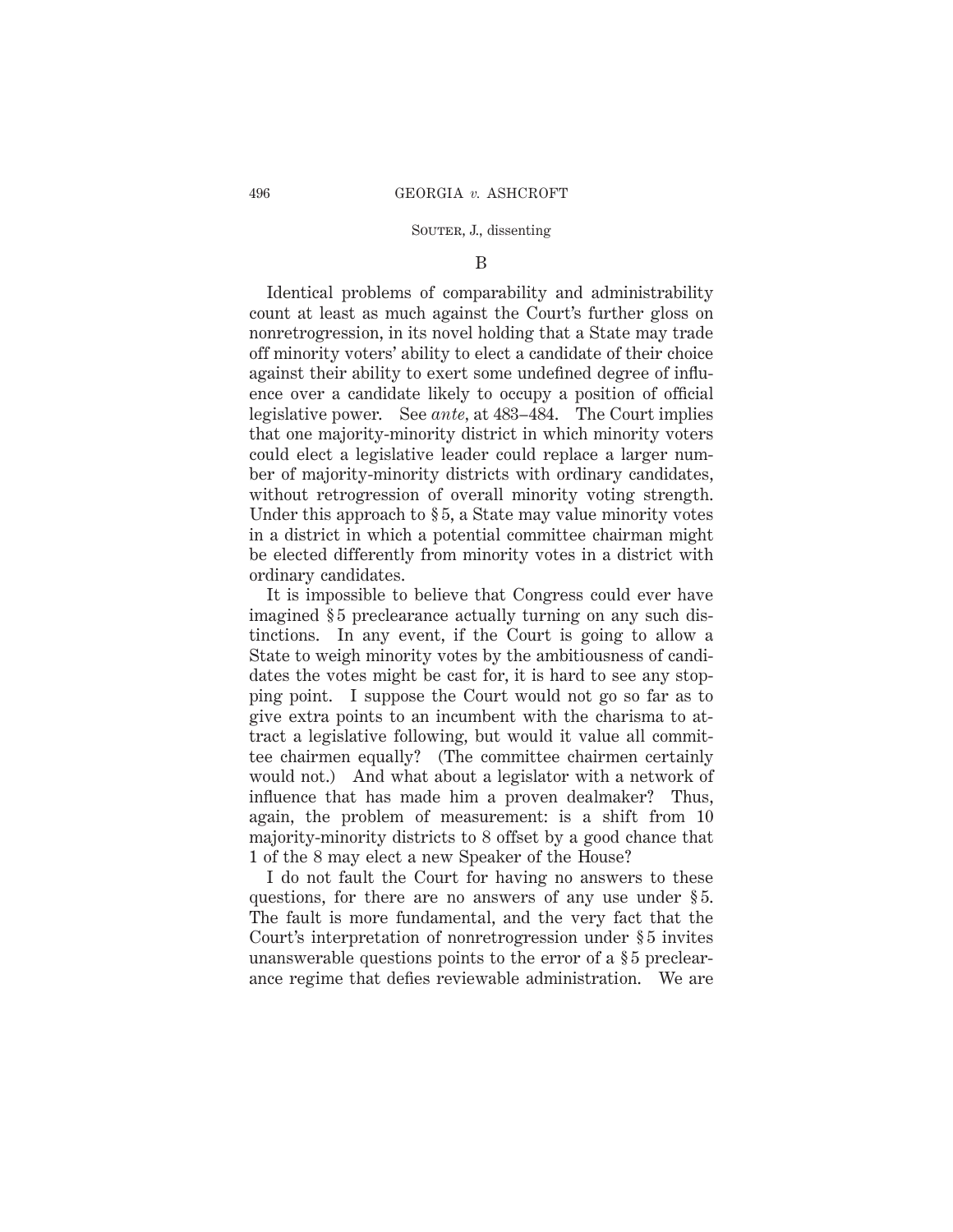left with little hope of determining practically whether a districting shift to one party's overall political advantage can be expected to offset a loss of majority-minority voting power in particular districts; there will simply be greater opportunity to reduce minority voting strength in the guise of obtaining party advantage.

One is left to ask who will suffer most from the Court's new and unquantifiable standard. If it should turn out that an actual, serious burden of persuasion remains on the States, States that rely on the new theory of influence should be guaranteed losers: nonretrogression cannot be demonstrated by districts with minority influence too amorphous for objective comparison. But that outcome is unlikely, and if in subsequent cases the Court allows the State's burden to be satisfied on the pretense that unquantifiable influence can be equated with majority-minority power, §5 will simply drop out as a safeguard against the "unremitting and ingenious defiance of the Constitution" that required the procedure of preclearance in the first place. *South Carolina* v. *Katzenbach,* 383 U. S. 301, 309 (1966).

# III

The District Court never reached the question the Court addresses, of what kind of influence districts (coalition or not) might demonstrate that a decrease in majority-minority districts was not retrogressive. It did not reach this question because it found that the State had not satisfied its burden of persuasion on an issue that should be crucial on any administrable theory:<sup>1</sup> the State had not shown the possibility

<sup>&</sup>lt;sup>1</sup>The District Court correctly recognized that the State bears the burden of proof in establishing that its proposed redistricting plan satisfied the standards of § 5. See, *e. g.,* 195 F. Supp. 2d 25, 86 (DC 2002) ("We look to the State to explain why retrogression is not present"); see also *Reno* v. *Bossier Parish School Bd.,* 520 U. S. 471, 478 (1997) (covered jurisdiction "bears the burden of proving that the change does not have the purpose and will not have the effect of denying or abridging the right to vote on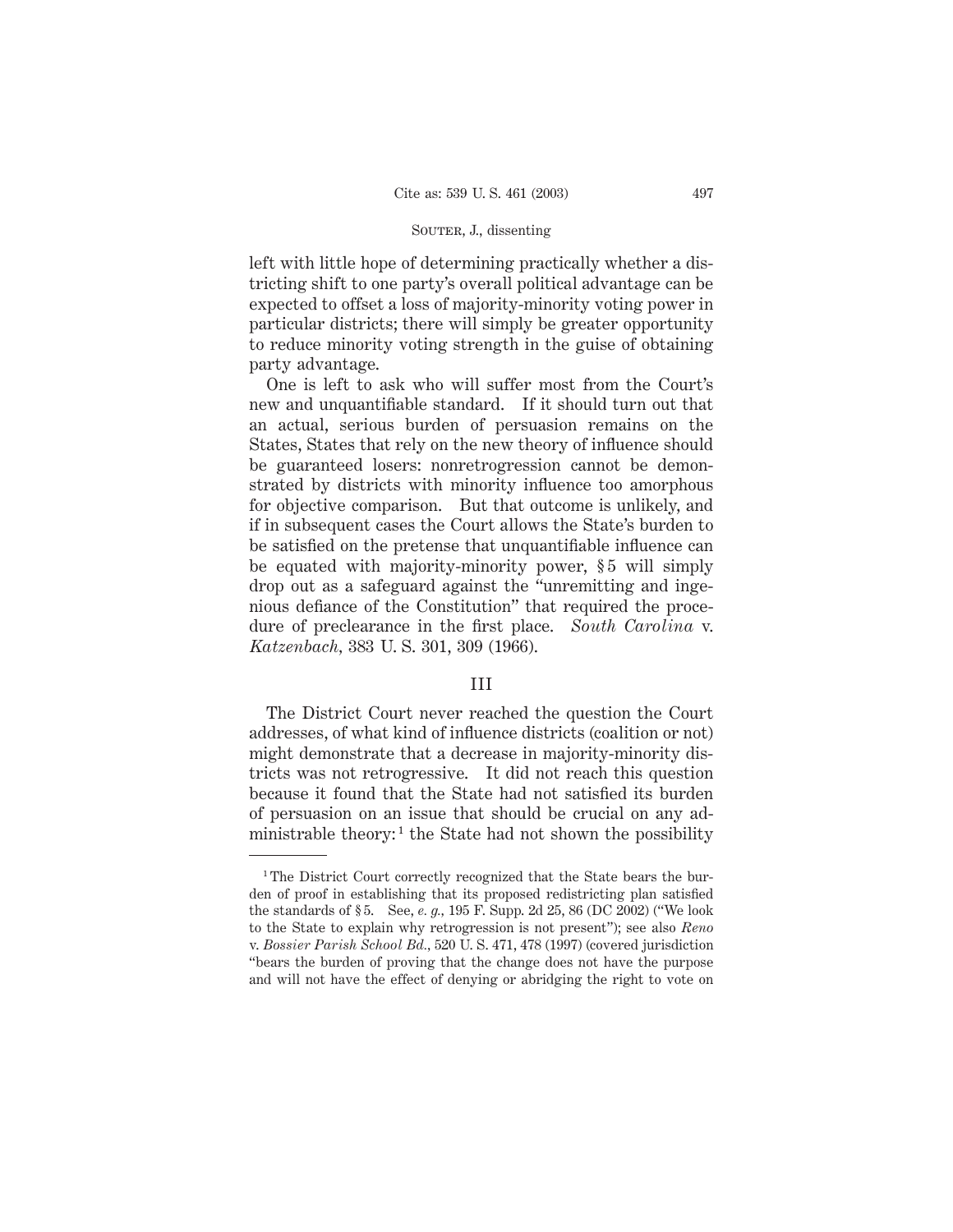of actual coalitions in the affected districts that would allow any retreat from majority-minority districts without a retrogressive effect. This central evidentiary finding is invulnerable under the correct standard of review.

This Court's review of the District Court's factual findings is for clear error. See, *e. g., Miller* v. *Johnson,* 515 U. S. 900, 917 (1995); *Pleasant Grove* v. *United States,* 479 U. S. 462, 469 (1987); *McCain* v. *Lybrand,* 465 U. S. 236, 258 (1984); *City of Lockhart* v. *United States,* 460 U. S. 125, 136 (1983). We have no business disturbing the District Court's ruling "simply because we would have decided the case differently," but only if based "on the entire evidence, [we are] left with the definite and firm conviction that a mistake has been committed." *Easley* v. *Cromartie,* 532 U. S. 234, 242 (2001) (internal quotation marks omitted). It is not, then, up to us to "decide whether Georgia's State Senate redistricting plan is retrogressive as compared to its previous, benchmark districting plan." *Ante,* at 466. Our sole responsibility is to see whether the District Court committed clear error in refusing to preclear the plan. It did not.

### A

The District Court began with the acknowledgment (to which we would all assent) that the simple fact of a decrease in black voting age population (BVAP) in some districts is not alone dispositive about whether a proposed plan is retrogressive:

account of race or color" (internal quotation marks omitted)); *id.,* at 480 (Section 5 "imposes upon a covered jurisdiction the difficult burden of proving the *absence* of discriminatory purpose and effect"); *Reno* v. *Bossier Parish School Bd.,* 528 U. S. 320, 332 (2000) ("In the specific context of  $\S 5$ ... the covered jurisdiction has the burden of persuasion"); cf. *Beer* v. *United States,* 425 U. S. 130, 140 (1976) (Congress in passing § 5 sought to "freez[e] election procedures in the covered areas unless the changes can be shown to be nondiscriminatory" (internal quotation marks omitted)).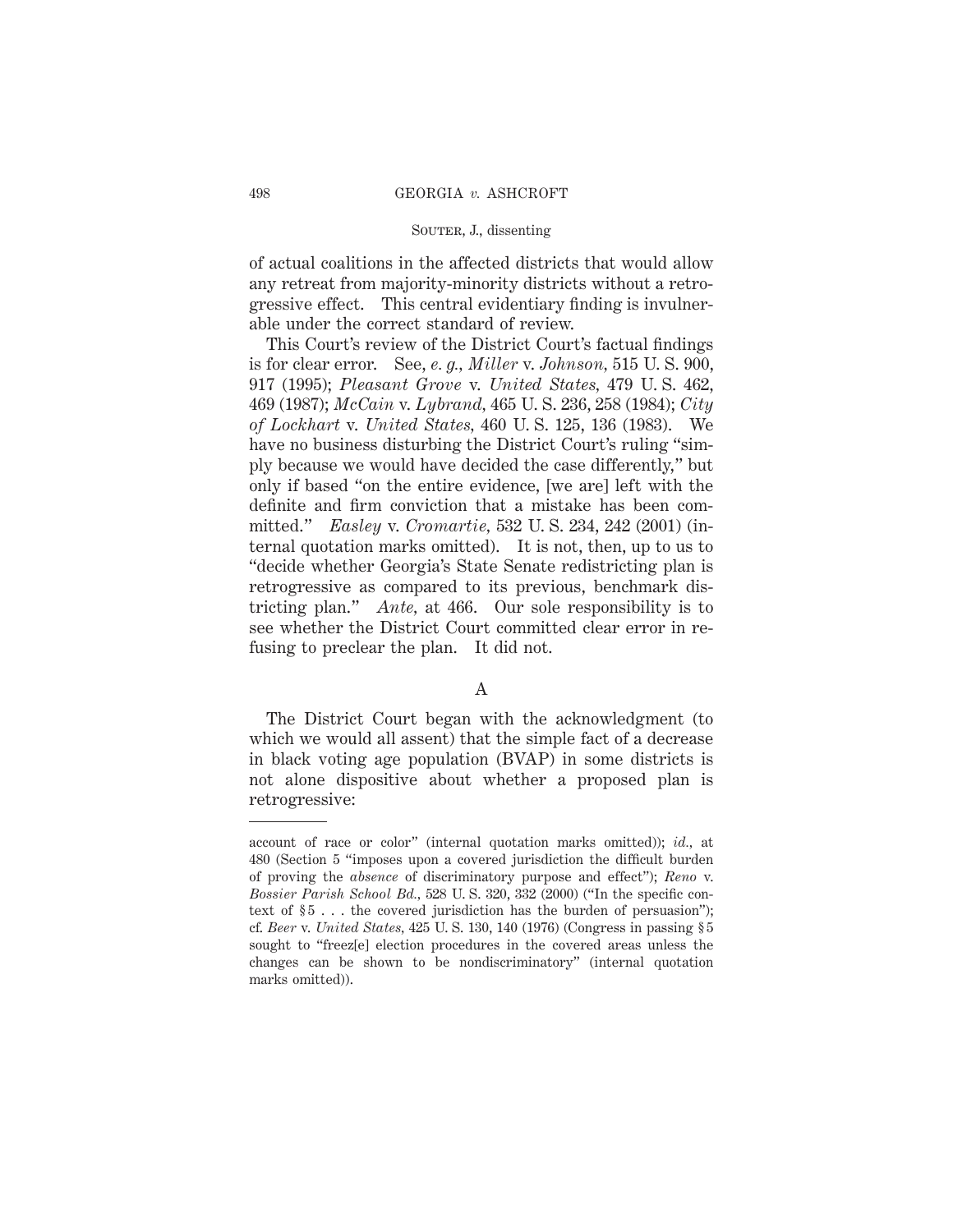" 'Unpacking' African American districts may have positive or negative consequences for the statewide electoral strength of African American voters. To the extent that voting patterns suggest that minority voters are in a better position to join forces with other segments of the population to elect minority preferred candidates, a decrease in a district's BVAP may have little or no effect on minority voting strength." 195 F. Supp. 2d 25, 76 (DC 2002).

See *id.,* at 78 ("[T]he Voting Rights Act allows states to adopt plans that move minorities out of districts in which they formerly constituted a majority of the voting population, provided that racial divisions have healed to the point that numerical reductions will not necessarily translate into reductions in electoral power"); *id.,* at 84 ("[T]he mere fact that BVAP decreases in certain districts is not enough to deny preclearance to a plan under Section 5").2

The District Court recognized that the key to understanding the impact of drops in a district's BVAP on the minority group's "effective exercise of the electoral franchise," *Beer,* 425 U. S., at 141, is the level of racial polarization. If racial elements consistently vote in separate blocs, decreasing the proportion of black voters will generally reduce the chance that the minority group's favored candidate will be elected; whereas in districts with low racial bloc voting or significant white crossover voting, a decrease in the black proportion may have no effect at all on the minority's opportunity to elect their candidate of choice. See, *e. g.,* 195 F. Supp. 2d, at 84 ("[R]acial polarization is critically important because its presence or absence in the Senate Districts challenged by the United States goes a long way to determining whether

<sup>2</sup> Indeed, the other plans approved by the District Court, Georgia's State House plan, 195 F. Supp. 2d, at 95, congressional plan, *ibid.,* and the interim plan approved for the State Senate, 204 F. Supp. 2d 4, 7 (DC 2002), all included decreases in BVAP in particular districts.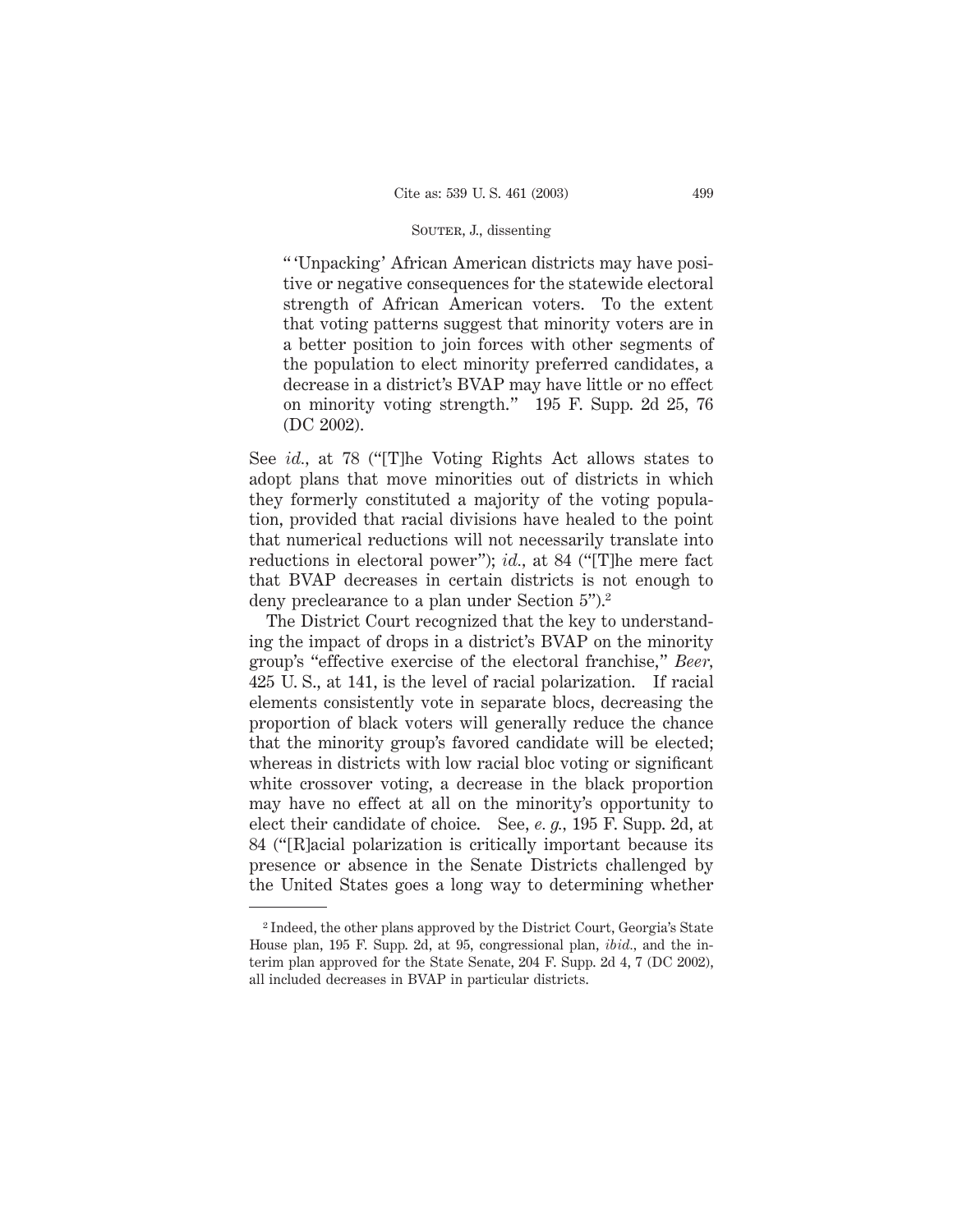or not the decreases in BVAP and African American voter registration in those districts are likely to produce retrogressive effects").

This indisputable recognition, that context determines the effect of decreasing minority numbers for purposes of the § 5 enquiry, points to the nub of this case, and the District Court's decision boils down to a judgment about what the evidence showed about that context. The District Court found that the United States had offered evidence of racial polarization in the contested districts,3 *id.,* at 86, and it found that Georgia had failed to present anything relevant on that issue. Georgia, the District Court said, had "provided the court with no competent, comprehensive information regarding white crossover voting or levels of polarization in individual districts across the State." *Id.,* at 88. In particular, the District Court found it "impossible to extrapolate" anything about the level of racial polarization from the statistical submissions of Georgia's lone expert witness. *Id.,* at 85. And the panel majority took note that Georgia's expert "admitted on cross-examination" that his evidence simply did not address racial polarization: "the whole point of my analysis," the expert stated, "is not to look at polarization per se. The question is not whether or not blacks and whites in general vote for different candidates." *Ibid.* (internal quotation marks omitted).

Accordingly, the District Court explained that Georgia's expert:

<sup>&</sup>lt;sup>3</sup>The majority cites the District Court's comment that " the United States' evidence was extremely limited in scope—focusing only on three contested districts in the State Senate plan.'" *Ante*, at 474 (quoting 195 F. Supp. 2d, at 37). The District Court correctly did not require the United States to prove that the plan was retrogressive. As the District Court explained: "[u]ltimately, the burden of proof in this matter lies with the State. We look to the State to explain why retrogression is not present, and to prove the absence of racially polarized voting that might diminish African American voting strength in light of several districts' decreased BVAPs." *Id.,* at 86.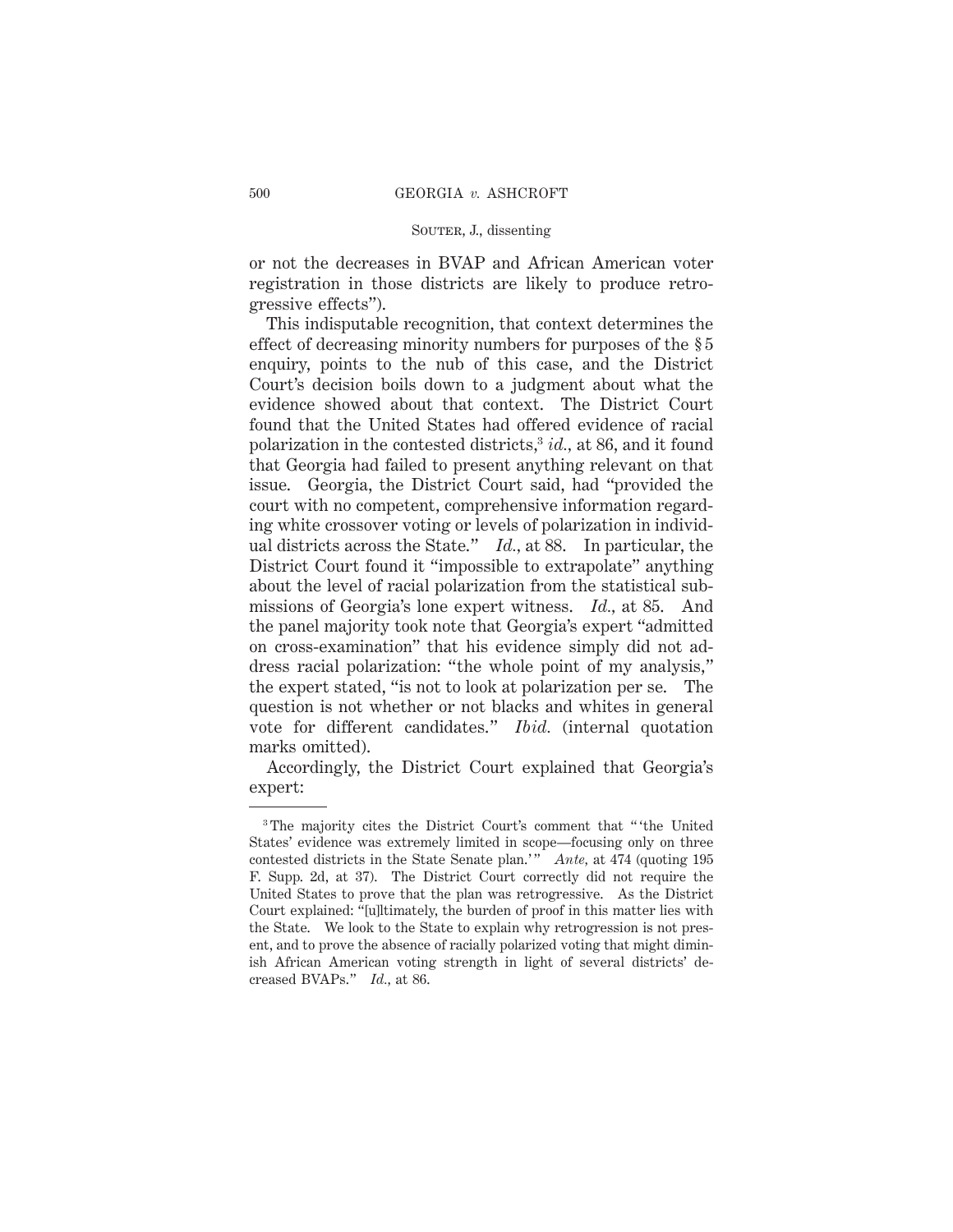"made no attempt to address the central issue before the court: whether the State's proposal is retrogressive. He failed even to identify the decreases in BVAP that would occur under the proposed plan, and certainly did not identify corresponding reductions in the electability of African American candidates of choice. The paucity of information in [the expert's] report thus leaves us unable to use his analysis to assess the expected change in African American voting strength statewide that will be brought by the proposed Senate plan." *Id.,* at 81.

B

How is it, then, that the majority of this Court speaks of "Georgia's evidence that the Senate plan as a whole is not retrogressive," against which "the United States did not introduce any evidence [in] rebut[tal]," *ante,* at 487? The answer is that the Court is not engaging in review for clear error. Instead, it is reweighing evidence *de novo,* discovering what it thinks the District Court overlooked, and drawing evidentiary conclusions the District Court supposedly did not see. The Court is mistaken on all points.

1

Implicitly recognizing that evidence of voting behavior by majority voters is crucial to any showing of nonretrogression when minority numbers drop under a proposed plan, the Court tries to find evidence to fill the record's gap. It says, for example, that "Georgia introduced evidence showing that approximately one-third of white voters would support a black candidate in [the contested] districts." *Ante,* at 486. In support of this claim, however, the majority focuses on testimony offered by Georgia's expert relating to crossover voting in the pre-existing rather than proposed districts. 195 F. Supp. 2d, at 66. The District Court specifically noted that the expert did not calculate crossover voting under the proposed plan. *Id.,* at 65, n. 31 ("The court also emphasizes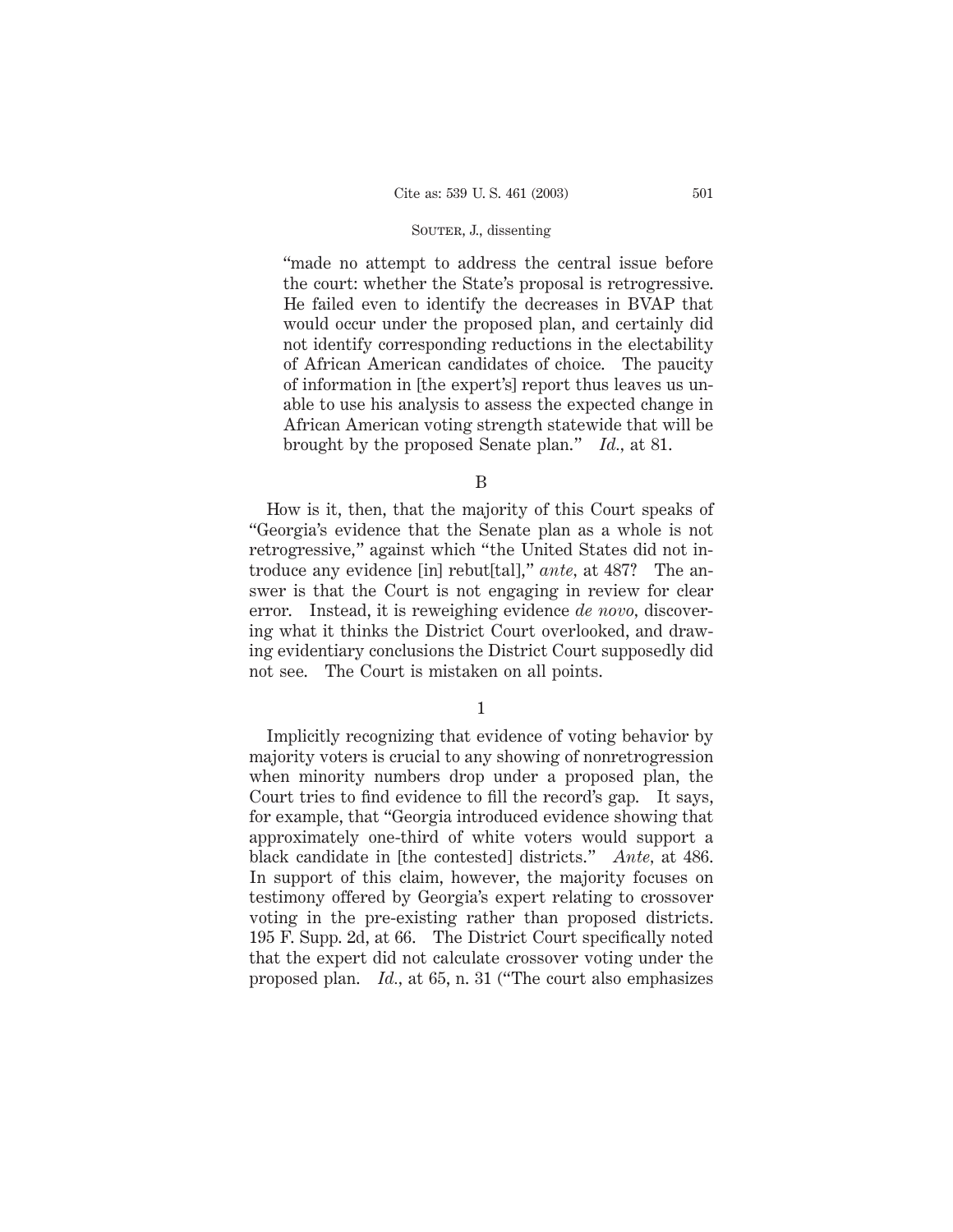that Epstein did not attempt to rely on the table's calculations to demonstrate voting patterns in the districts, and calculated crossover in the existing, and not the proposed, Senate districts"). Indeed, in relying on this evidence the majority attributes a significance to it that Georgia's own expert disclaimed, as the District Court pointed out. See *id.,* at 85 ("[I]t is impossible to extrapolate these voting patterns from Epstein's database. As Epstein admitted on cross-examination: the whole point of my analysis is not to look at polarization per se. The question is not whether or not blacks and whites in general vote for different candidates" (internal quotation marks omitted)).

2

In another effort to revise the record, the Court faults the District Court, alleging that it "focused too narrowly on proposed Senate Districts 2, 12, and 26." *Ante,* at 485. In fact, however, it is Georgia that asked the District Court to consider only the contested districts, and the District Court explicitly refused to limit its review in any such fashion: "we reject the State's argument that this court's review is limited only to those districts challenged by the United States, and should not encompass the redistricting plans in their entirety. . . . [T]he court's review necessarily extends to the entire proposed plan." 195 F. Supp. 2d, at 73. The District Court explained that it "is vested with the final authority to approve or disapprove the proposed change as a whole." *Ibid.* "The question before us is whether the proposed Senate plan as a whole, has the 'purpose or effect of denying or abridging the right to vote on account of race or color.'" *Id.,* at 103 (Oberdorfer, J., concurring in part and dissenting in part) (quoting 42 U. S. C. § 1973c). Though the majority asserts that "[t]he District Court ignored the evidence of numerous other districts showing an increase in black voting age population," *ante,* at 486, the District Court, in fact, specifically considered the parties' dispute over the statewide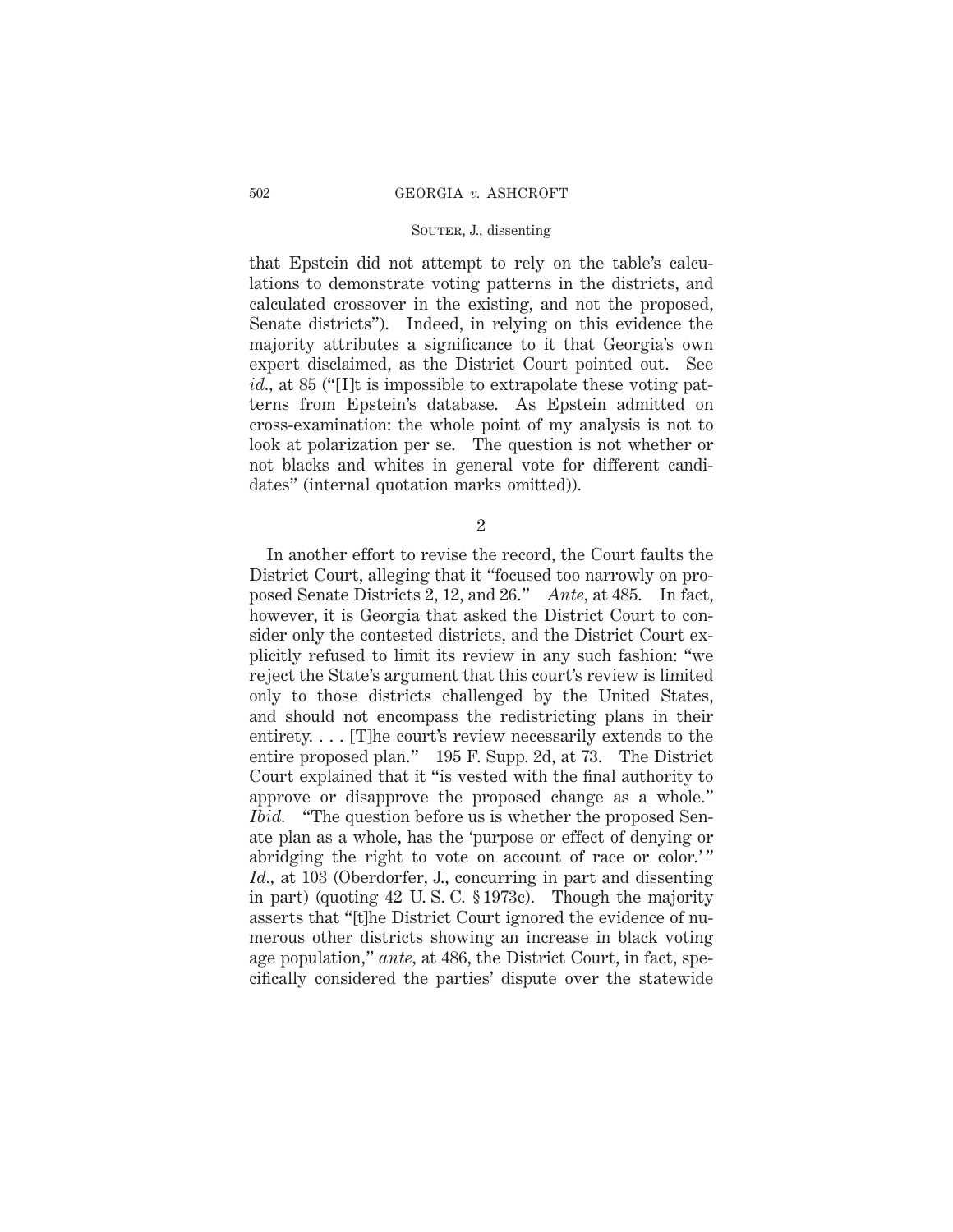impact of the change in black voting age population. See, *e. g.,* 195 F. Supp. 2d, at 93 ("The number of Senate Districts with majorities of BVAP would, according to Georgia's calculations, increase from twelve to thirteen; according to the Attorney General's interpretation of the census data, the number would decrease from twelve to eleven").

3

In a further try to improve the record, the Court focuses on the testimony of certain lay witnesses, politicians presented by the State to support its claim that the Senate plan is not retrogressive. Georgia, indeed, relied heavily on the near unanimity of minority legislators' support for the plan. But the District Court did not overlook this evidence; it simply found it inadequate to carry the State's burden of showing nonretrogression. The District Court majority explained that the "legislators' support is, in the end, far more probative of a lack of retrogressive *purpose* than of an absence of retrogressive *effect.*" *Id.,* at 89 (emphasis in original). As against the politicians' testimony, the District Court had contrary "credible," *id.,* at 88, evidence of retrogressive effect. This evidence was the testimony of the expert witness presented by the United States, which "suggests the existence of highly racially polarized voting in the proposed districts," *ibid.,* evidence of retrogressive effect to which Georgia offered "no competent" response, *ibid.* The District Court was clearly within bounds in finding that (1) Georgia's proposed plan decreased BVAP in the relevant districts, (2) the United States offered evidence of significant racial polarization in those districts, and (3) Georgia offered no adequate response to this evidence.

The reasonableness of the District Court's treatment of the evidence is underscored in its concluding reflection that it was possible Georgia could have shown the plan to be nonretrogressive, but the evidence the State had actually offered simply failed to do that. "There are, without doubt,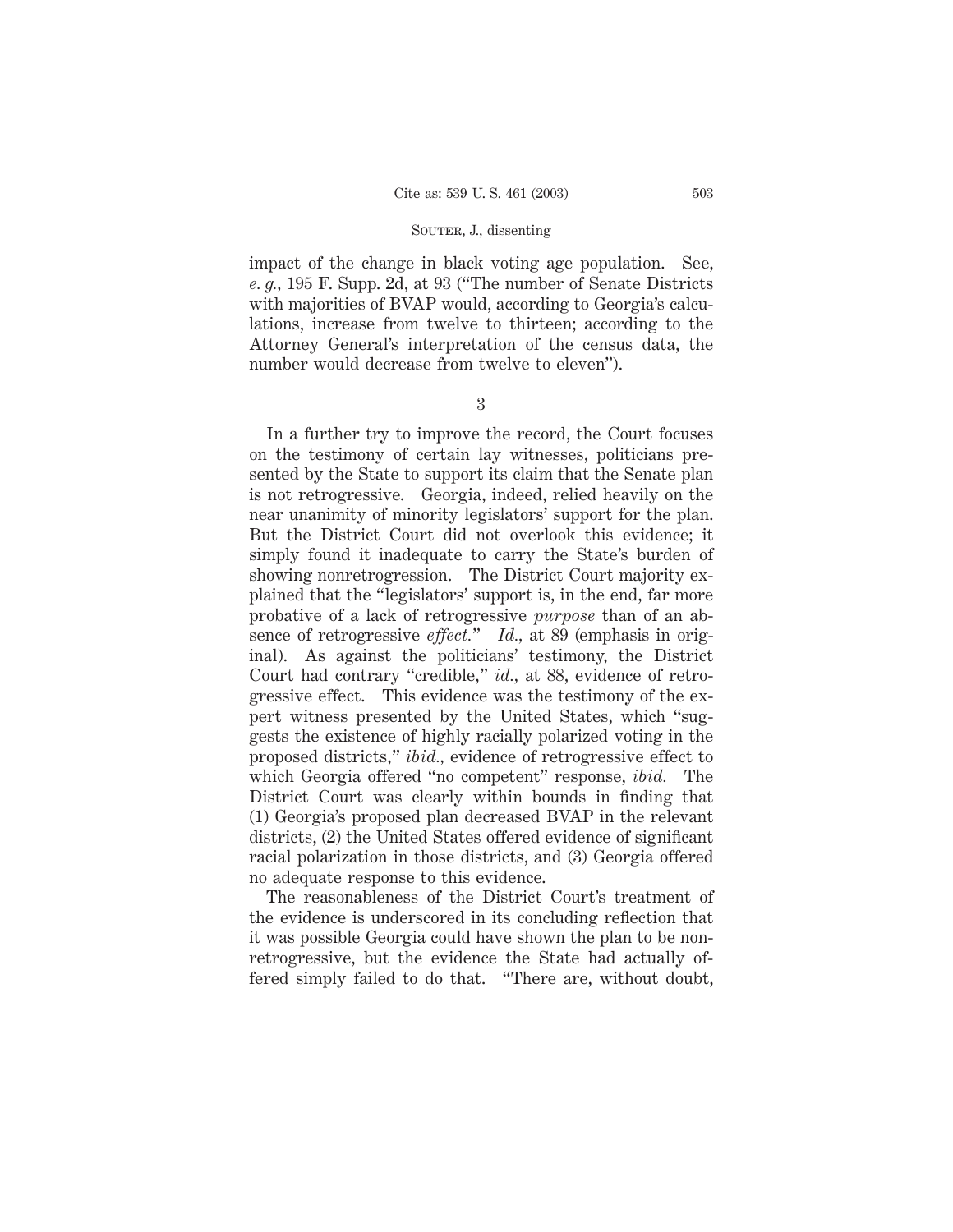numerous other ways, given the limited evidence of racially polarized voting in State Senate and local elections, that Georgia could have met its burden of proof in this case. Yet, the court is limited to reviewing the evidence presented by the parties, and is compelled to hold that the State has not met its burden." *Id.,* at 94. "[T]he lack of positive racial polarization data was the gap at the center of the State's case [and] the evidence presented by [the] estimable [legislators] does not come close to filling that void." *Id.,* at 100.

As must be plain, in overturning the District Court's thoughtful consideration of the evidence before it, the majority of this Court is simply rejecting the District Court's evidentiary finding in favor of its own. It is reweighing testimony and making judgments about the competence, interest, and character of witnesses. The Court is not conducting clear error review.

4

Next, the Court attempts to fill the holes in the State's evidence on retrogression by drawing inferences favorable to the State from undisputed statistics. See *ante,* at 487–489. This exercise comes no closer to demonstrating clear error than the others considered so far.

In the first place, the District Court has already explained the futility of the Court's effort. Knowing whether the number of majority BVAP districts increases, decreases, or stays the same under a proposed plan does not alone allow any firm conclusion that minorities will have a better, or worse, or unvarying opportunity to elect their candidates of choice. Any such inference must depend not only on trends in BVAP levels, but on evidence of likely voter turnout among minority and majority groups, patterns of racial bloc voting, likelihood of white crossover voting, and so on.4 In-

<sup>4</sup> The fact that the Court premises its analysis on BVAP alone is ironic given that the Court, incorrectly, chastises the District Court for committing the very error the Court now engages in, "fail[ing] to consider all the relevant factors." *Ante,* at 485.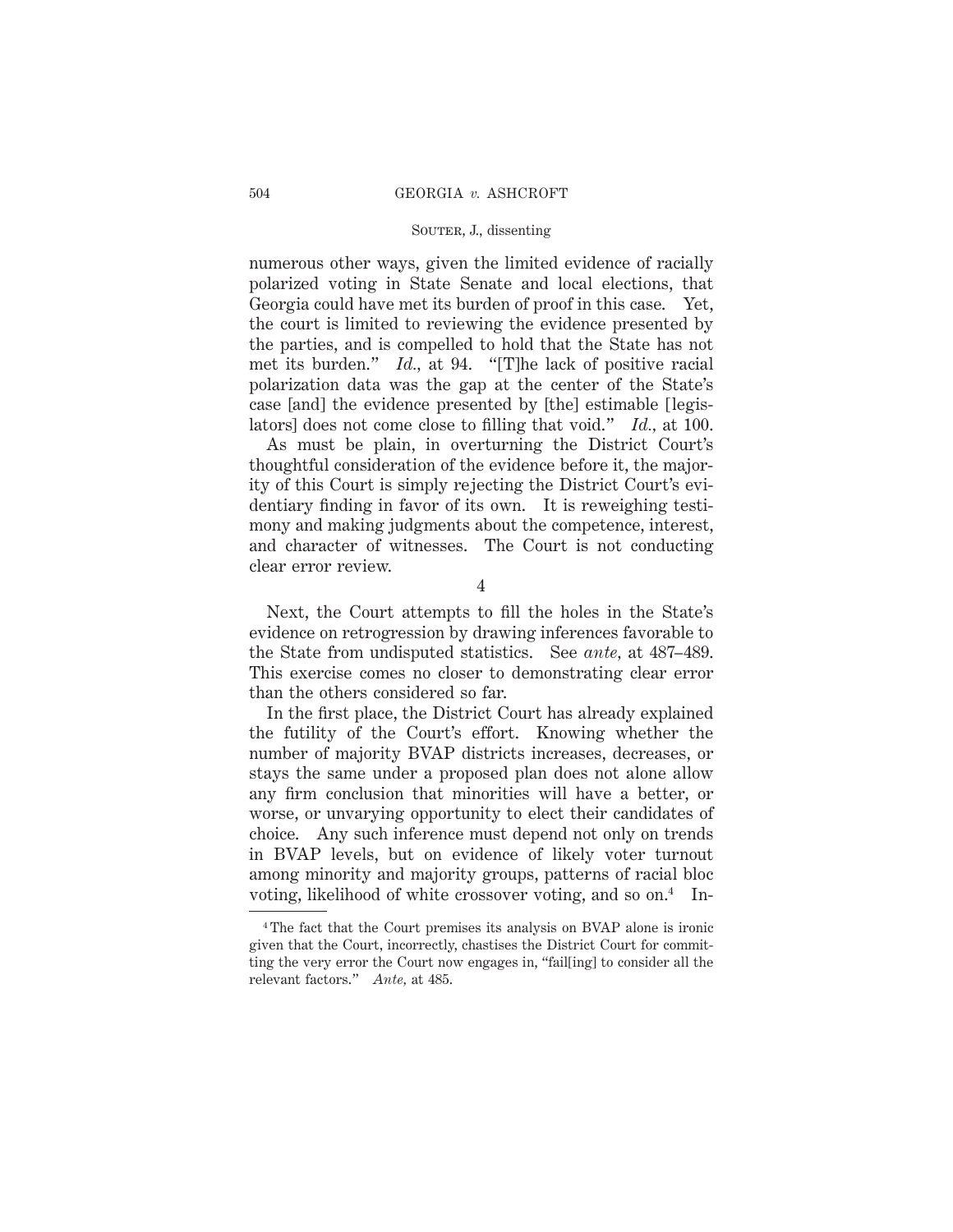deed, the core holding of the Court today, with which I agree, that nonretrogression does not necessarily require maintenance of existing supermajority minority districts, turns on this very point; comparing the number of majority-minority districts under existing and proposed plans does not alone reliably indicate whether the new plan is retrogressive.

Lack of contextual evidence is not, however, the only flaw in the Court's numerical arguments. Thus, in its first example, *ante,* at 487, the Court points out that under the proposed plan the number of districts with majority BVAP increases by one over the existing plan,<sup>5</sup> but the Court does not mention that the number of districts with BVAP levels over 55% decreases by four. See Record, Doc. No. 148, Pl. Exhs. 1D, 2C. Similarly, the Court points to an increase of two in districts with BVAP in the 30% to 50% range, along with a further increase of two in the  $25\%$  to  $30\%$  range. *Ante,* at 487. It fails to mention, however, that Georgia's own expert argued that 44.3% was the critical threshold for BVAP levels, 195 F. Supp. 2d, at 107, and the data on which the Court relies shows the number of districts with BVAP over 40% actually decreasing by one, see Record, Doc. No. 148, Pl. Exhs. 1D, 2C. My point is not that these figures conclusively demonstrate retrogression; I mean to say only that percentages tell us nothing in isolation, and that without contextual evidence the raw facts about population levels fail to get close to indicating that the State carried its burden to show no retrogression. They do not come close to showing clear error.

<sup>5</sup> Though the Court does not acknowledge it in its discussion of why "Georgia likely met its burden," *ante,* at 487, even this claim was disputed. As the District Court explained: "[t]he number of Senate Districts with majorities of BVAP would, according to Georgia's calculations, increase from twelve to thirteen; according to the Attorney General's interpretation of the census data, the number would decrease from twelve to eleven." 195 F. Supp. 2d, at 93.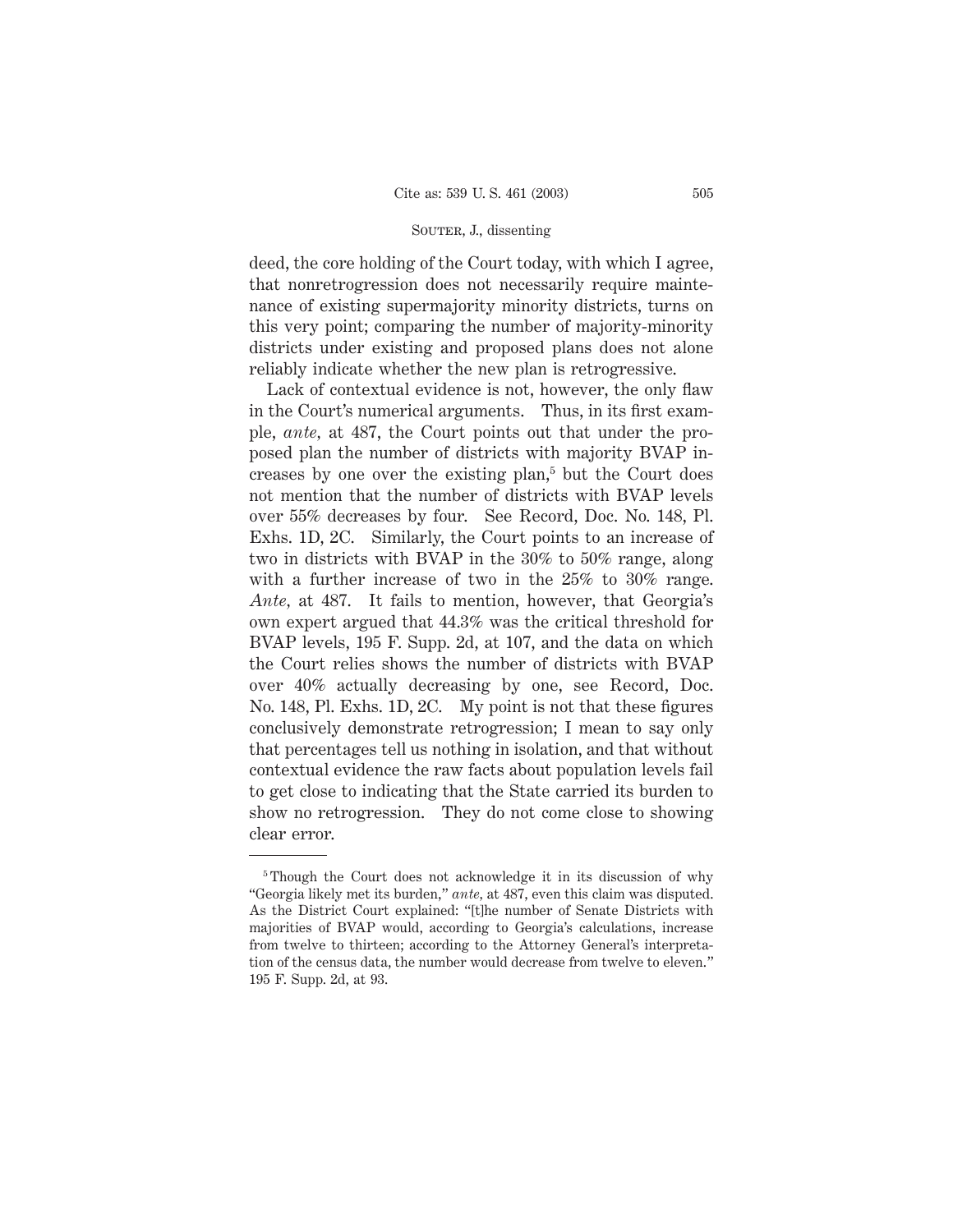5

Nor could error, clear or otherwise, be shown by the Court's comparison of the proposed plan with the description of the State and its districts provided by the 1990 census. *Ante,* at 487–489. The 1990 census is irrelevant. We have the 2000 census, and precedent confirms in no uncertain terms that the issue for § 5 purposes is not whether Georgia's proposed plan would have had a retrogressive effect 13 years ago: the question is whether the proposed plan would be retrogressive now. See, *e. g., Reno* v. *Bossier Parish School Bd.,* 528 U. S. 320, 334 (2000) (Under § 5 "the baseline is the status quo that is proposed to be changed"); *Holder* v. *Hall,* 512 U. S. 874, 883 (1994) (plurality opinion) (Under § 5, "[t]he baseline for comparison is present by definition; it is the existing status"); *City of Lockhart* v. *United States,* 460 U. S., at 132 ("The proper comparison is between the new system and the system actually in effect"); Cf. 28 CFR § 51.54(b)(2) (2002) (when determining if a change is retrogressive under § 5 "[t]he Attorney General will make the comparison based on the conditions existing at the time of the submission"). The Court's assumption that a proper  $\S 5$  analysis may proceed on the basis of obsolete data from a superseded census is thus as puzzling as it is unprecedented. It is also an invitation to perverse results, for if a State could carry its burden under § 5 merely by showing no retrogression from the state of affairs 13 years ago, it could demand preclearance for a plan flatly diminishing minority voting strength under § 5.6

<sup>6</sup> For example, if a covered jurisdiction had two majority-minority districts in 1990, but rapidly changing demography had produced two more during the ensuing decade, a new redistricting plan, setting the number of majority-minority districts at three would conclusively rule out retrogression on the Court's calculus. This would be the case even when voting behavior showed that nothing short of four majority-minority districts would preserve the status quo as of 2000.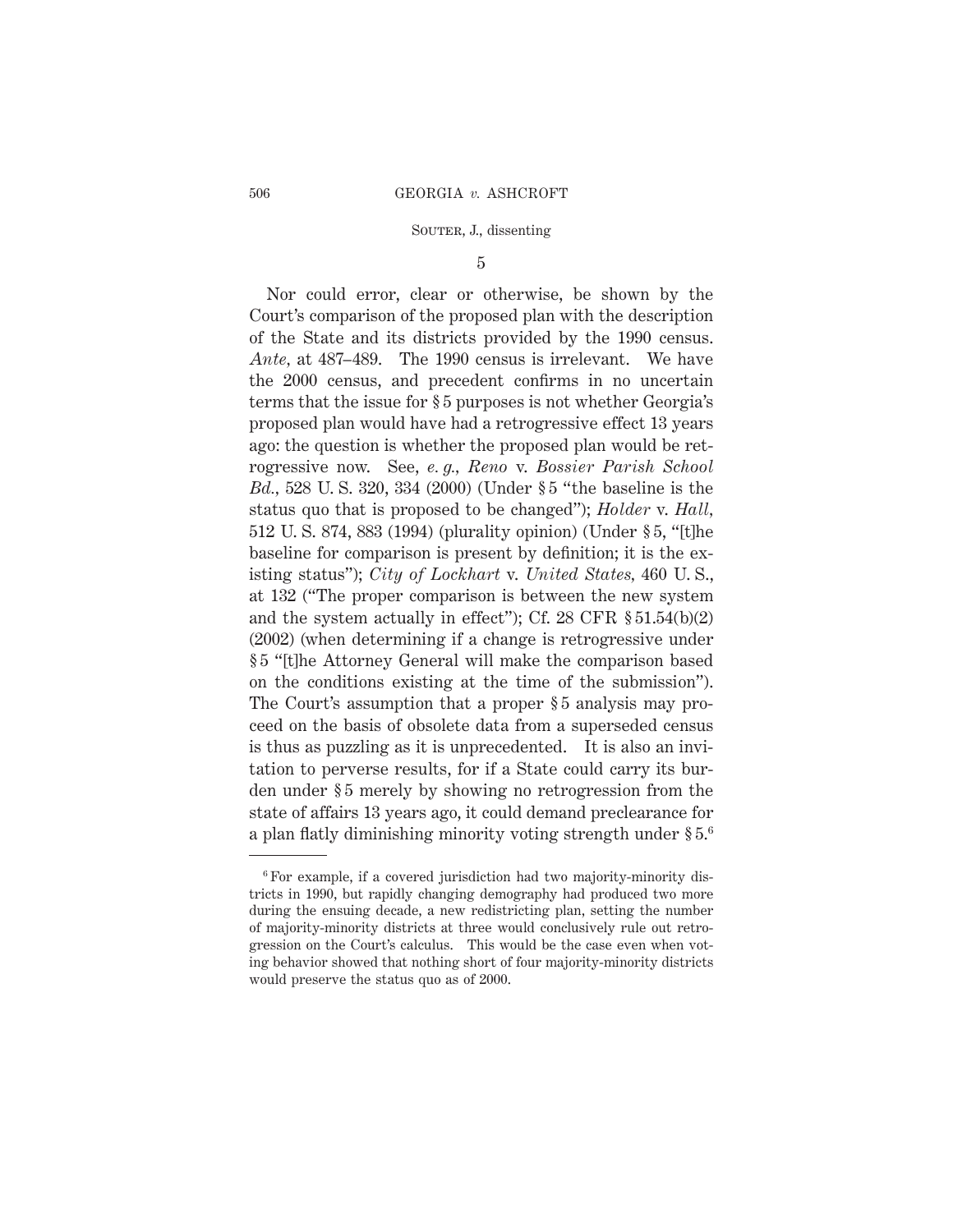### 6

The Court's final effort to demonstrate that Georgia's plan is nonretrogressive focuses on statistics about Georgia Democrats. *Ante,* at 489. The Court explains that almost all the districts in the proposed plan with a BVAP above 20% have a likely overall Democratic performance above 50%, and from this the Court concludes that "[t]hese statistics make it more likely as a matter of fact that black voters will constitute an effective voting bloc." *Ibid.* But this is not so. The degree to which the statistics could support any judgment about the effect of black voting in State Senate elections is doubtful, and even on the Court's assumptions the statistics show no clear error by the District Court.

As for doubt about what the numbers have to do with State Senate elections, it is enough to know that the majority's figures are taken from a table describing Democratic voting in statewide, not local, elections. The Court offers no basis for assuming that voting for Democratic candidates in statewide elections correlates with voting behavior in local elections,<sup>7</sup> and in fact, the record points to different, not identical, voting patterns. The District Court specifically noted that the United States's expert testified that "African American candidates consistently received less crossover voting in local election[s] than in statewide elections," 195 F. Supp. 2d, at 71, and the court concluded that there is "compelling evidence that racial voting patterns in State Senate races can be expected to differ from racial voting patterns in statewide races," *id.,* at 85–86.

<sup>7</sup> Even if the majority wanted to rely on these figures to make a claim about Democratic voting in statewide elections, the predictors' significance is utterly unclear. The majority pulls its figures from an exhibit titled, "Political Data Report," and a column labeled, "%OVER DEMVOTES," Pl. Exh. 2D. See *ante,* at 489. The document provides no information regarding whether the numbers in the column reflect an average of past performance, a prediction for future performance, or something else altogether.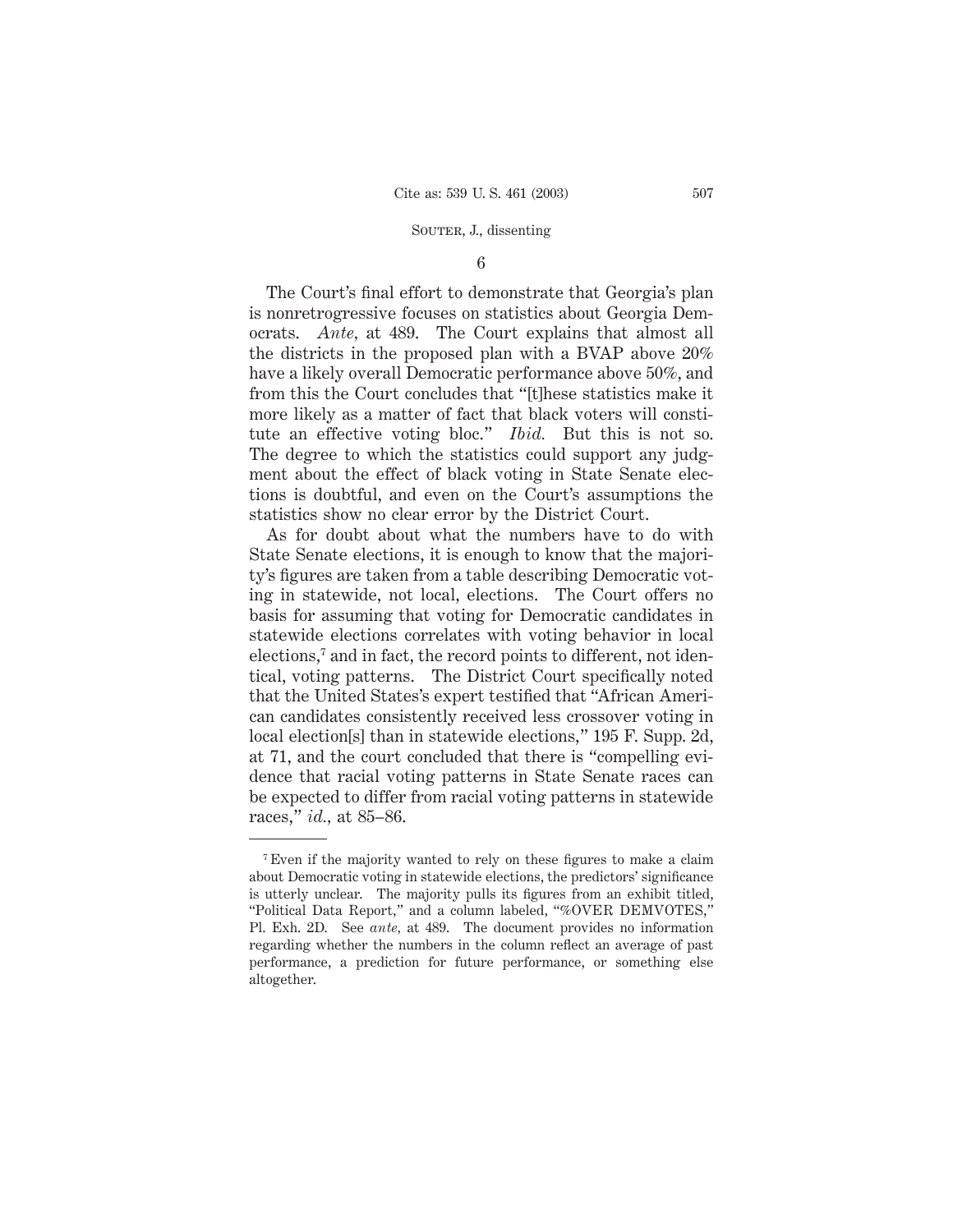But even if we assume the data on Democratic voting statewide can tell us something useful about Democratic voting in State Senate districts, the Court's argument does not hold up. It proceeds from the faulty premise that even with a low BVAP, if enough of the district is Democratic, the minority Democrats will necessarily have an effect on which candidates are elected. But if the proportion of nonminority Democrats is high enough, the minority group may well have no impact whatever on which Democratic candidate is selected to run and ultimately elected. In districts, say, with 20% minority voters (all of them Democrats) and 51% nonminority Democrats, the Democratic candidate has no obvious need to take the interests of the minority group into account; if everybody votes (or the proportion of stay-at-homes is constant throughout the electorate) the Democrat can win the general election without minority support. Even in a situation where a Democratic candidate needs a substantial fraction of minority voters to win (say the population is 25% minority and 30% nonminority Democrats), the Democratic candidate may still be able to ignore minority interests if there is such ideological polarization as between the major parties that the Republican candidate is entirely unresponsive to minority interests. In that situation, a minority bloc would presumably still prefer the Democrat, who would not need to adjust any political positions to get the minority vote.

All of this reasoning, of course, carries a whiff of the lamp. I do not know how Georgia's voters will actually behave if the percentage of something is x, or maybe y, any more than the Court does. We are arguing about numerical abstractions, and my sole point is that the Court's abstract arguments do not hold up. Much less do they prove the District Court wrong.

#### IV

Section 5, after all, was not enacted to address abstractions. It was enacted "to shift the advantage of time and